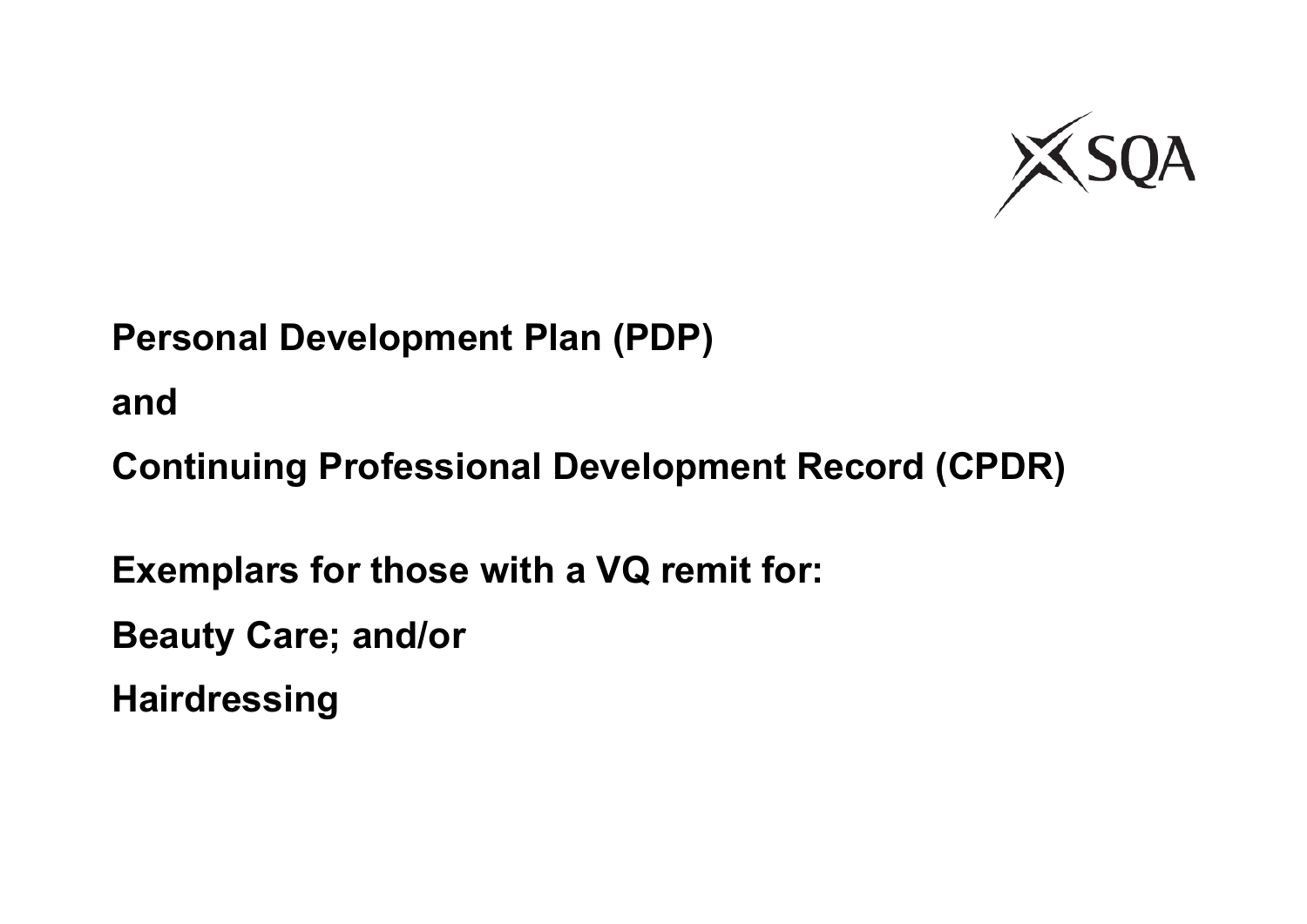# **Contents**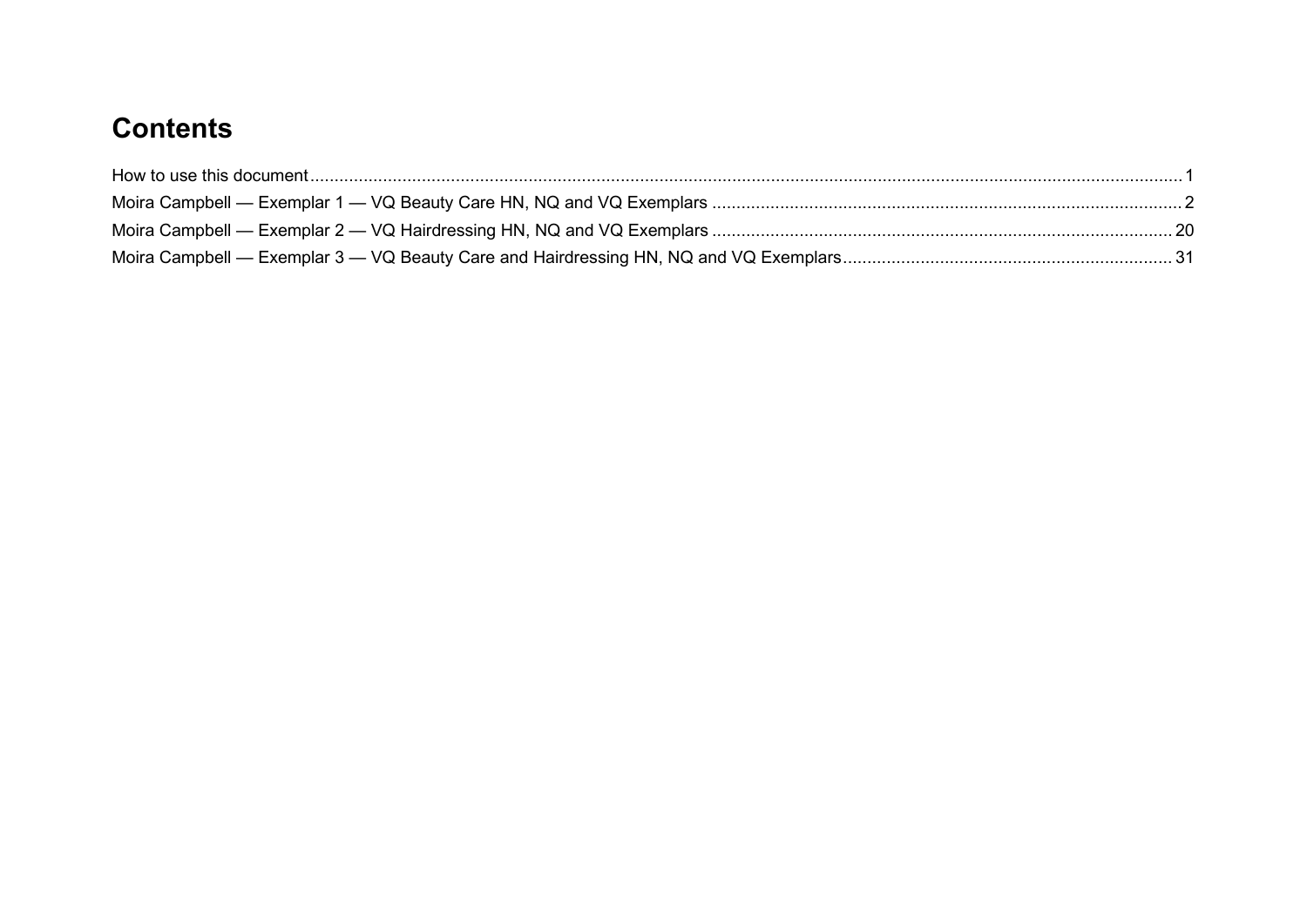# <span id="page-2-0"></span>**How to use this document**

Senior external verifiers/external verifiers will have one or more of the following appointments:

- ♦ Customised Awards (CA).
- ♦ Higher National (HN).
- ♦ National Qualifications (NQ).
- ♦ Vocational Qualifications (VQ).

This series of exemplars are for those senior external verifiers/external verifiers within the Beauty Care and Hairdressing occupational areas.

#### **Beauty Care — CA, HN, NQ or VQ remit**

If you are appointed to the Beauty Care verification group with a CA, HN, NQ or VQ remit, please refer to the Moira Campbell exemplars.

## **Hairdressing — CA, HN, NQ or VQ remit**

If you are appointed to the Hairdressing verification group with a CA, HN, NQ or VQ remit, please refer to the Moira Campbell exemplars.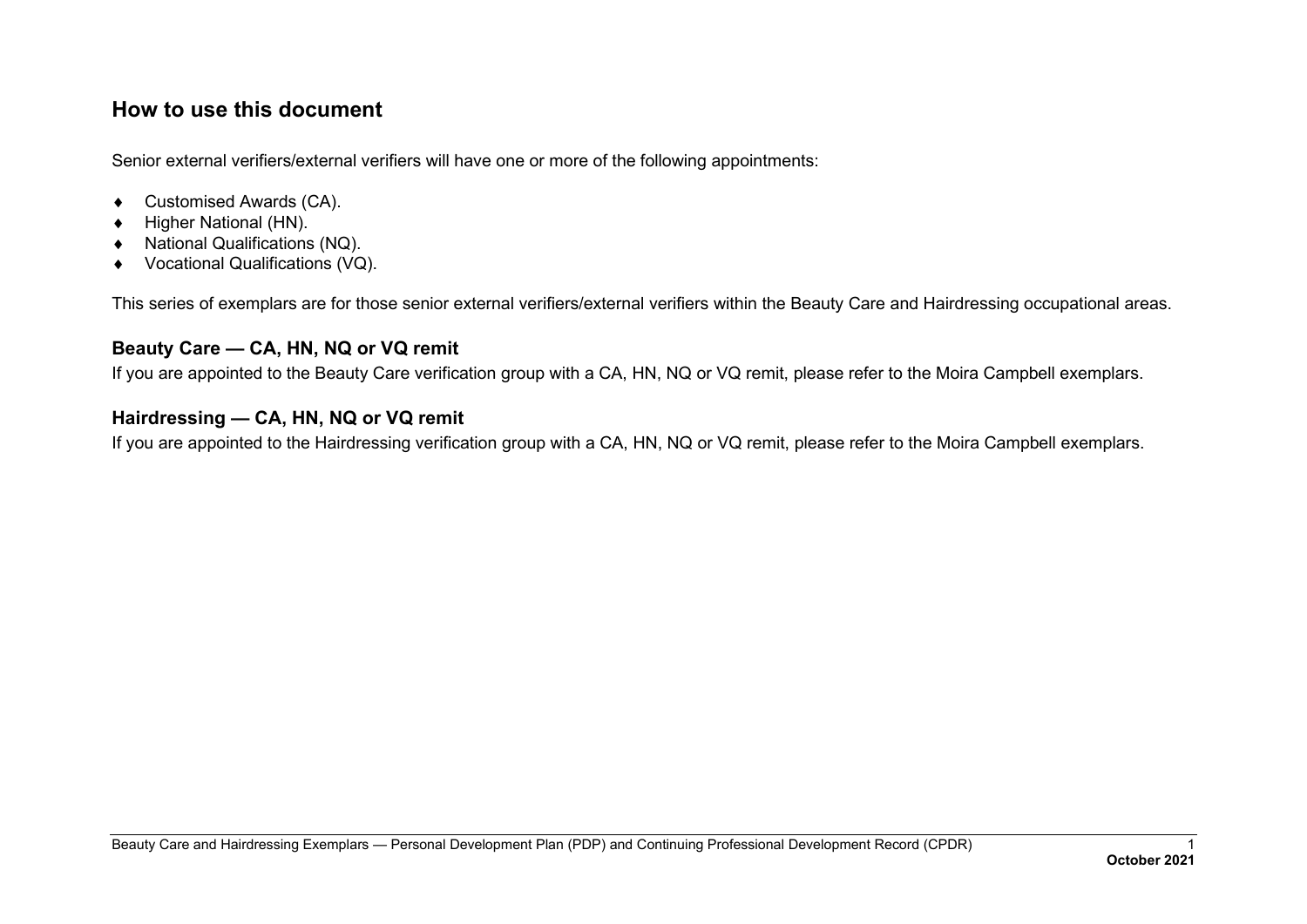# <span id="page-3-0"></span>**Moira Campbell — Exemplar 1 — VQ Beauty Care HN, NQ and VQ Exemplars**

#### **Personal Development Plan (PDP) and Continuing Professional Development Record (CPDR) — Exemplification**

There are a series of three exemplars in this section:

Exemplar 1: In this instance, Moira is an experienced SEV who is a member of the Beauty Care verification group within SQA.

Exemplar 2: In this instance, Moira is an experienced EV who is a member of the Hairdressing verification group within SQA.

Exemplar 3: In this instance, Moira is an experienced SEV who holds several posts in SQA covering six verification groups within SQA.

The documentation over the page belongs to Moira Campbell. Moira holds the following posts within SQA:

♦ Senior External Verifier.

Moira is a member of the following verification group:

♦ Beauty Care (66) — HN, NQ and SVQ remit.

Continuing Professional Development (CPD) requirement specified in the current assessment strategies for:

♦ NVQ/SVQ in Beauty Therapy — 30 hours — CPD timescale 01 September — 31 August in any given year.

Relevant completed vocational CPD as at 23 March 2022.

Beauty Therapy  $-37$  hours  $\vert$  Other  $-94$  hours

Exemplar 1 — In this instance, Moira is an experienced SEV who is a member of the Beauty Care verification group within SQA.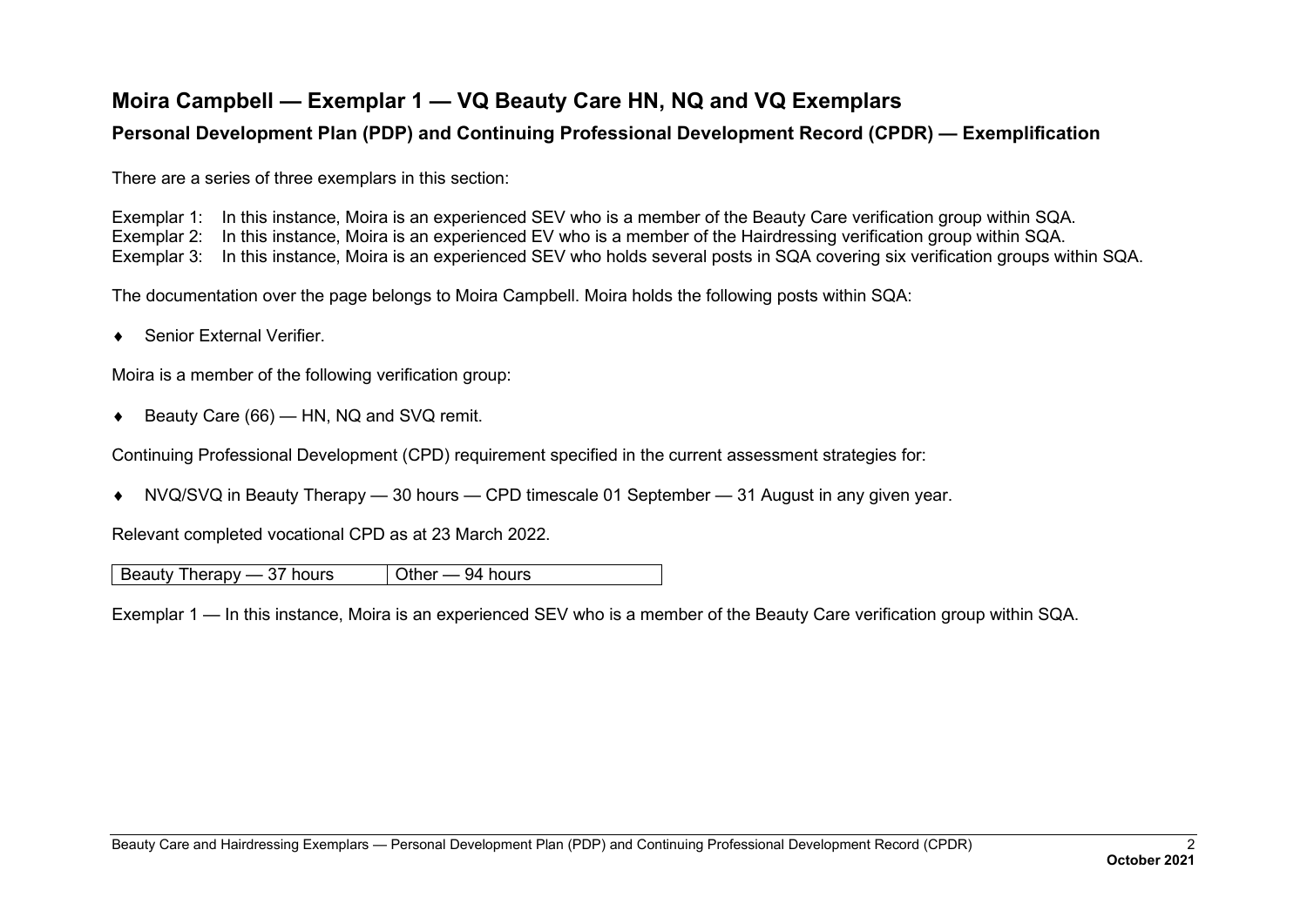

## **Personal Development Plan (PDP) and Continuing Professional Development Record (CPDR)**

#### **Personal details**

| Name:                             | Moira Campbell |
|-----------------------------------|----------------|
| <b>National Insurance Number:</b> | XZ579274E*     |
| Covering period from:             | August 2021    |
| <b>Covering period to:</b>        | 23 March 2022  |

#### **Auditable requirements**

| Occupational or                   | <b>HN Facial Treatments: Manual</b>                        |  |
|-----------------------------------|------------------------------------------------------------|--|
| <b>Registrable qualifications</b> | <b>HN Hand and Foot Treatments</b>                         |  |
|                                   | <b>European Computer Driving Licence</b>                   |  |
|                                   | HN Safe Hygienic Salon Practices                           |  |
|                                   | Indian Head Massage                                        |  |
|                                   | <b>HN Depilation</b>                                       |  |
|                                   | <b>IHBC Sugaring Certificate</b>                           |  |
|                                   | <b>HN Body Treatments: Manual</b>                          |  |
|                                   | HN Reflexology                                             |  |
|                                   | <b>HN Aromatherapy</b>                                     |  |
|                                   | <b>Bachelor of Education (B.Ed.) Post School Education</b> |  |
|                                   | NQ Nail Repair and Artificial Nail Structures              |  |
|                                   | Certificate in Post School Education Studies               |  |
|                                   | <b>CGLI Advanced Studies in Hairdressing</b>               |  |
|                                   | <b>CGLI Ladies Hairdressing</b>                            |  |
|                                   | <b>CGLI Men's Hairdressing</b>                             |  |
|                                   | <b>CGLI Manicure</b>                                       |  |
|                                   | <b>CGLI Cosmetic Make-Up</b>                               |  |

\*The National Insurance Number quoted is fictitious.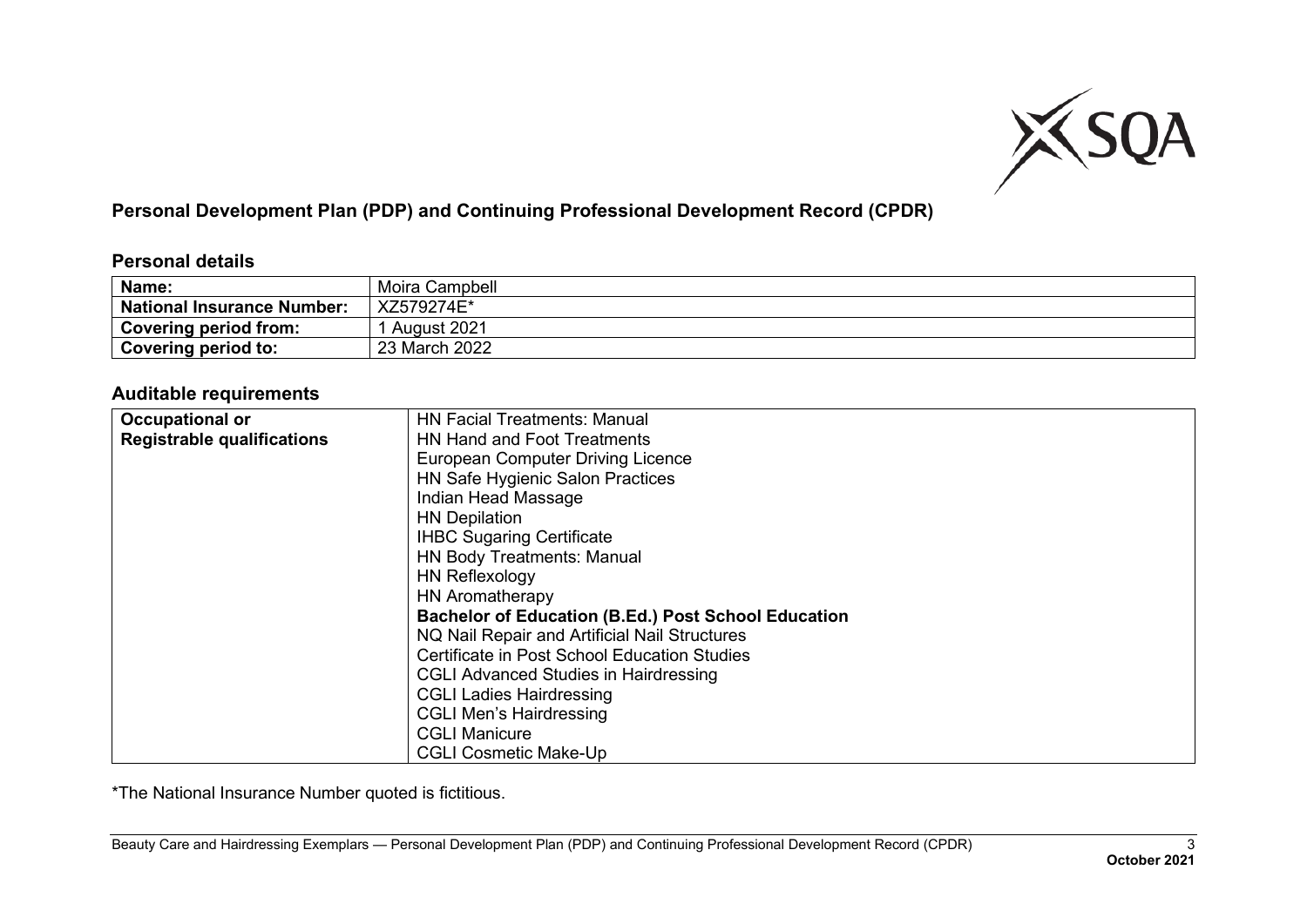| Date obtained: | <b>July 2004</b> |
|----------------|------------------|
|                |                  |
|                | <b>July 2004</b> |
|                | <b>June 2003</b> |
|                | <b>June 2002</b> |
|                | May 2002         |
|                | <b>June 1998</b> |
|                | December 1997    |
|                | <b>June 1997</b> |
|                | May 1996         |
|                | May 1993         |
|                | <b>June 1992</b> |
|                | <b>June 1991</b> |
|                | <b>June 1990</b> |
|                | May 1983         |
|                | <b>June 1981</b> |
|                | <b>June 1981</b> |
|                | <b>June 1981</b> |
|                | <b>June 1981</b> |

| ---<br>шк        | .<br>. .<br>.<br>∟ducation<br>eaching<br>∩er<br>Jalific⁄<br>ation<br>uu<br>- 60 51<br>. |
|------------------|-----------------------------------------------------------------------------------------|
| Date             | <b>989</b>                                                                              |
| <u>ാ</u> obtaine | Januar                                                                                  |

| <b>Assessing qualification(s)</b> | G6A4 15 Certificate Vocational Assessors                          |  |  |  |
|-----------------------------------|-------------------------------------------------------------------|--|--|--|
|                                   | B2WH 04 Assess Learner Performance (D32)                          |  |  |  |
|                                   | B2WJ 04 Assess Learners Using differing sources of evidence (D33) |  |  |  |
|                                   | <b>TDLB D32, D33</b>                                              |  |  |  |
| Date obtained:                    | January 1996                                                      |  |  |  |

| .<br>aualification(s)<br>Inte<br>-----<br>verifier<br>∠naı | (D34<br>B08W<br>Assessment<br>$\lceil$ ornally $\lceil$<br><b>Intern</b><br>∵the .<br>Procacc<br>Veritv<br>04<br><b>UUGSS</b> |
|------------------------------------------------------------|-------------------------------------------------------------------------------------------------------------------------------|
| <b>Date</b>                                                | 1996                                                                                                                          |
| obtained.                                                  | July                                                                                                                          |

| <b>External verifier qualification(s)</b> | G7EP 15 Certificate Conducting External Quality Assurance of the Assessment Process (SCQF level |  |  |  |
|-------------------------------------------|-------------------------------------------------------------------------------------------------|--|--|--|
|                                           |                                                                                                 |  |  |  |
|                                           | D94N 04 Conduct External Quality Assurance of the Assessment Process                            |  |  |  |
| Date obtained:                            | May 2011                                                                                        |  |  |  |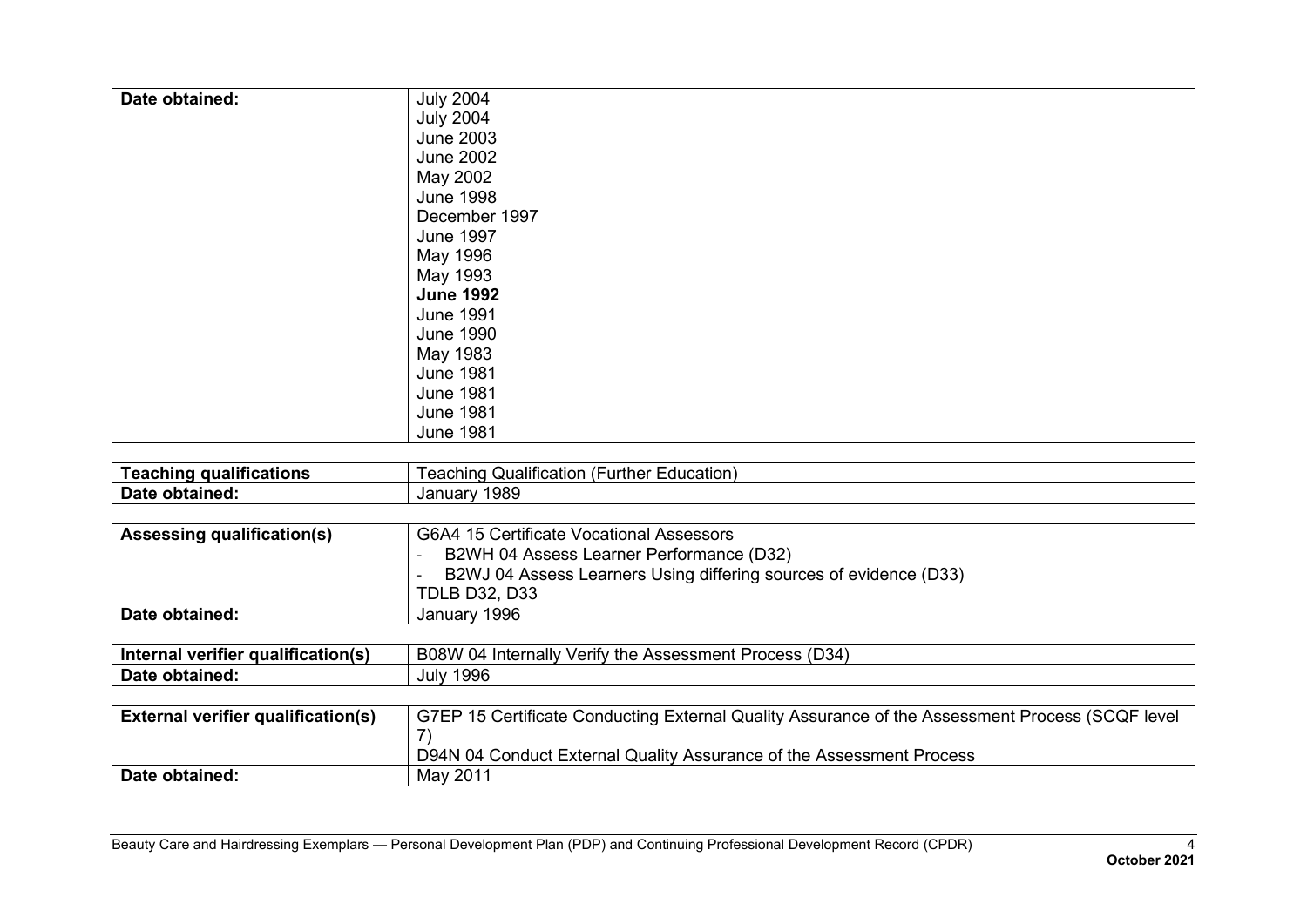# **Personal Development Plan (PDP) Planned outcome**

| Stage 1                                                                                                                                                      | Stage 2                                                                                                                                                                                             | Stage 3                                                                                                                                                    | Stage 4                                                                                                                                  | Stage 5                                             |
|--------------------------------------------------------------------------------------------------------------------------------------------------------------|-----------------------------------------------------------------------------------------------------------------------------------------------------------------------------------------------------|------------------------------------------------------------------------------------------------------------------------------------------------------------|------------------------------------------------------------------------------------------------------------------------------------------|-----------------------------------------------------|
| What do I want/need<br>to learn and why?                                                                                                                     | What will I do to achieve<br>this?                                                                                                                                                                  | What resources or support will<br>need?                                                                                                                    | What will my success<br>criteria be? (How have I<br>implemented my<br>learning and what<br>impact has this had at<br>work/outside work)? | <b>Target dates for</b><br>review and<br>completion |
| Further develop my<br>role as a Senior<br><b>External Verifier</b><br>$(SEV)$ — VG66 to<br>effectively carry out<br>my EV role and as<br>SEV support my team | Attend SEV update.<br>٠<br>Review documentation on<br>SQA website(s).<br>Plan, attend and<br>participate in External<br>Verification (EV) update<br>meetings.<br>Support my EV team as<br>required. | Access to SQA website.<br>Discussion with other SEVs<br>and EVs to promote<br>standardisation.<br>Awareness of industry and<br>qualification developments. | Receipt of positive<br>٠<br>feedback from EV<br>team and centres.<br>Meet KPMs.<br>٠                                                     | 30 June 2021                                        |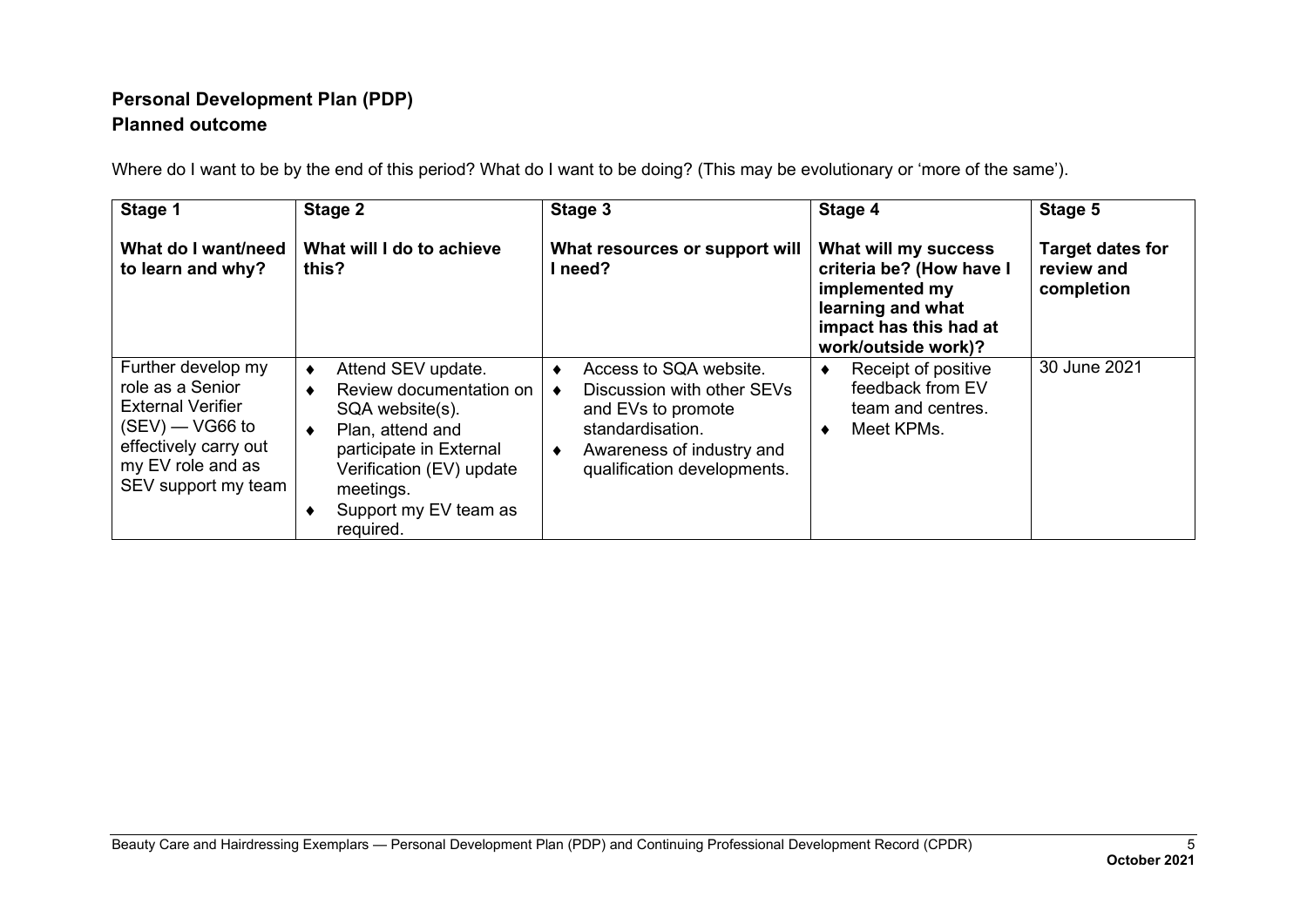# **Personal Development Plan (PDP) Planned outcome**

| Stage 1                                                                                                                                                                                                                                                                                                                                                                                                                                                                                                                      | Stage 2                                                                                                                                                                                                            | Stage 3                                                                                                                                                                                                                                                                                | Stage 4                                                                                                                                  | Stage 5                                             |
|------------------------------------------------------------------------------------------------------------------------------------------------------------------------------------------------------------------------------------------------------------------------------------------------------------------------------------------------------------------------------------------------------------------------------------------------------------------------------------------------------------------------------|--------------------------------------------------------------------------------------------------------------------------------------------------------------------------------------------------------------------|----------------------------------------------------------------------------------------------------------------------------------------------------------------------------------------------------------------------------------------------------------------------------------------|------------------------------------------------------------------------------------------------------------------------------------------|-----------------------------------------------------|
| What do I want/need<br>to learn and why?                                                                                                                                                                                                                                                                                                                                                                                                                                                                                     | What will I do to achieve<br>this?                                                                                                                                                                                 | What resources or support will<br>I need?                                                                                                                                                                                                                                              | What will my success<br>criteria be? (How have I<br>implemented my<br>learning and what<br>impact has this had at<br>work/outside work)? | <b>Target dates for</b><br>review and<br>completion |
| Engage with<br>continuous professional<br>development activities<br>to keep up to date with<br>developments and any<br>issues relevant to the<br><b>SVQ Beauty</b><br>qualification(s) and/or<br>its units. These may<br>include those offered<br>by the awarding body<br>or other recognised and<br>relevant providers in<br>the sector. A minimum<br>of 30 hours CPD is<br>required per annum<br>(1 September to 31<br>August). This will allow<br>me to effectively carry<br>out my EV role and as<br>SEV support my team | Practical activity.<br>٠<br>Training seminars.<br>$\bullet$<br>Attend standardisation<br>events.<br>Discuss issues with<br>$\bullet$<br>other EVs.<br>Maintain awareness of<br>$\bullet$<br>industry developments. | Commercial salon<br>$\bullet$<br>environment.<br>Knowledge of and access to<br>٠<br>training.<br>Knowledge of and access to<br>٠<br>standardisation activity.<br>Internet access to keep up<br>$\bullet$<br>to date with contemporary<br>treatments offered by the<br>beauty industry. | Completion of 30 hours<br><b>CPD</b>                                                                                                     | 31 August 2022                                      |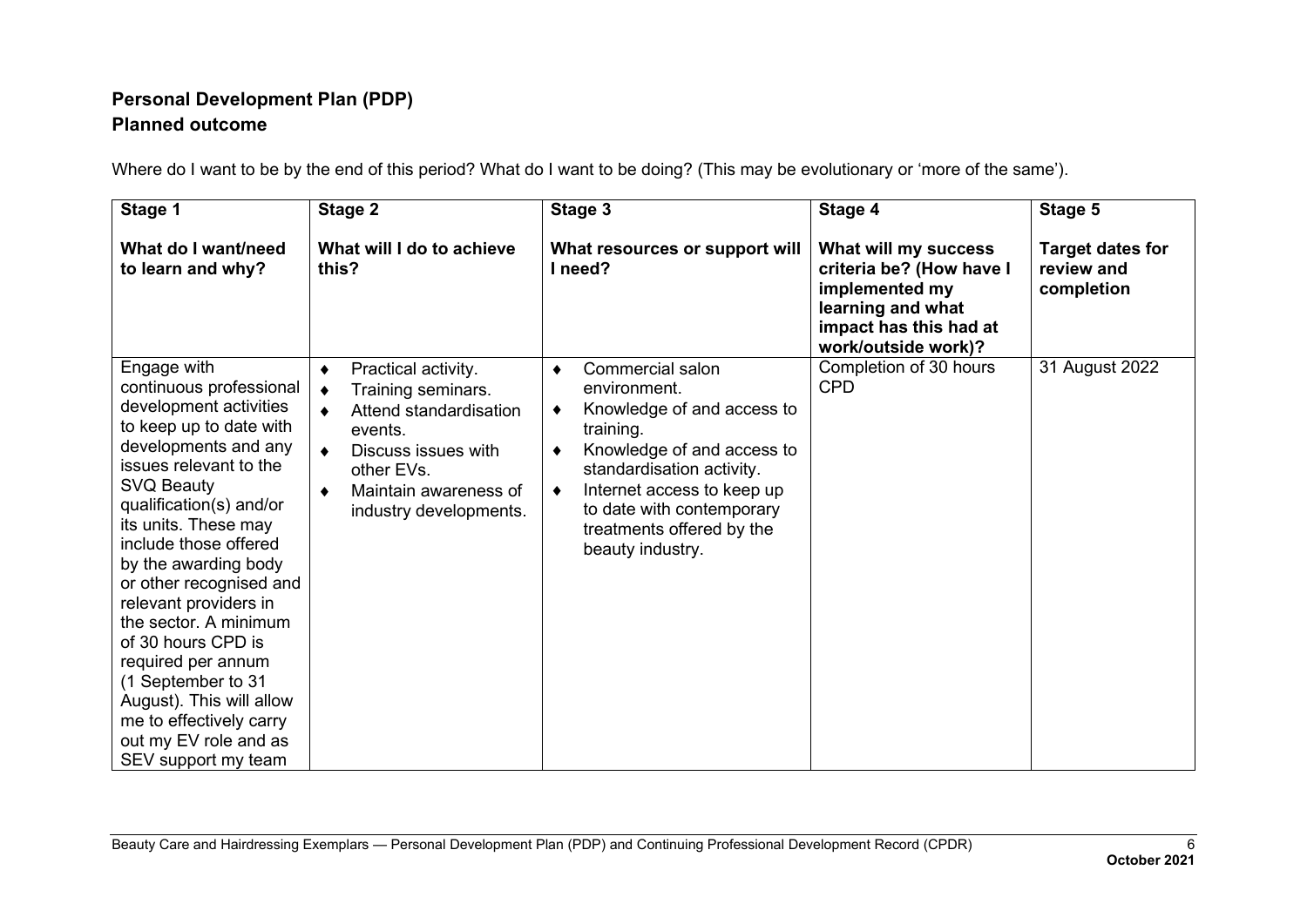#### **Standardisation criteria**

| <b>HN</b>  | Contribute to the effectiveness of the external verification process - Outcome 4 - Evidence Requirements - Standardisation  |
|------------|-----------------------------------------------------------------------------------------------------------------------------|
|            | Activity                                                                                                                    |
| <b>SVQ</b> | Work with others to ensure standardisation of assessment practice and outcomes — Performance Criteria (4) — Standardisation |
|            | Activity                                                                                                                    |

| Date of<br>activity | What did you do that<br>contributes to your<br>CPD?                     | What did you learn from<br>this activity that relates to<br>some aspect of your CPD? | How would you implement<br>this learning?                   | Is there any<br>further<br>action?                               | Insert the number<br>of CPD hours<br>completed |
|---------------------|-------------------------------------------------------------------------|--------------------------------------------------------------------------------------|-------------------------------------------------------------|------------------------------------------------------------------|------------------------------------------------|
| 08/08/2021          | Participation in<br>validation event for<br>Complementary<br>Therapies. | Preparation, requirements<br>and format of a qualification<br>validation.            | Give support to QM and QO<br>for future events as required. | Participate in<br>future<br>validation<br>events as<br>required. | 5 hours                                        |

**Please select what role(s) you undertook for this entry.**

| <b>Assessor/lecturer CPD</b> |                                                     | <b>Internal verifier CPD</b>                                                                     | <b>External verifier CPD</b>                                                                                                                               |                                                                       | <b>Occupational CPD</b>                        |
|------------------------------|-----------------------------------------------------|--------------------------------------------------------------------------------------------------|------------------------------------------------------------------------------------------------------------------------------------------------------------|-----------------------------------------------------------------------|------------------------------------------------|
| Date of<br>activity          | What did you do that<br>contributes to your<br>CPD? | What did you learn from<br>this activity that relates to<br>some aspect of your CPD?             | How would you implement<br>this learning?                                                                                                                  | Is there any<br>further<br>action?                                    | Insert the number<br>of CPD hours<br>completed |
| 11/08/2021                   | <b>Senior External Verifier</b><br>update.          | Update of all procedures<br>relating to external<br>verification visits in session<br>2021/2022. | will cascade the information<br>to my team at their<br>standardisation event;<br>implement the changes while<br>undertaking visits; support<br>my EV team. | Be aware of<br>any future<br>changes and<br>implement<br>accordingly. | 6 hours                                        |

| $\overline{C}$<br>sessor/lecturer_<br>Acc<br>. .<br>wг | ron<br>.<br><b>Internal</b><br>. veritier<br>.<br>wг | $\overline{C}$<br>- -<br>. veritier<br><b>External</b><br>◡┍┖ |              | CPD<br>.<br>. נפחו<br>. IC<br>,,,,,<br>. шаг<br>.<br>◡ |
|--------------------------------------------------------|------------------------------------------------------|---------------------------------------------------------------|--------------|--------------------------------------------------------|
|                                                        |                                                      |                                                               |              |                                                        |
| $\overline{\phantom{a}}$                               | $\sqrt{2}$<br>$\sim$                                 | $\sim$                                                        | (2.555)<br>_ |                                                        |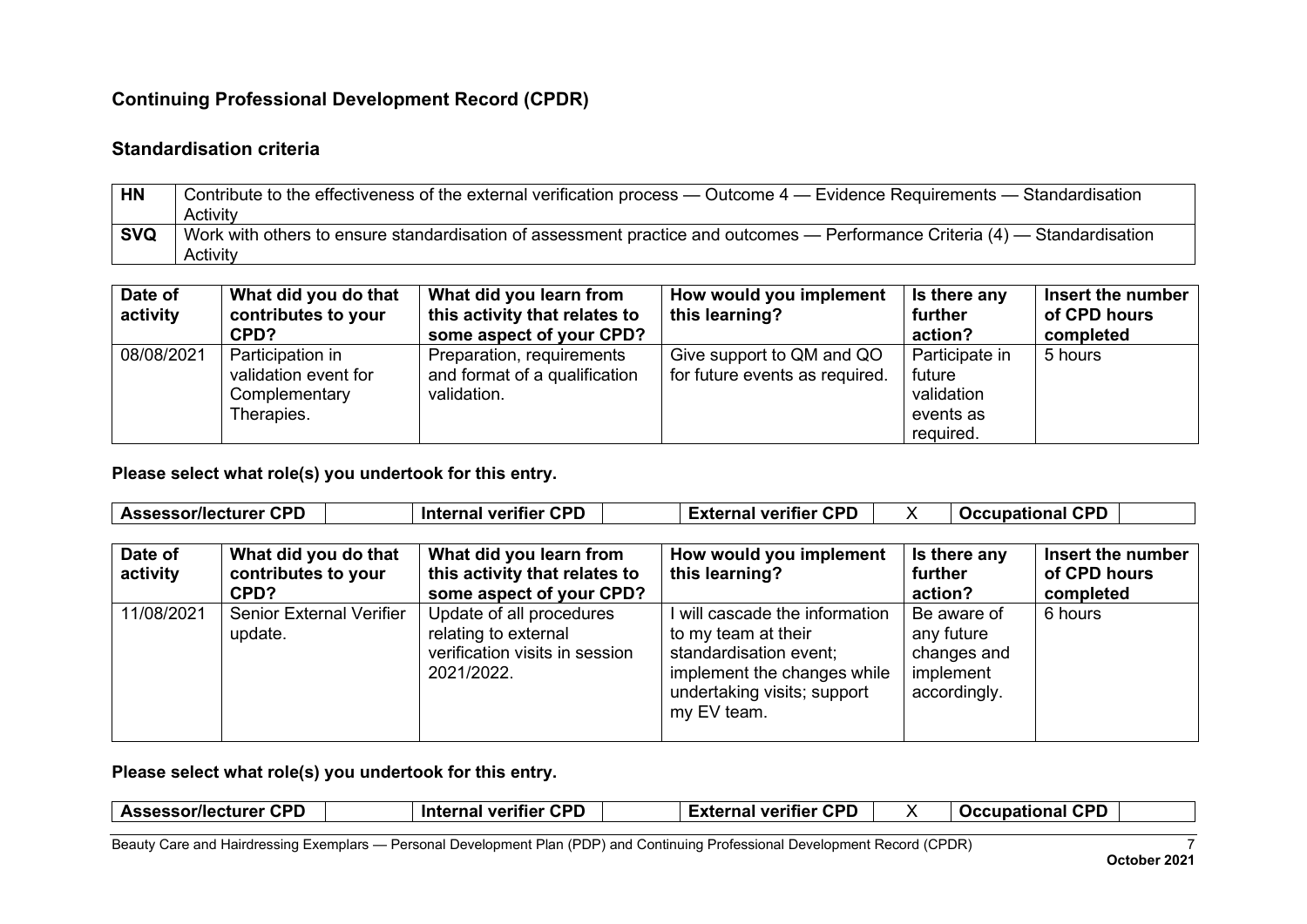| Date of<br>activity | What did you do that<br>contributes to your<br>CPD?                                                        | What did you learn from<br>this activity that relates to<br>some aspect of your CPD?                 | How would you implement<br>this learning? | Is there any<br>further<br>action?       | Insert the number<br>of CPD hours<br>completed |
|---------------------|------------------------------------------------------------------------------------------------------------|------------------------------------------------------------------------------------------------------|-------------------------------------------|------------------------------------------|------------------------------------------------|
| 23/08/2021          | <b>HN Beauty</b><br>Consultation Event -<br>Stage 1 of HNC/HND<br><b>Beauty Therapy review</b><br>process. | Proposed amends to existing<br>unit content and proposed<br>new content/new units and<br>frameworks. | Participate as a member of<br>the QDT.    | Participate in<br>the review<br>process. | 5 hours                                        |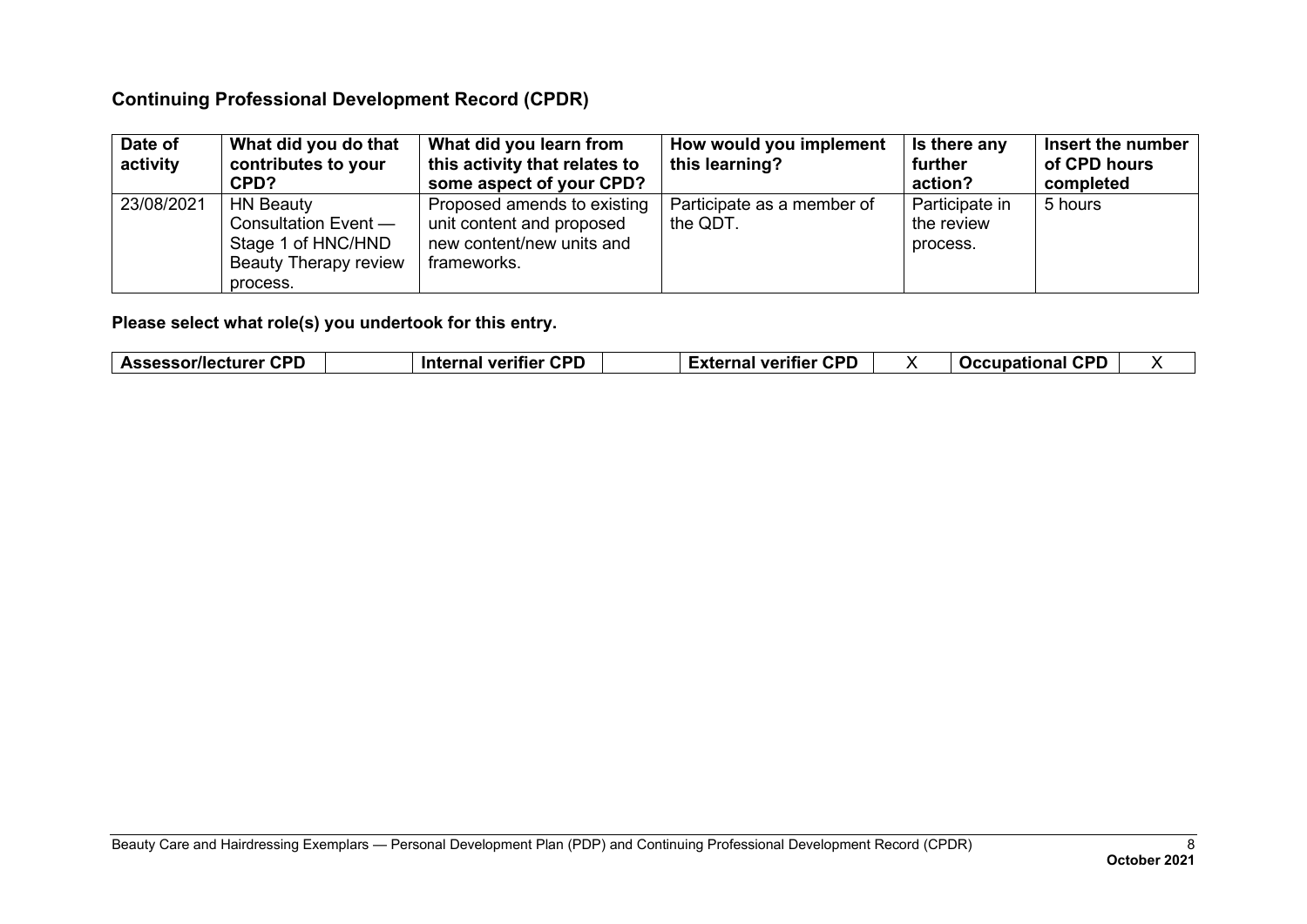| Date of<br>activity | What did you do that<br>contributes to your<br>CPD? | What did you learn from<br>this activity that relates to<br>some aspect of your CPD?                                                                                                                                                                                                                                                                                                                                                                                                                                                                             | How would you implement<br>this learning?                                                                                        | Is there any<br>further<br>action?                                                                                                                             | Insert the number<br>of CPD hours<br>completed |
|---------------------|-----------------------------------------------------|------------------------------------------------------------------------------------------------------------------------------------------------------------------------------------------------------------------------------------------------------------------------------------------------------------------------------------------------------------------------------------------------------------------------------------------------------------------------------------------------------------------------------------------------------------------|----------------------------------------------------------------------------------------------------------------------------------|----------------------------------------------------------------------------------------------------------------------------------------------------------------|------------------------------------------------|
| 02/09/2021          | <b>Standardisation Event</b><br>VG 66 and 430       | Update of procedures for<br>external verification visits in<br>session 2018/2019, ie visit<br>preparation, report criteria<br>amends, reporting back on<br>day of visit, evidence action<br>dates, report writing. Agreed<br>mechanism for dealing with<br>issues identified by centres<br>relating to SVQ qualifications;<br>discussion on Graded Unit 1<br>and 2 marking guides;<br>Standardisation activity<br>relating to F5B3 12 and<br>DN6G 33 evidence<br>requirements. Mechanism for<br>KPM's measuring advised.<br>Qualification development<br>update. | will use the information<br>while undertaking my role as<br>an external verifier (EV) and<br>while supporting my team as<br>SEV. | Attend future<br>standardisatio<br>n events;<br>undertake and<br>record CPD<br>activity;<br>support<br>members of<br>my team to<br>undertake their<br>EV role. | 5.5 hours                                      |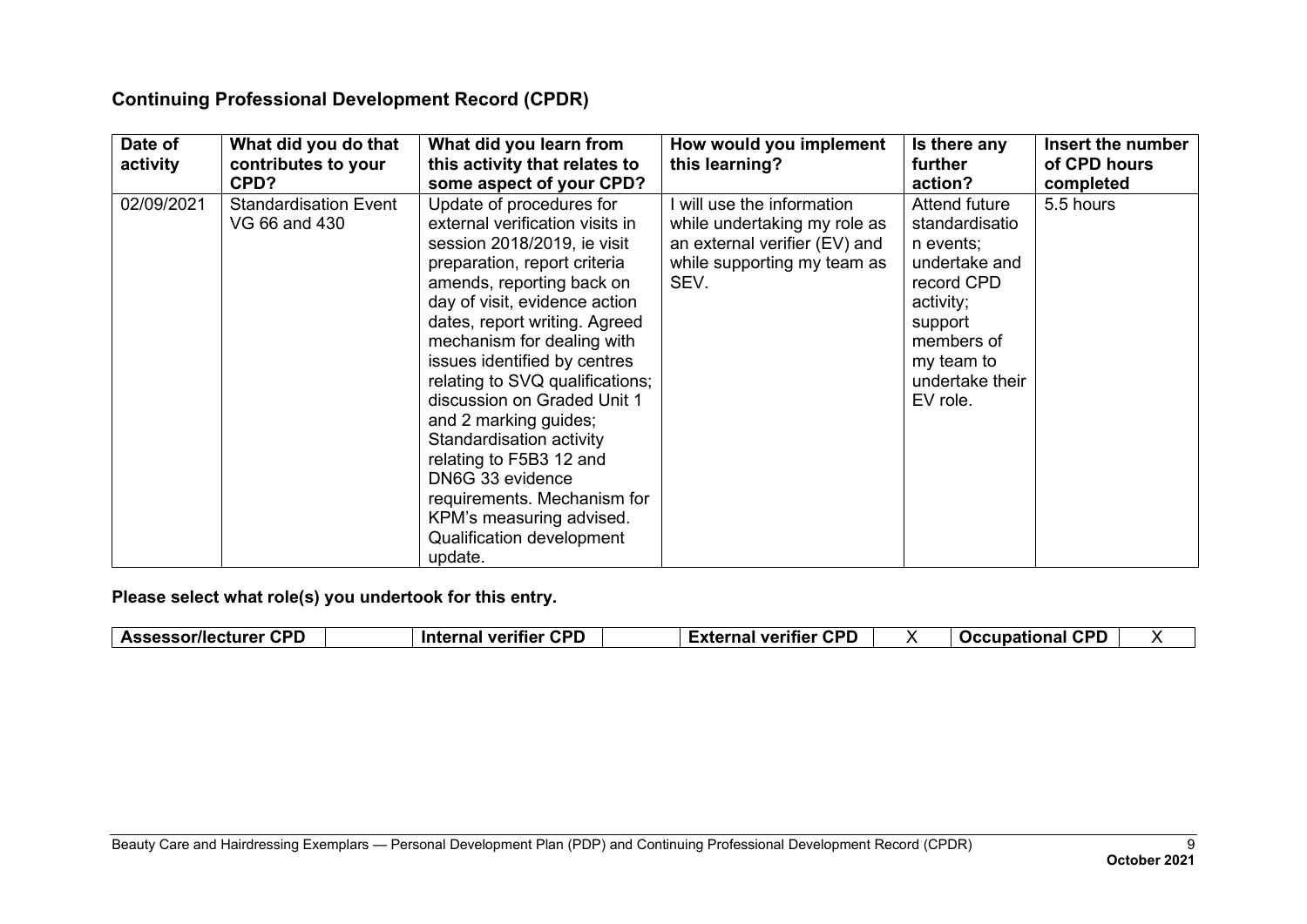| Date of<br>activity | What did you do that<br>contributes to your<br>CPD?                                                        | What did you learn from<br>this activity that relates to<br>some aspect of your CPD? | How would you implement<br>this learning?                                    | Is there any<br>further<br>action?       | Insert the number<br>of CPD hours<br>completed |
|---------------------|------------------------------------------------------------------------------------------------------------|--------------------------------------------------------------------------------------|------------------------------------------------------------------------------|------------------------------------------|------------------------------------------------|
| 03/11/2021          | HN Make-up Artistry<br>Event — Stage 1 of HN<br>Make-Up Artistry and<br>Fashion Make-up<br>review process. | Proposed award framework<br>and unit amends.                                         | Participate as a member of<br>the QDT to support the<br>development process. | Keep up to<br>date with<br>developments. | 5 hours                                        |

**Please select what role(s) you undertook for this entry.**

| <b>Assessor/lecturer CPD</b> |                                                     | <b>Internal verifier CPD</b>                                                                | <b>External verifier CPD</b>                                           | <b>Occupational CPD</b>                                                      |                                                |
|------------------------------|-----------------------------------------------------|---------------------------------------------------------------------------------------------|------------------------------------------------------------------------|------------------------------------------------------------------------------|------------------------------------------------|
| Date of<br>activity          | What did you do that<br>contributes to your<br>CPD? | What did you learn from<br>this activity that relates to<br>some aspect of your CPD?        | How would you<br>implement this learning?                              | Is there any<br>further action?                                              | Insert the number<br>of CPD hours<br>completed |
| 08/11/2021                   | Skills for Work meeting                             | Review of Skills for Work<br>documentation, discussion on<br>proposed new<br>documentation. | Support training in the use<br>of new documentation to the<br>EV team. | Continue to<br>keep up to date<br>with proposed<br>documentation<br>changes. | 3 hours                                        |

| <b>CPD</b><br><b>CPD</b><br>CDP<br>- --<br><b>CPD</b><br><b>Assessor/lecturer</b><br>$-1$<br><b>Interna</b><br>veritier<br>veritier<br><b>TICCUDAL</b><br>. .<br>чна.<br>лно<br>. н. |  |
|--------------------------------------------------------------------------------------------------------------------------------------------------------------------------------------|--|
|--------------------------------------------------------------------------------------------------------------------------------------------------------------------------------------|--|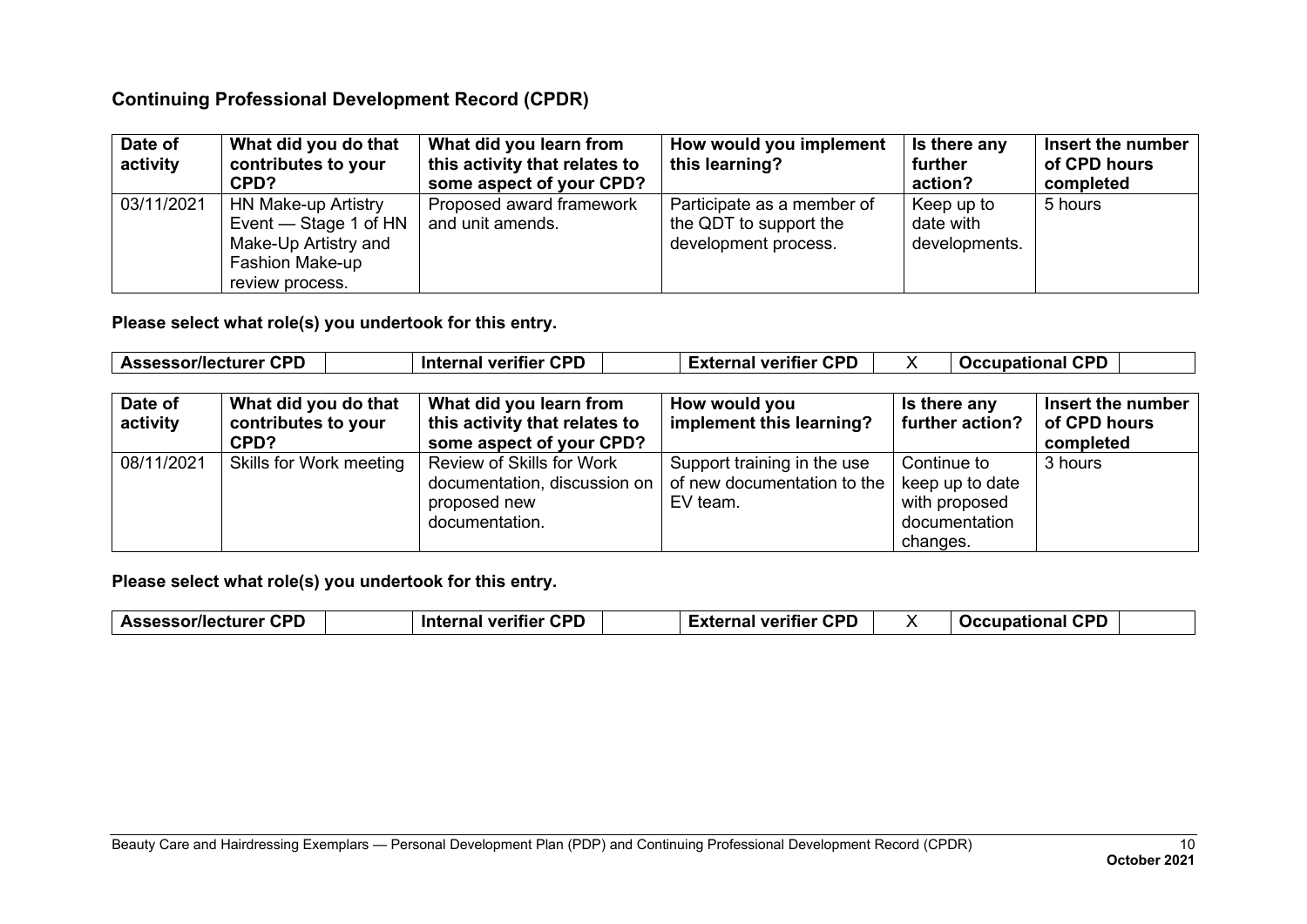| Date of<br>activity | What did you do that<br>contributes to your<br>CPD? | What did you learn from<br>this activity that relates to<br>some aspect of your CPD? | How would you implement<br>this learning?           | Is there any<br>further<br>action?                                                                            | Insert the number<br>of CPD hours<br>completed |
|---------------------|-----------------------------------------------------|--------------------------------------------------------------------------------------|-----------------------------------------------------|---------------------------------------------------------------------------------------------------------------|------------------------------------------------|
| 11/11/2021          | Hot tub safety training.                            | Management and<br>maintenance; safety<br>precautions for use.                        | Monitor hot tub use in a<br>commercial environment. | Continued<br>awareness of<br>changes in<br>legislation<br>relating to<br>water testing<br>and hot tub<br>use. | 2 hours                                        |

**Please select what role(s) you undertook for this entry.**

| <b>Assessor/lecturer CPD</b> |                                                     | <b>Internal verifier CPD</b><br><b>External verifier CPD</b>                                                                      |                                                                                                | <b>Occupational CPD</b>                                                  | X                                              |
|------------------------------|-----------------------------------------------------|-----------------------------------------------------------------------------------------------------------------------------------|------------------------------------------------------------------------------------------------|--------------------------------------------------------------------------|------------------------------------------------|
| Date of<br>activity          | What did you do that<br>contributes to your<br>CPD? | What did you learn from<br>this activity that relates to<br>some aspect of your CPD?                                              | How would you implement<br>this learning?                                                      | Is there any<br>further<br>action?                                       | Insert the number<br>of CPD hours<br>completed |
| 12/11/2021                   | Abdominal massage                                   | Application of massage<br>techniques to alleviate<br>discomfort and promote<br>movement within the small<br>and large intestines. | Use of knowledge gained<br>while developing the new<br>Remedial Massage unit<br>specification. | Continue to<br>update my<br>practical skills<br>on an on-going<br>basis. | 3 hours                                        |

| <b>CPD</b><br><b>CDD</b><br><b>Assessor/lectu</b><br><b>Internal</b><br>veritier<br>cturer<br>. | verifier CPD<br>-vtornal<br>-vigue<br>на |  | <b>CDD</b><br>'ur<br>ıaı<br>a sec a a sec a a a a consecu-<br>. . |  |
|-------------------------------------------------------------------------------------------------|------------------------------------------|--|-------------------------------------------------------------------|--|
|-------------------------------------------------------------------------------------------------|------------------------------------------|--|-------------------------------------------------------------------|--|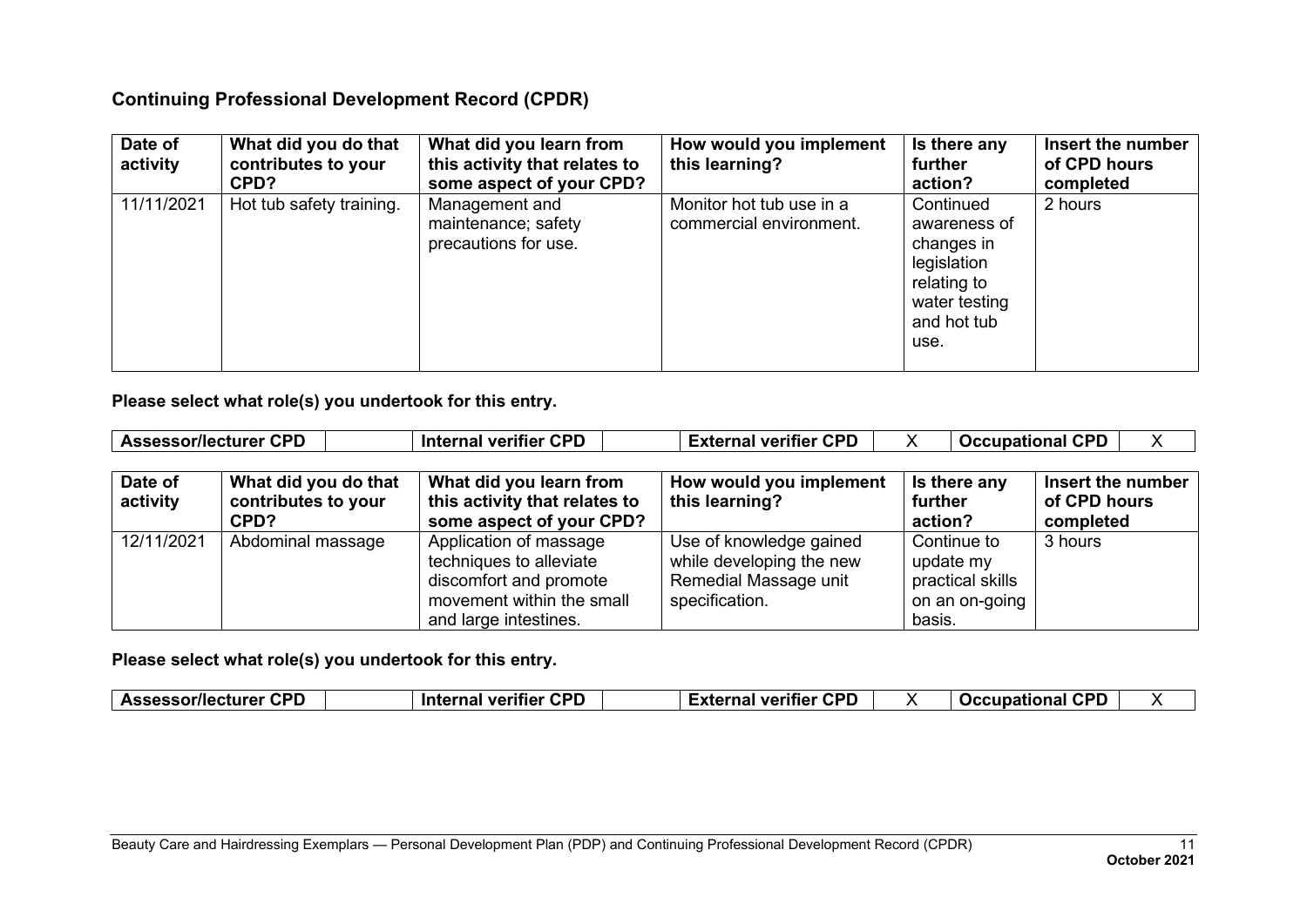| Date of<br>activity | What did you do that<br>contributes to your<br>CPD? | What did you learn from<br>this activity that relates to<br>some aspect of your CPD?                                                                                   | How would you implement<br>this learning?      | Is there any<br>further<br>action?                           | Insert the number<br>of CPD hours<br>completed |
|---------------------|-----------------------------------------------------|------------------------------------------------------------------------------------------------------------------------------------------------------------------------|------------------------------------------------|--------------------------------------------------------------|------------------------------------------------|
| 17/11/2021          | Eyebrow shading<br>(palliative care).               | How to sensitively give<br>demonstration/instruction on<br>eyebrow shading to enhance<br>appearance and promote<br>self-esteem to those in<br>receipt of chemotherapy. | To support others in similar<br>circumstances. | Use of my<br>practical skills<br>to support<br>client needs. | 3 hours                                        |

#### **Please select what role(s) you undertook for this entry.**

| <b>Assessor/lecturer CPD</b> |                                                     | <b>Internal verifier CPD</b>                                                             | <b>External verifier CPD</b>                                                 |                                                                        | <b>Occupational CPD</b><br>X                   |
|------------------------------|-----------------------------------------------------|------------------------------------------------------------------------------------------|------------------------------------------------------------------------------|------------------------------------------------------------------------|------------------------------------------------|
| Date of<br>activity          | What did you do that<br>contributes to your<br>CPD? | What did you learn from<br>this activity that relates to<br>some aspect of your CPD?     | How would you implement<br>this learning?                                    | Is there any<br>further<br>action?                                     | Insert the number<br>of CPD hours<br>completed |
| 19/11/2021                   | Current make-up trends                              | Updating application<br>techniques to meet current<br>trends — eyebrows and<br>strobing. | Professional skill<br>development and support<br>external verification role. | Update<br>professional<br>skills regularly<br>to maintain<br>currency. | 3 hours                                        |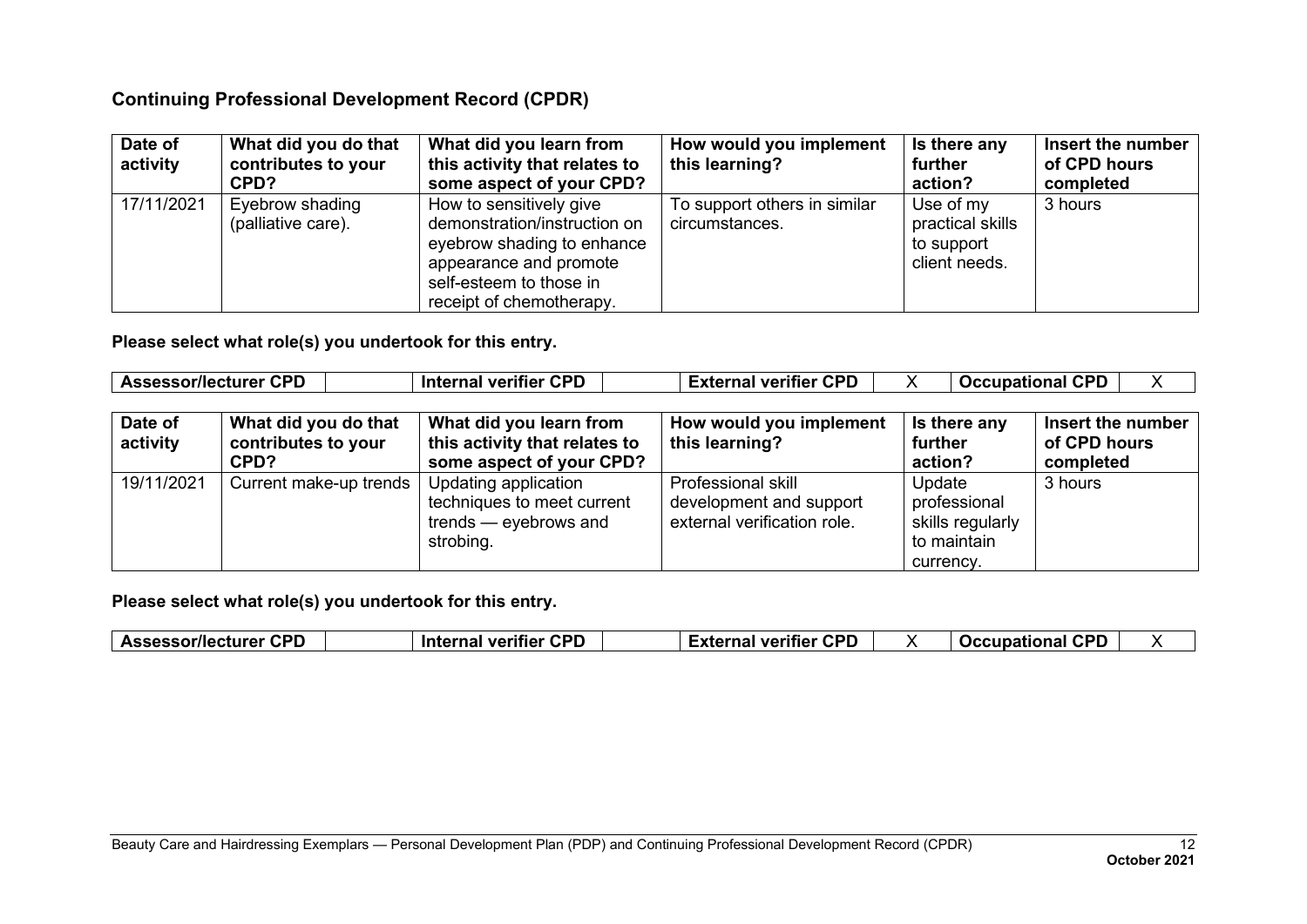| Date of<br>activity | What did you do that<br>contributes to your<br>CPD? | What did you learn from<br>this activity that relates to<br>some aspect of your CPD?  | How would you implement<br>this learning?                     | Is there any<br>further<br>action?                                                         | Insert the number<br>of CPD hours<br>completed |
|---------------------|-----------------------------------------------------|---------------------------------------------------------------------------------------|---------------------------------------------------------------|--------------------------------------------------------------------------------------------|------------------------------------------------|
| 15/12/2021          | Tibby Libby product<br>update.                      | Benefits of using Faith Lift<br>and Maskerade Masks; mask<br>application and removal. | While using this product<br>range in a commercial<br>setting. | Continue to<br>update my<br>knowledge in<br>the use<br>new/different<br>product<br>ranges. | 3 hours                                        |

**Please select what role(s) you undertook for this entry.**

| <b>Assessor/lecturer CPD</b> |                                                     | <b>Internal verifier CPD</b>                                                         | <b>External verifier CPD</b>                                                        |                                                                              | <b>Occupational CPD</b><br>X                   |
|------------------------------|-----------------------------------------------------|--------------------------------------------------------------------------------------|-------------------------------------------------------------------------------------|------------------------------------------------------------------------------|------------------------------------------------|
| Date of<br>activity          | What did you do that<br>contributes to your<br>CPD? | What did you learn from<br>this activity that relates to<br>some aspect of your CPD? | How would you implement<br>this learning?                                           | Is there any<br>further<br>action?                                           | Insert the number<br>of CPD hours<br>completed |
| 18/01/2021                   | <b>Shadowing Botox</b><br>application.              | Male and female pattern of<br>Botox application.                                     | Awareness of industry<br>practice while participating in<br>development activities. | Continue to<br>update<br>knowledge of<br>industry<br>provided<br>treatments. | 2 hours                                        |

| ∴CPD<br>∟Assessor/lecturer | <b>CPD</b><br><b>Internal verifier</b> | <b>CPD</b><br><b>External verifier</b> |  | <b>Occupational CPD</b> |  |
|----------------------------|----------------------------------------|----------------------------------------|--|-------------------------|--|
|----------------------------|----------------------------------------|----------------------------------------|--|-------------------------|--|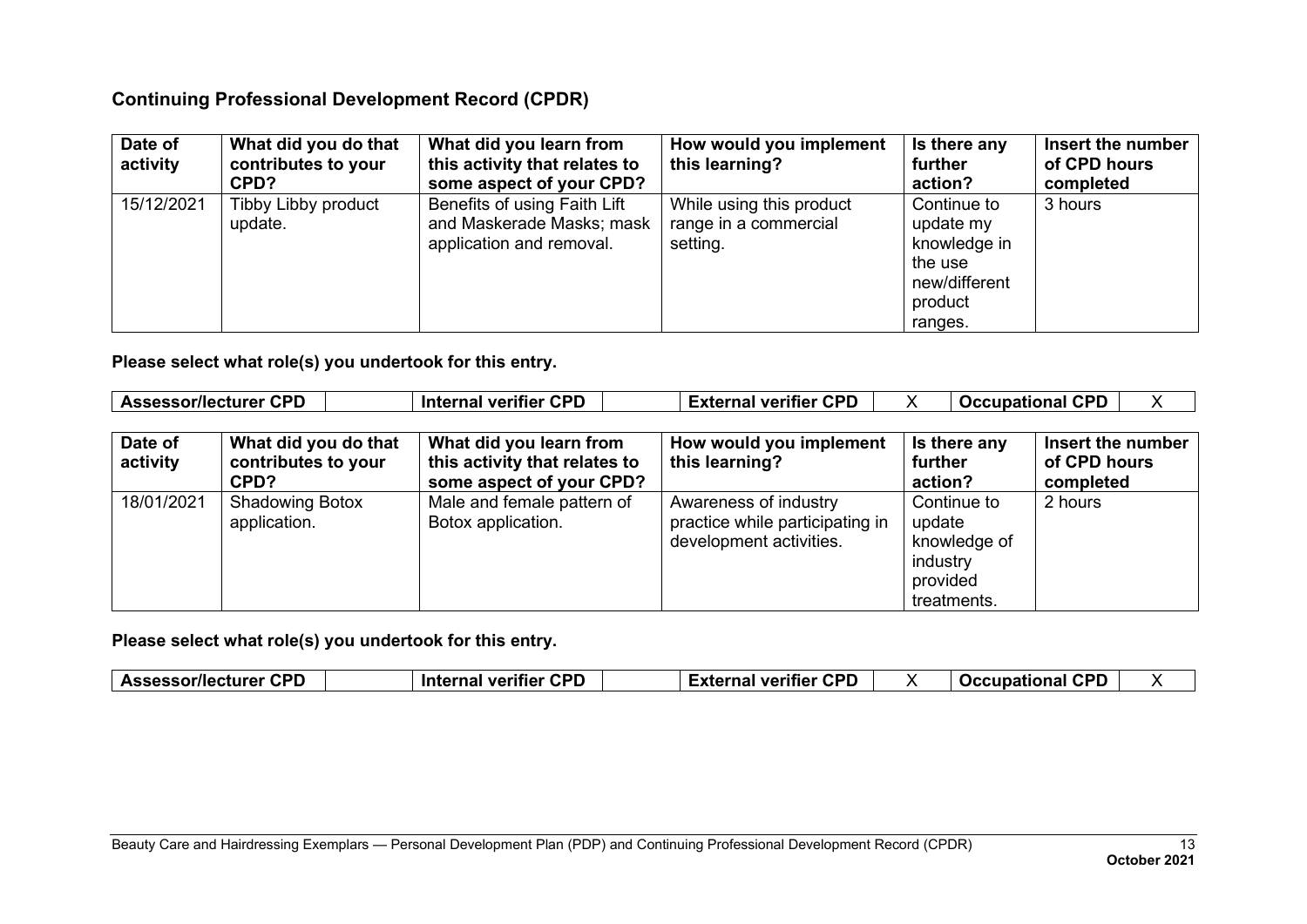| Date of<br>activity | What did you do that<br>contributes to your<br>CPD? | What did you learn from<br>this activity that relates to<br>some aspect of your CPD?                                      | How would you implement<br>this learning?                                                                              | Is there any<br>further<br>action?                                        | Insert the number<br>of CPD hours<br>completed |
|---------------------|-----------------------------------------------------|---------------------------------------------------------------------------------------------------------------------------|------------------------------------------------------------------------------------------------------------------------|---------------------------------------------------------------------------|------------------------------------------------|
| 29/01/2021          | Spa treatments                                      | Safety requirements and<br>benefits of using sauna and<br>steam. Combined use with<br>water and treatment<br>application. | Use knowledge gained while<br>discussing these treatments<br>with centre staff during<br>external verification visits. | Continue to<br>update<br>knowledge of<br>spa treatments<br>and their use. | 3 hours                                        |

**Please select what role(s) you undertook for this entry.**

| CPD<br><b>CPD</b><br><b>Assessor/lecturer CPD</b><br><b>CPD</b><br>-wannal<br>Occupational<br>l veritier<br>Internal verifier<br>тна.<br>.XLF |  |
|-----------------------------------------------------------------------------------------------------------------------------------------------|--|
|-----------------------------------------------------------------------------------------------------------------------------------------------|--|

| Date of<br>activity | What did you do that<br>contributes to your<br>CPD? | What did you learn from<br>this activity that relates to<br>some aspect of your CPD? | How would you implement<br>this learning?                                          | Is there any<br>further<br>action?                                    | Insert the number<br>of CPD hours<br>completed |
|---------------------|-----------------------------------------------------|--------------------------------------------------------------------------------------|------------------------------------------------------------------------------------|-----------------------------------------------------------------------|------------------------------------------------|
| 03/02/2022          | French wraps                                        | Application, infill and<br>removal.                                                  | Awareness of product use;<br>during external and internal<br>verification activity | Keep up-to-<br>date with new<br>products and<br>how they are<br>used. | 3 hours                                        |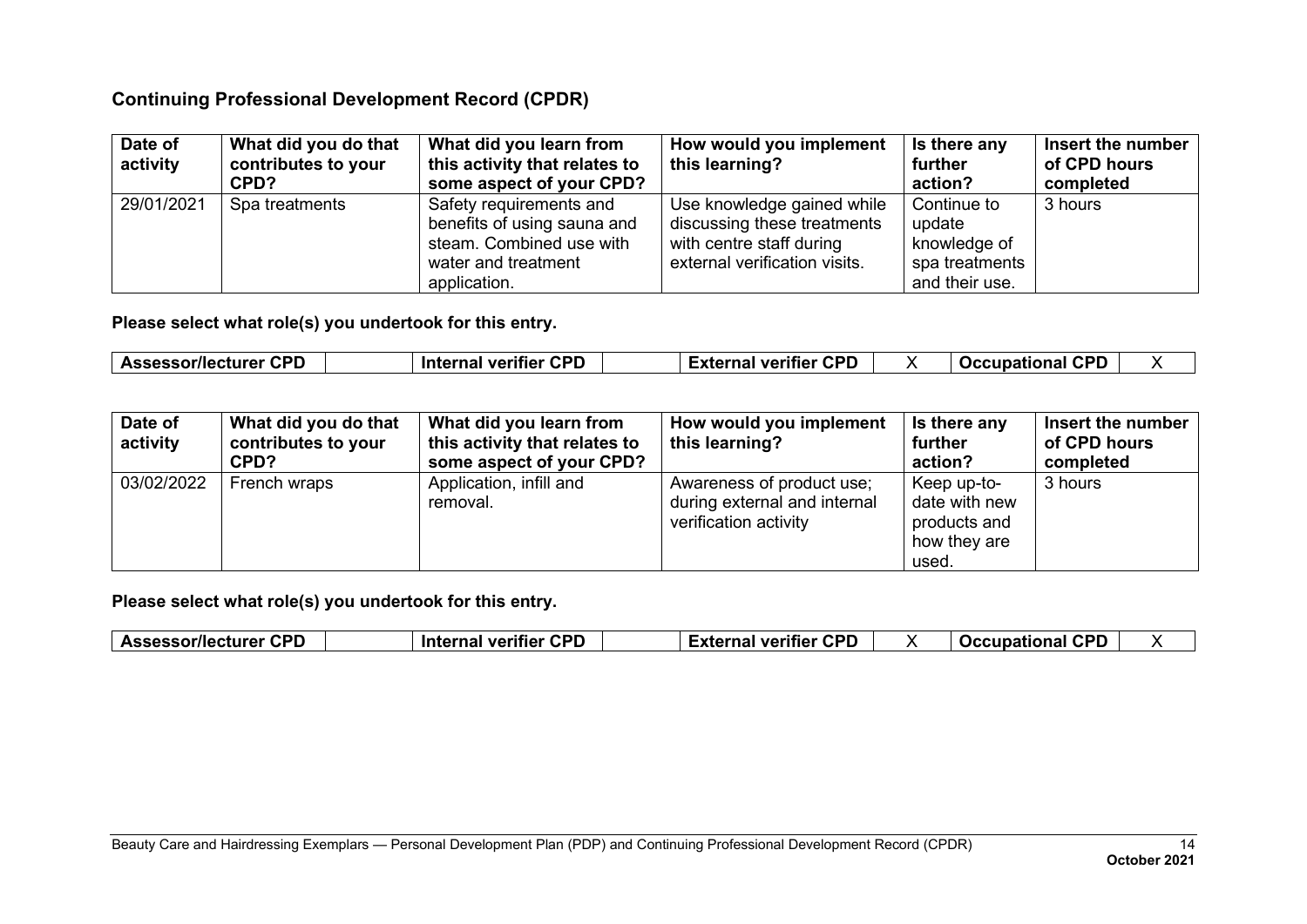| Date of<br>activity | What did you do that<br>contributes to your<br>CPD?         | What did you learn from<br>this activity that relates to<br>some aspect of your CPD?          | How would you implement<br>this learning? | Is there any<br>further<br>action?                  | Insert the number<br>of CPD hours<br>completed |
|---------------------|-------------------------------------------------------------|-----------------------------------------------------------------------------------------------|-------------------------------------------|-----------------------------------------------------|------------------------------------------------|
| 10/02/2022          | Provide beauty<br>treatments to raise<br>money for charity. | Promotion of event.<br>teamwork. How to adapt<br>treatments to suit the event<br>environment. | Future event participation.               | To support the<br>organisation of<br>future events. | 4 hours                                        |

**Please select what role(s) you undertook for this entry.**

| <b>Assessor/lecturer CPD</b>   |                                                     | <b>Internal verifier CPD</b>                                                         | <b>External verifier CPD</b>                             |                                                       | <b>Occupational CPD</b><br>X                   |
|--------------------------------|-----------------------------------------------------|--------------------------------------------------------------------------------------|----------------------------------------------------------|-------------------------------------------------------|------------------------------------------------|
| Date of<br>activity            | What did you do that<br>contributes to your<br>CPD? | What did you learn from<br>this activity that relates to<br>some aspect of your CPD? | How would you implement<br>this learning?                | Is there any<br>further<br>action?                    | Insert the number<br>of CPD hours<br>completed |
| 12/02/2022<br>to<br>16/02/2022 | Informal sign language<br>learning                  | Basic signing                                                                        | Use as a method of<br>communication with deaf<br>people. | Practise to<br>develop my<br>sign language<br>skills. | 5 hours                                        |

| <b>Assessor/lecturer CPD</b> | <b>CPD</b><br><b>Internal verifier</b> | <b>External verifier CPD</b> |  | <b>CPD</b><br>Occupational |  |
|------------------------------|----------------------------------------|------------------------------|--|----------------------------|--|
|------------------------------|----------------------------------------|------------------------------|--|----------------------------|--|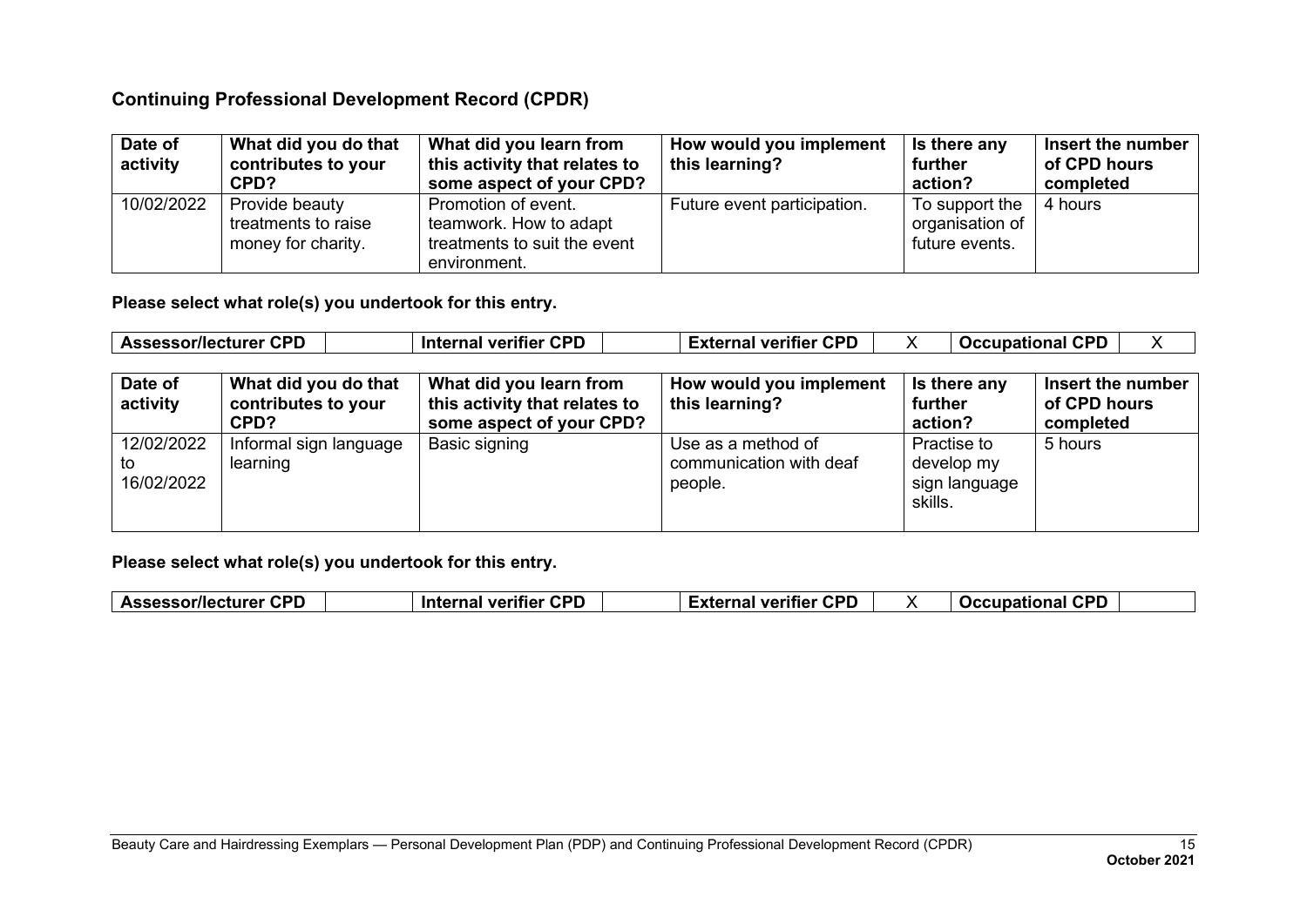| Date of<br>activity | What did you do that<br>contributes to your<br>CPD? | What did you learn from<br>this activity that relates to<br>some aspect of your CPD? | How would you implement<br>this learning? | Is there any<br>further action? | Insert the number<br>of CPD hours<br>completed |
|---------------------|-----------------------------------------------------|--------------------------------------------------------------------------------------|-------------------------------------------|---------------------------------|------------------------------------------------|
| 03/06/2021          | <b>HND Complementary</b>                            | Participating in QDT; unit                                                           | Support QM/QO; Support                    | Awareness of                    | 70 nominal                                     |
| to                  | Therapies                                           | writing using new document                                                           | SQA centres on an ongoing                 | award changes/                  |                                                |
| 23/03/2022          |                                                     | shells; checking units.                                                              | basis as an EV.                           | development.                    |                                                |

|  | CDD<br>∣ Assessor/lecturer<br> |  | CDD<br>$- - -$<br>.<br>ше<br>. |  | <b>CDF</b><br>- --<br>. <b>.</b> .<br>verifier<br>н о<br>uг |  | CDD<br>unat<br>$\sim$<br>ю |  |
|--|--------------------------------|--|--------------------------------|--|-------------------------------------------------------------|--|----------------------------|--|
|--|--------------------------------|--|--------------------------------|--|-------------------------------------------------------------|--|----------------------------|--|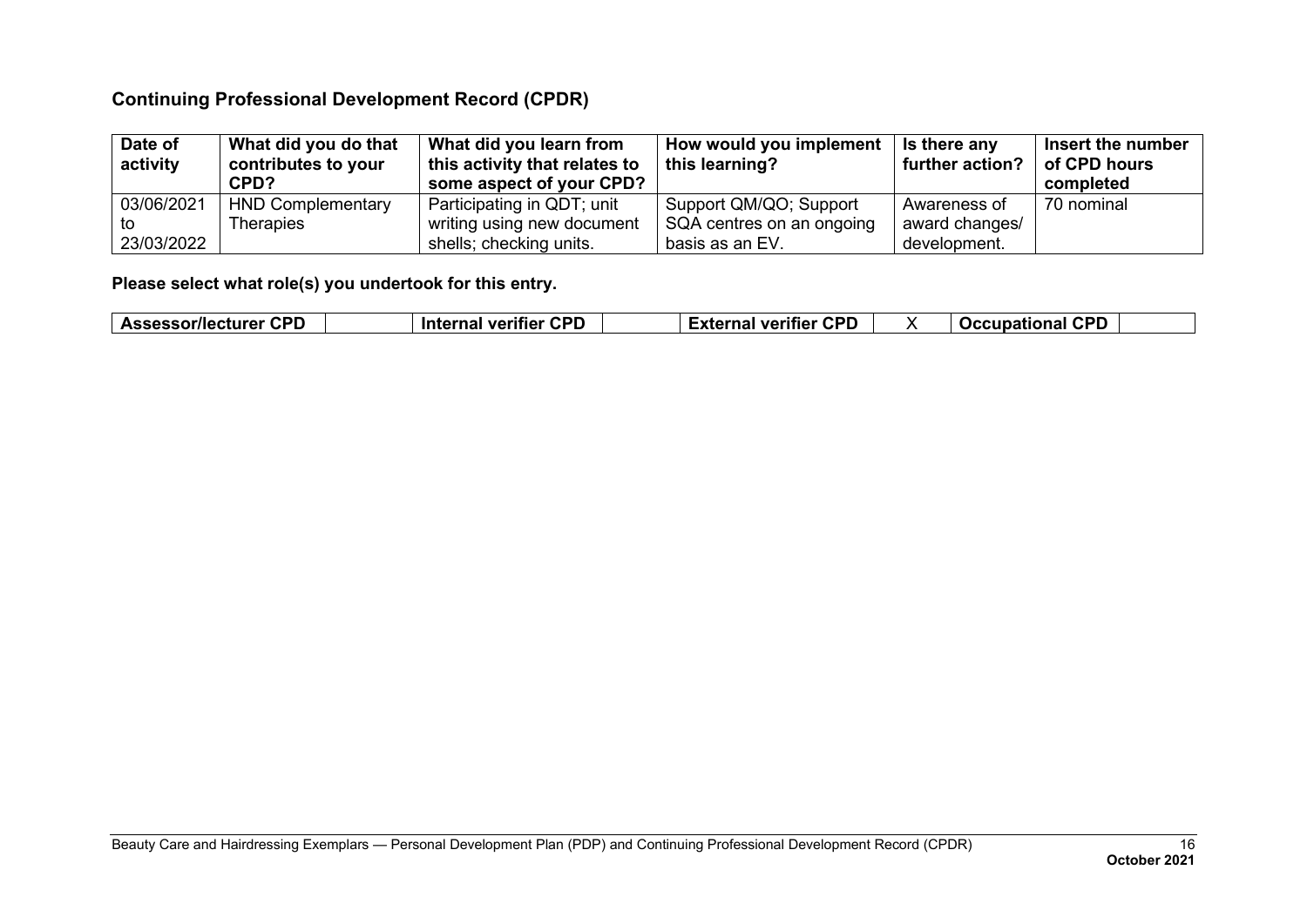| Date of<br>activity | What did you do that<br>contributes to your<br>CPD?                                                                                                 | What did you learn from<br>this activity that relates to<br>some aspect of your CPD?                                                                                                                                                                                                                                                                                                                                                                                               | How would you implement<br>this learning?                        | Is there any<br>further<br>action?                                        | Insert the number<br>of CPD hours<br>completed |
|---------------------|-----------------------------------------------------------------------------------------------------------------------------------------------------|------------------------------------------------------------------------------------------------------------------------------------------------------------------------------------------------------------------------------------------------------------------------------------------------------------------------------------------------------------------------------------------------------------------------------------------------------------------------------------|------------------------------------------------------------------|---------------------------------------------------------------------------|------------------------------------------------|
| 09/03/2022          | Standardise with VG66<br>EV team in relation to<br>unit<br><b>HF96 04 (SKABT17)</b><br>Carry out Massage<br>using Pre-Blended<br>Aromatherapy Oils. | Performance Criteria 'P17<br>Carry out a skin sensitivity<br>test to establish suitability for<br>use of pre-blended<br>aromatherapy oils and record<br>the results'.<br>As a result of a centre<br>enquiry, discussed this PC<br>and agreed that although this<br>test is not normally carried<br>out in industry particularly for<br>pre-blended oils, it is included<br>in the new NOS therefore we<br>must advise centres to<br>apply/comply with the unit PC<br>requirements. | To inform discussion with<br>centre staff during EV<br>activity. | VG66 EV to<br>continue<br>discussion on<br>further issues<br>which arise. | $0.5$ hour                                     |

| External verifier⊣<br>⊿l veritier<br><b>Occupational</b><br><b>Internal</b><br><b>ALP</b> | <b>Assessor/lecturer CPD</b> |  | CPD | <b>CPD</b> |  | CPD |  |
|-------------------------------------------------------------------------------------------|------------------------------|--|-----|------------|--|-----|--|
|-------------------------------------------------------------------------------------------|------------------------------|--|-----|------------|--|-----|--|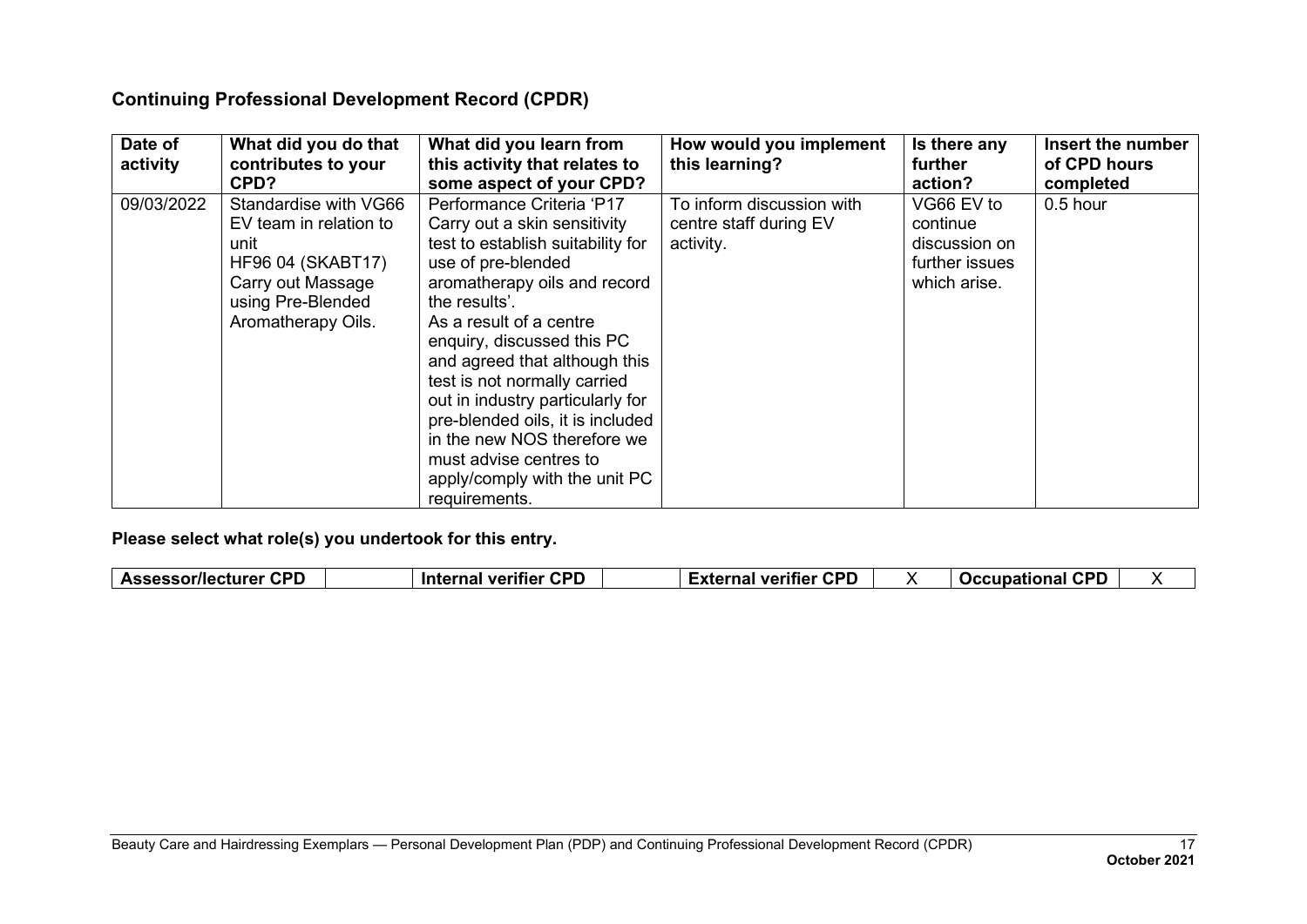| Date of<br>activity            | What did you do that<br>contributes to your<br>CPD?       | What did you learn from<br>this activity that relates to<br>some aspect of your CPD?                                                                     | How would you<br>implement this learning? | Is there any<br>further action?                                                                                                                                                                | Insert the number<br>of CPD hours<br>completed |
|--------------------------------|-----------------------------------------------------------|----------------------------------------------------------------------------------------------------------------------------------------------------------|-------------------------------------------|------------------------------------------------------------------------------------------------------------------------------------------------------------------------------------------------|------------------------------------------------|
| 01/12/2021<br>to<br>23/03/2022 | SEV Role -<br>VG66/430, supporting<br>and monitoring EVs. | Telephone conversations and<br>e-mails advising on issues<br>which arose during EV visits<br>as well as planning,<br>implementing and report<br>writing. | To give continued support<br>as required. | Ensure current<br>knowledge of<br>qualification<br>changes, SQA<br>procedures and<br>documentation<br>and where to<br>access<br>additional<br>information/<br>support as and<br>when required. | 12 nominal                                     |

|  | <b>CPD</b><br>.sor/lecturer<br><b>Assess</b> | ron<br>---<br><b>Internal</b><br>veritier<br>. | <b>CPL</b><br>- --<br>-------<br>veritier<br>.<br>па. |  | CPD<br><b>Scellin</b><br>$-$<br>чаг |
|--|----------------------------------------------|------------------------------------------------|-------------------------------------------------------|--|-------------------------------------|
|--|----------------------------------------------|------------------------------------------------|-------------------------------------------------------|--|-------------------------------------|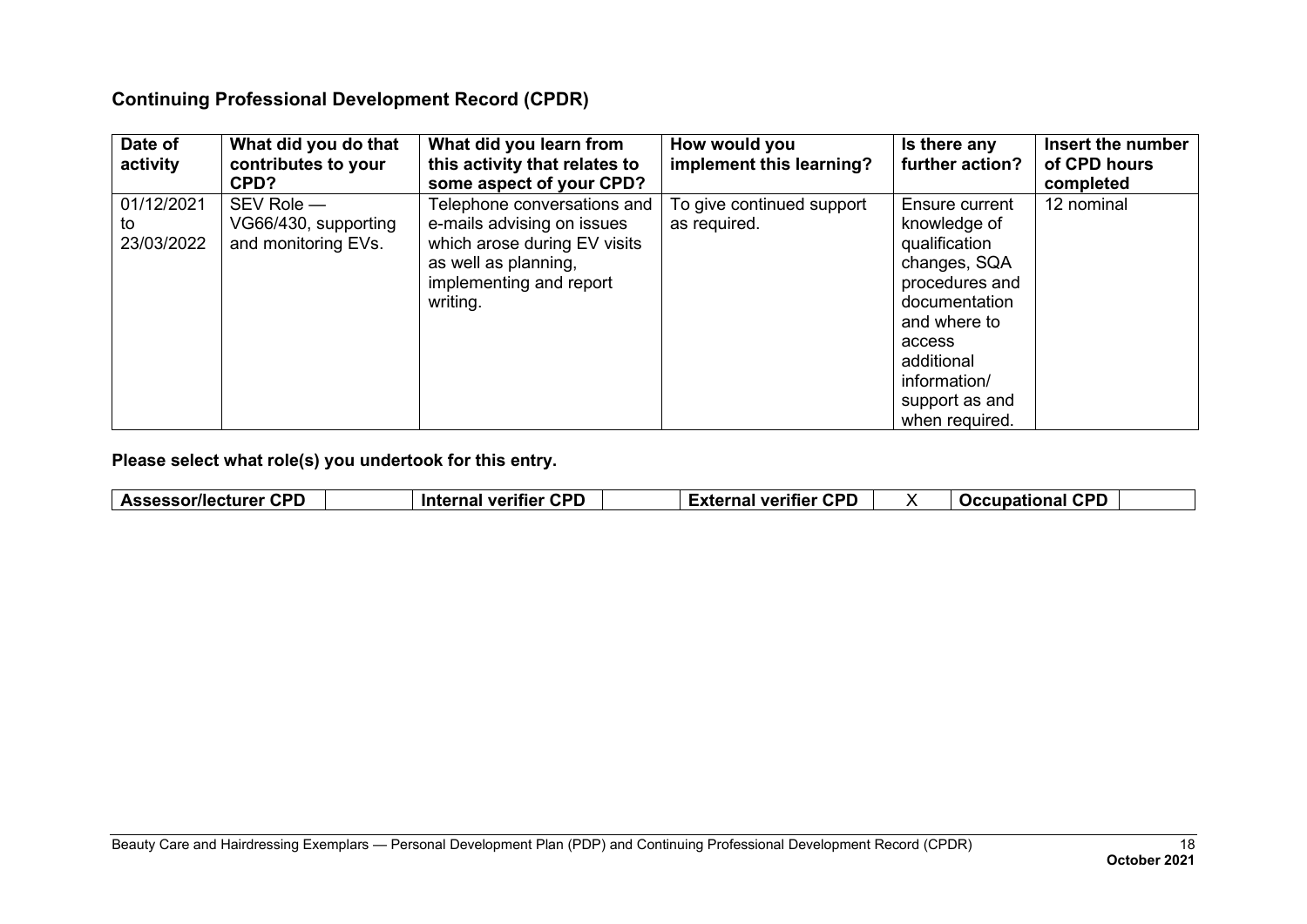#### **Assessment strategy requirement — Assessors/lecturers with a vocational qualification remit**

Please tick the box to confirm that you meet the occupational requirements of the assessment strategy for your area of expertise in any one academic session

#### **Assessment strategy requirement — Internal verifiers with a vocational qualification remit**

Please tick the box to confirm that you meet the occupational requirements of the assessment strategy for your area of expertise in any one academic session

| $^\text{!}$ Assessment strategy requirement — External verifiers with a vocational qualification remit                              |        |
|-------------------------------------------------------------------------------------------------------------------------------------|--------|
| Please tick the box to confirm that you meet the occupational requirements of the assessment strategy for your area of expertise in |        |
| any one academic session                                                                                                            | 37 hrs |

|  | <b>External verifier's signature:</b> | Moira Campbell | Date: | 23 March 2022 |
|--|---------------------------------------|----------------|-------|---------------|
|--|---------------------------------------|----------------|-------|---------------|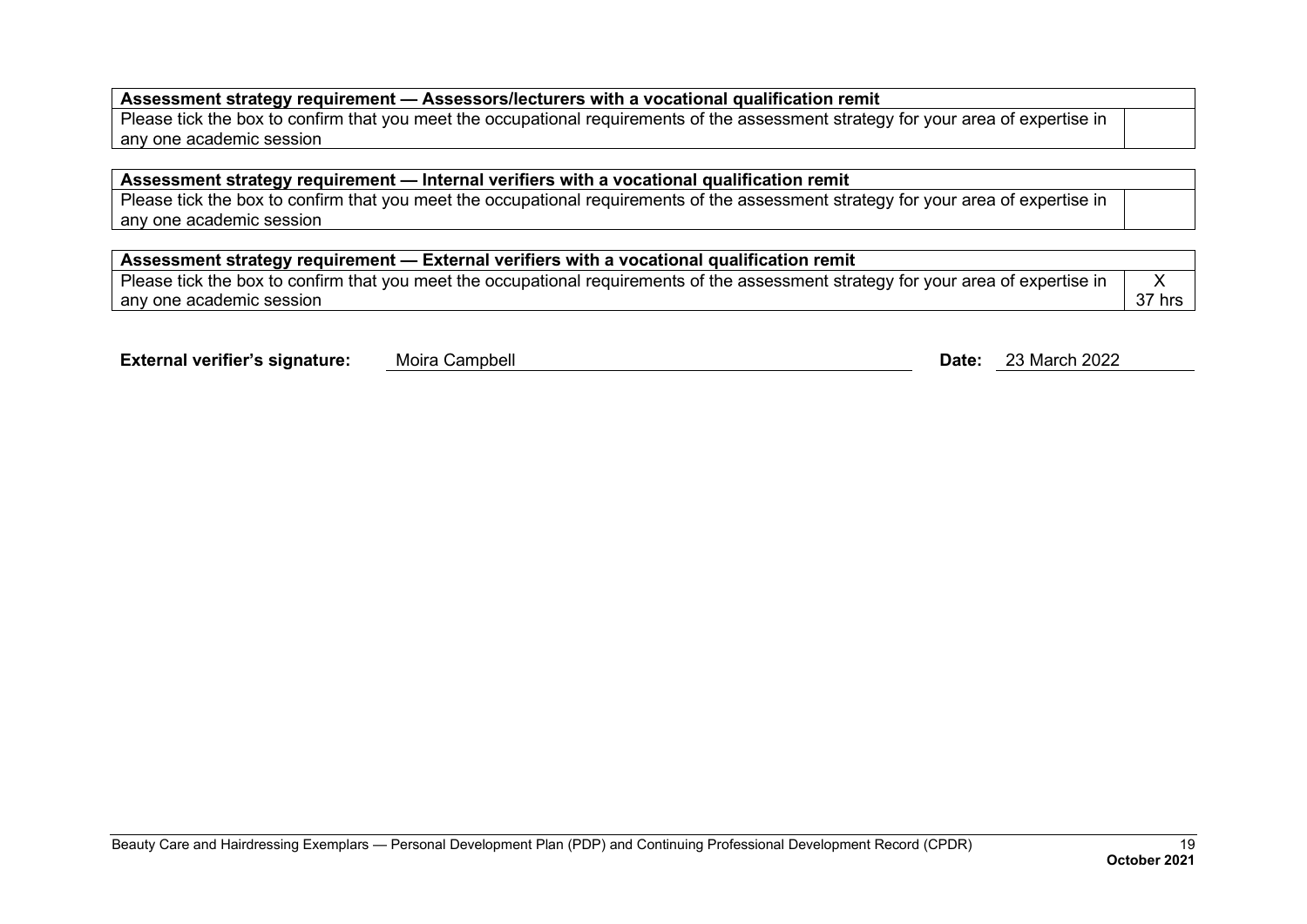

# <span id="page-21-0"></span>**Moira Campbell — Exemplar 2 — VQ Hairdressing HN, NQ and VQ Exemplars**

# **Personal Development Plan (PDP) and Continuing Professional Development Record (CPDR) — Exemplification**

The documentation over the page belongs to Moira Campbell. Moira holds the following posts within SQA:

♦ External Verifier

Moira is a member of the following verification group:

- ♦ Hairdressing (62) HN and SVQ remit.
- ♦ Skills for Work (SfW) Hairdressing (404) NQ remit

Continuing Professional Development (CPD) requirement specified in the current assessment strategies for:

♦ NVQ/SVQ in Hairdressing — 30 hours — CPD timescale 01 September — 31 August in any given year

Relevant completed vocational CPD as at 23 March 2022.

Hairdressing  $-33.5$  hours  $\sqrt{$  Other  $-17$  hours

Exemplar 2 — In this instance, Moira is an experienced EV who is a member of the Hairdressing verification group within SQA.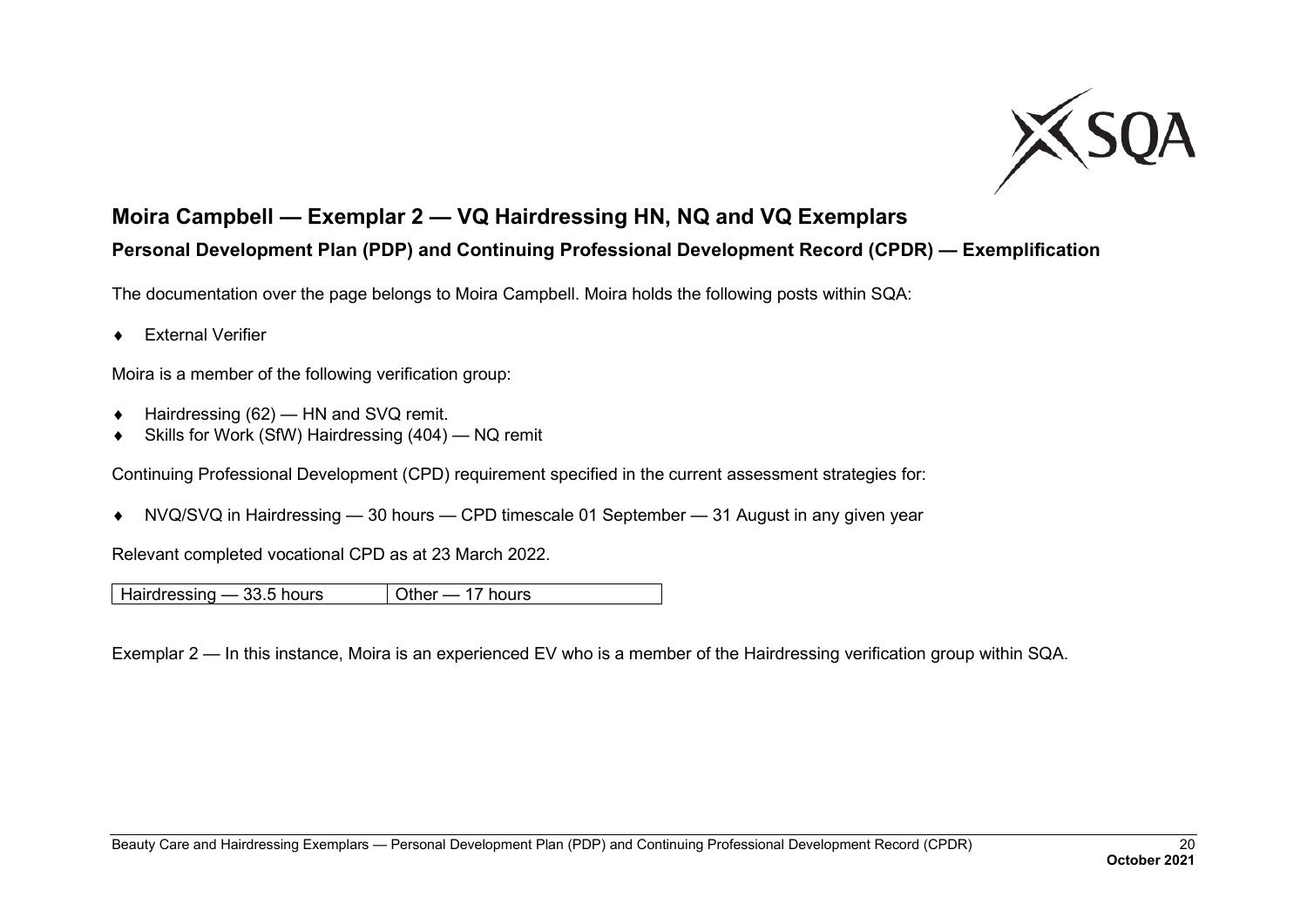#### **Personal Development Plan (PDP) and Continuing Professional Development Record (CPDR)**

#### **Personal details**

| Name:                             | Moira Campbell |
|-----------------------------------|----------------|
| <b>National Insurance Number:</b> | XZ579274E*     |
| <b>Covering period from:</b>      | August 2021    |
| <b>Covering period to:</b>        | 23 March 2022  |

#### **Auditable requirements**

| <b>Occupational or registrable</b> | <b>HN Facial Treatments: Manual</b>                        |
|------------------------------------|------------------------------------------------------------|
| qualifications                     | HN Hand and Foot Treatments                                |
|                                    | <b>European Computer Driving Licence</b>                   |
|                                    | HN Safe Hygienic Salon Practices                           |
|                                    | Indian Head Massage                                        |
|                                    | <b>HN Depilation</b>                                       |
|                                    | <b>IHBC Sugaring Certificate</b>                           |
|                                    | <b>HN Body Treatments: Manual</b>                          |
|                                    | <b>HN Reflexology</b>                                      |
|                                    | <b>HN Aromatherapy</b>                                     |
|                                    | <b>Bachelor of Education (B.Ed.) Post School Education</b> |
|                                    | NQ Nail Repair and Artificial Nail Structures              |
|                                    | Certificate in Post School Education Studies               |
|                                    | <b>CGLI Advanced Studies in Hairdressing</b>               |
|                                    | <b>CGLI Ladies Hairdressing</b>                            |
|                                    | <b>CGLI Men's Hairdressing</b>                             |
|                                    | <b>CGLI Manicure</b>                                       |
|                                    | <b>CGLI Cosmetic Make-Up</b>                               |

\*The National Insurance Number quoted is fictitious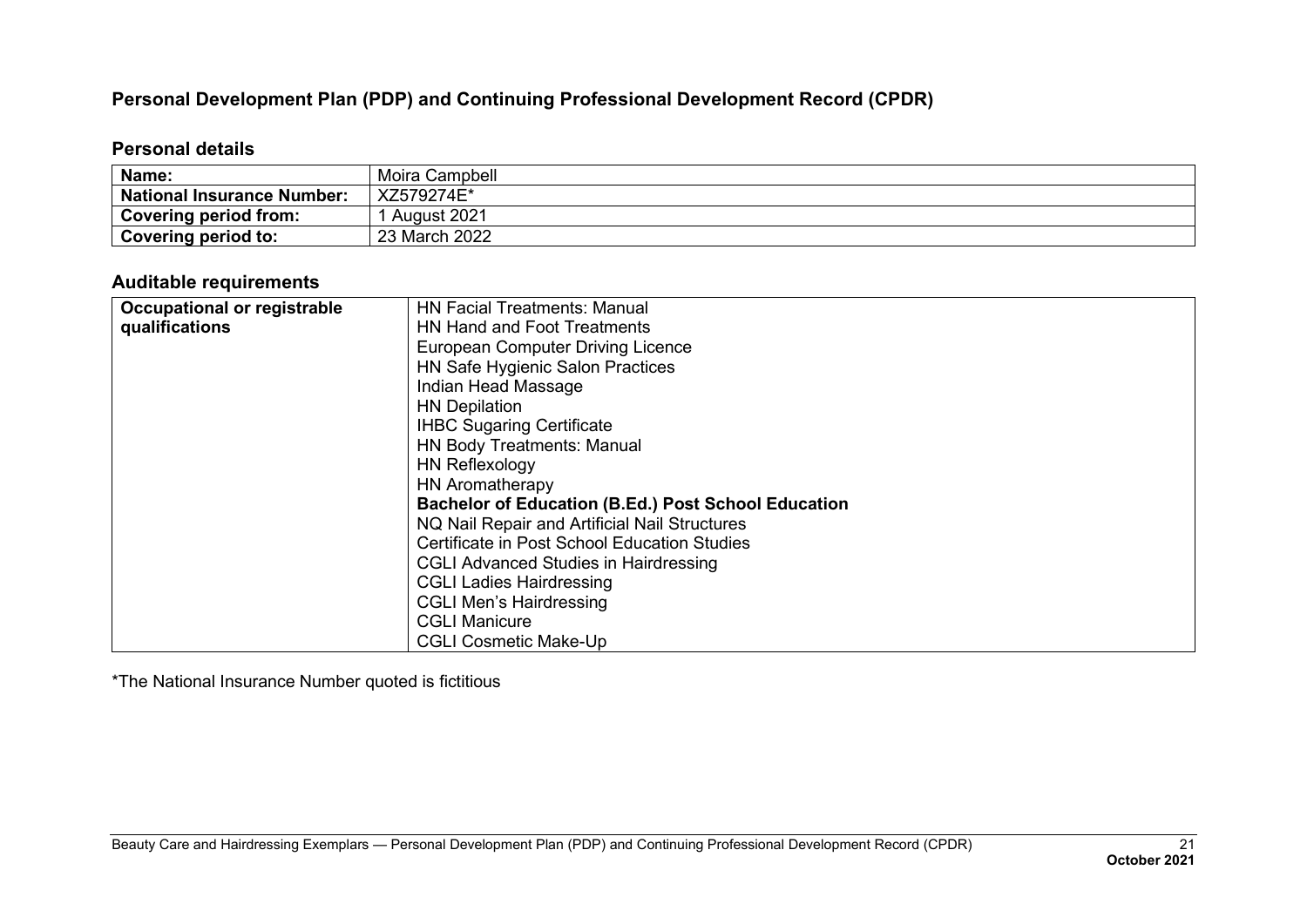| Date obtained: | <b>July 2004</b> |
|----------------|------------------|
|                |                  |
|                | <b>July 2004</b> |
|                | <b>June 2003</b> |
|                | <b>June 2002</b> |
|                | May 2002         |
|                | <b>June 1998</b> |
|                | December 1997    |
|                | <b>June 1997</b> |
|                | May 1996         |
|                | May 1993         |
|                | <b>June 1992</b> |
|                | <b>June 1991</b> |
|                | <b>June 1990</b> |
|                | May 1983         |
|                | <b>June 1981</b> |
|                | <b>June 1981</b> |
|                | <b>June 1981</b> |
|                | <b>June 1981</b> |

| ----<br>alite | :ducation<br>atio.<br>JI.<br>- - - - -<br>$\sim$<br>urthe<br>таннс:<br><br>co |
|---------------|-------------------------------------------------------------------------------|
| Date          | 989<br>∪anuarv                                                                |

| <b>Assessing qualification(s)</b> | G6A4 15 Certificate Vocational Assessors                           |
|-----------------------------------|--------------------------------------------------------------------|
|                                   | B2WH 04 Assess Learner Performance (D32).                          |
|                                   | B2WJ 04 Assess Learners Using differing sources of evidence (D33). |
|                                   | TDLB D32, D33                                                      |
| Date obtained:                    | January 1996                                                       |

| ---<br>---<br>aualification(s<br><b>Interna</b><br>verifier<br>энгаг | (D34)<br>B08W<br>the<br>Assessment .<br>Verity<br>Process<br>Internally<br>114<br>$\cdot$ |
|----------------------------------------------------------------------|-------------------------------------------------------------------------------------------|
| <b>Date</b>                                                          | 1996                                                                                      |
| obtained:                                                            | July                                                                                      |

| <b>External verifier qualification(s)</b> | G7EP 15 Certificate Conducting External Quality Assurance of the Assessment Process (SCQF level |
|-------------------------------------------|-------------------------------------------------------------------------------------------------|
|                                           |                                                                                                 |
|                                           | D94N 04 Conduct External Quality Assurance of the Assessment Process                            |
| Date obtained:                            | May 2011                                                                                        |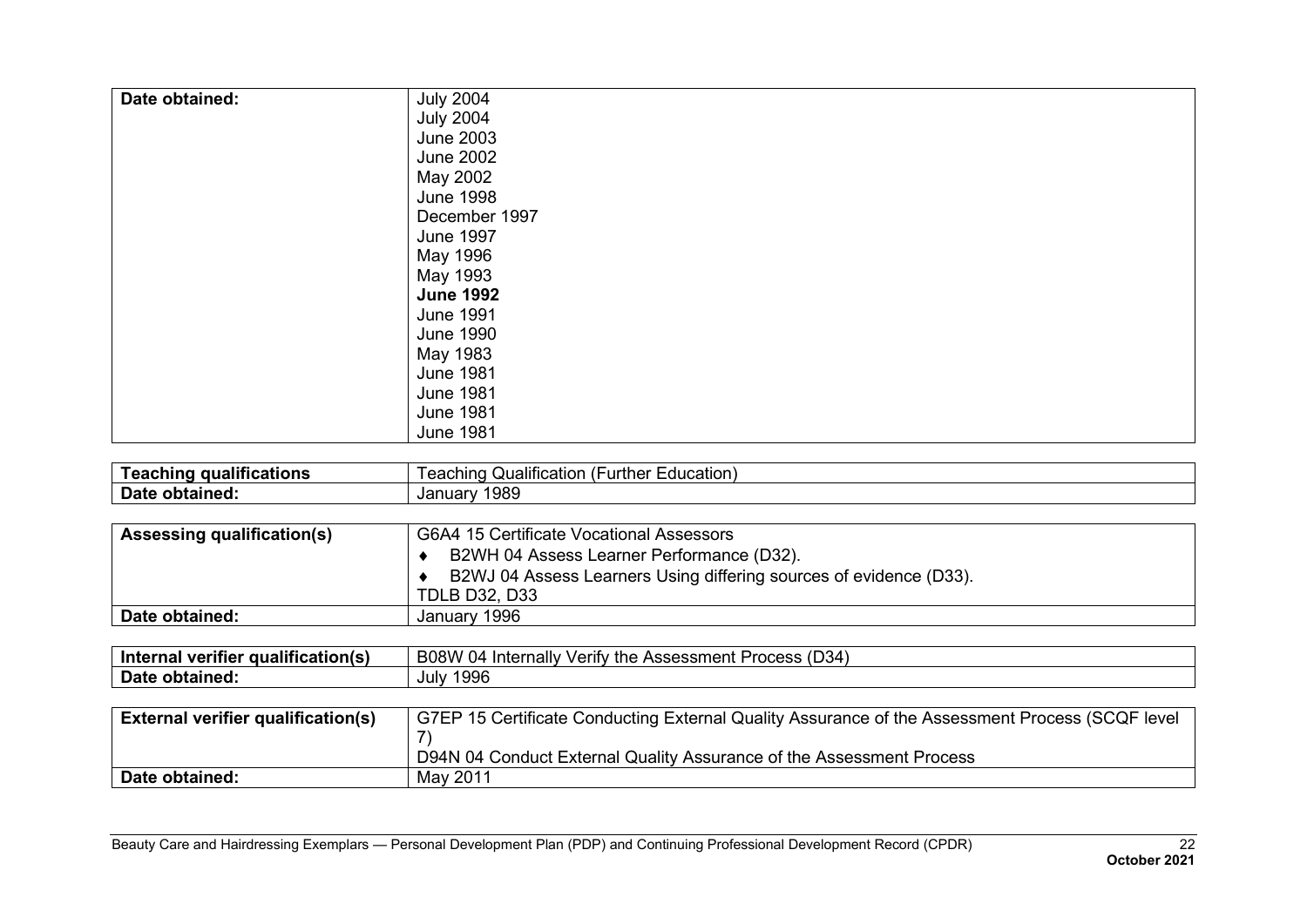#### **Planned outcome**

| Stage 1                                                                                                                                                       | Stage 2                                                                                        | Stage 3                                                                                                                                             | Stage 4                                                                                                                                  | Stage 5                                             |
|---------------------------------------------------------------------------------------------------------------------------------------------------------------|------------------------------------------------------------------------------------------------|-----------------------------------------------------------------------------------------------------------------------------------------------------|------------------------------------------------------------------------------------------------------------------------------------------|-----------------------------------------------------|
| What do I want/need<br>to learn and why?                                                                                                                      | What will I do to achieve<br>this?                                                             | What resources or support will<br>l need?                                                                                                           | What will my success<br>criteria be? (How have I<br>implemented my<br>learning and what<br>impact has this had at<br>work/outside work)? | <b>Target dates for</b><br>review and<br>completion |
| Further develop my<br>role as an External<br>Verifier — VG<br>Hairdressing (62) and<br>Skills for Work (SfW)<br>(404) to effectively<br>carry out my EV role. | Review documentation on<br>SQA website(s).<br>Attend and participate in<br>EV update meetings. | Access to SQA website.<br>Discussion with SEV and<br>EV's to promote<br>standardisation.<br>Awareness of industry and<br>qualification development. | Receipt of positive<br>feedback from my<br>SEV and centres.<br>Meet KPMs.                                                                | 30 June 2021                                        |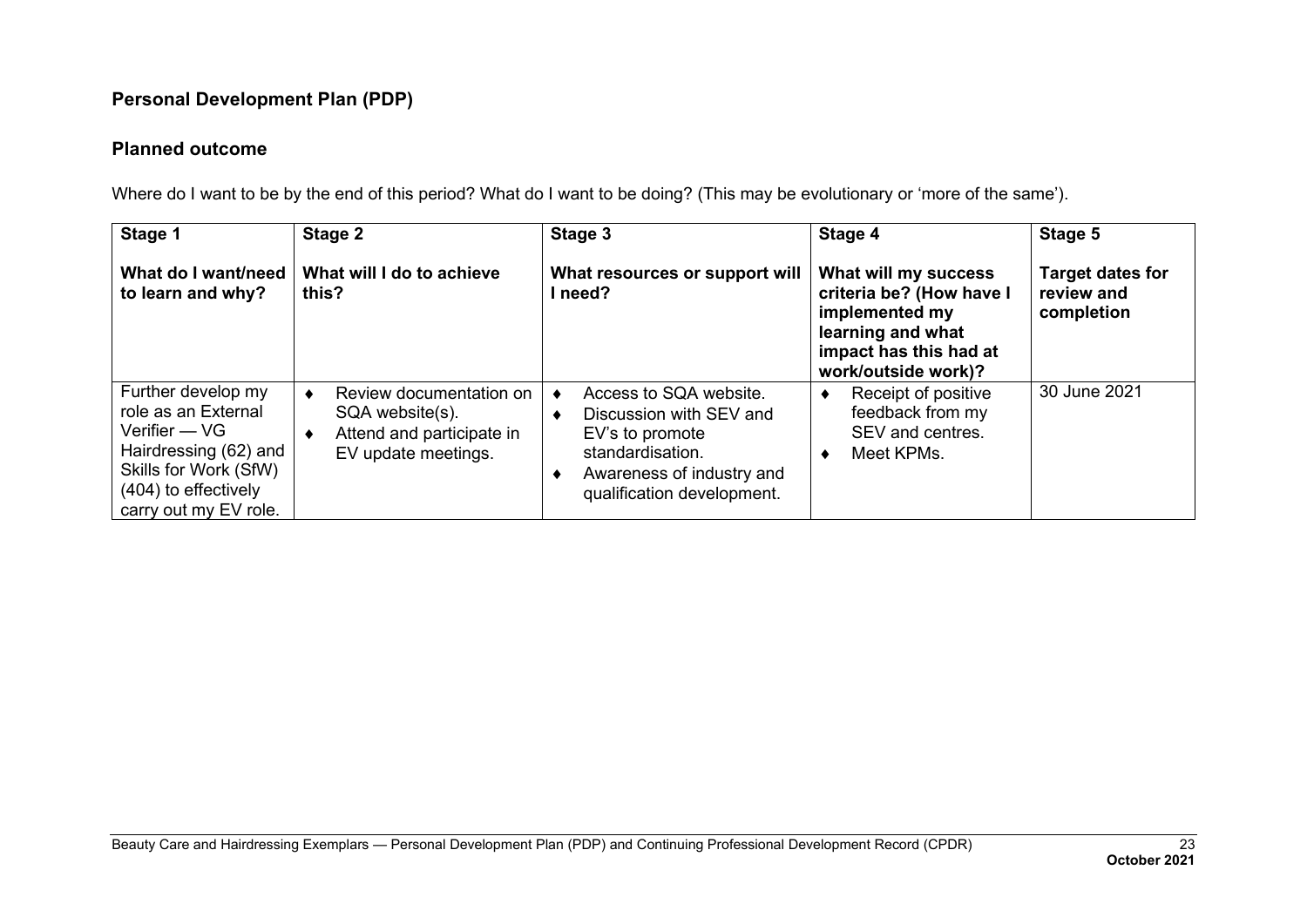| Stage 1                                                                                                                                                                                                                                                                                                                                                                                                                                                                                                    | Stage 2                                                                                                                                                                                       | Stage 3                                                                                                                                                                                                                                  | Stage 4                                                                                                                                  | Stage 5                                             |
|------------------------------------------------------------------------------------------------------------------------------------------------------------------------------------------------------------------------------------------------------------------------------------------------------------------------------------------------------------------------------------------------------------------------------------------------------------------------------------------------------------|-----------------------------------------------------------------------------------------------------------------------------------------------------------------------------------------------|------------------------------------------------------------------------------------------------------------------------------------------------------------------------------------------------------------------------------------------|------------------------------------------------------------------------------------------------------------------------------------------|-----------------------------------------------------|
| What do I want/need<br>to learn and why?                                                                                                                                                                                                                                                                                                                                                                                                                                                                   | What will I do to achieve<br>this?                                                                                                                                                            | What resources or support will<br>I need?                                                                                                                                                                                                | What will my success<br>criteria be? (How have I<br>implemented my<br>learning and what<br>impact has this had at<br>work/outside work)? | <b>Target dates for</b><br>review and<br>completion |
| Engage with<br>continuous<br>professional<br>development<br>activities to keep up<br>to date with<br>developments and<br>any issues relevant to<br>the SVQ Hairdressing<br>qualification(s) and/or<br>its units. These may<br>include those offered<br>by the awarding body<br>or other recognised<br>and relevant<br>providers in the<br>sector. A minimum of<br>30 hours CPD is<br>required per annum<br>(1 September to 31<br>August). This will<br>allow me<br>to effectively carry<br>out my EV role. | Practical activity.<br>٠<br>Training seminars.<br>٠<br>Attend standardisation<br>٠<br>events.<br>Discuss issues with SEV<br>and other EVs.<br>Maintain awareness of<br>industry developments. | Commercial salon<br>٠<br>environment.<br>Knowledge of and access to<br>٠<br>training.<br>Knowledge of and access to<br>٠<br>standardisation activity.<br>Internet access to keep up<br>٠<br>to date with current and<br>emerging trends. | Completion of 30 hours<br>CPD.                                                                                                           | 31 August 2022                                      |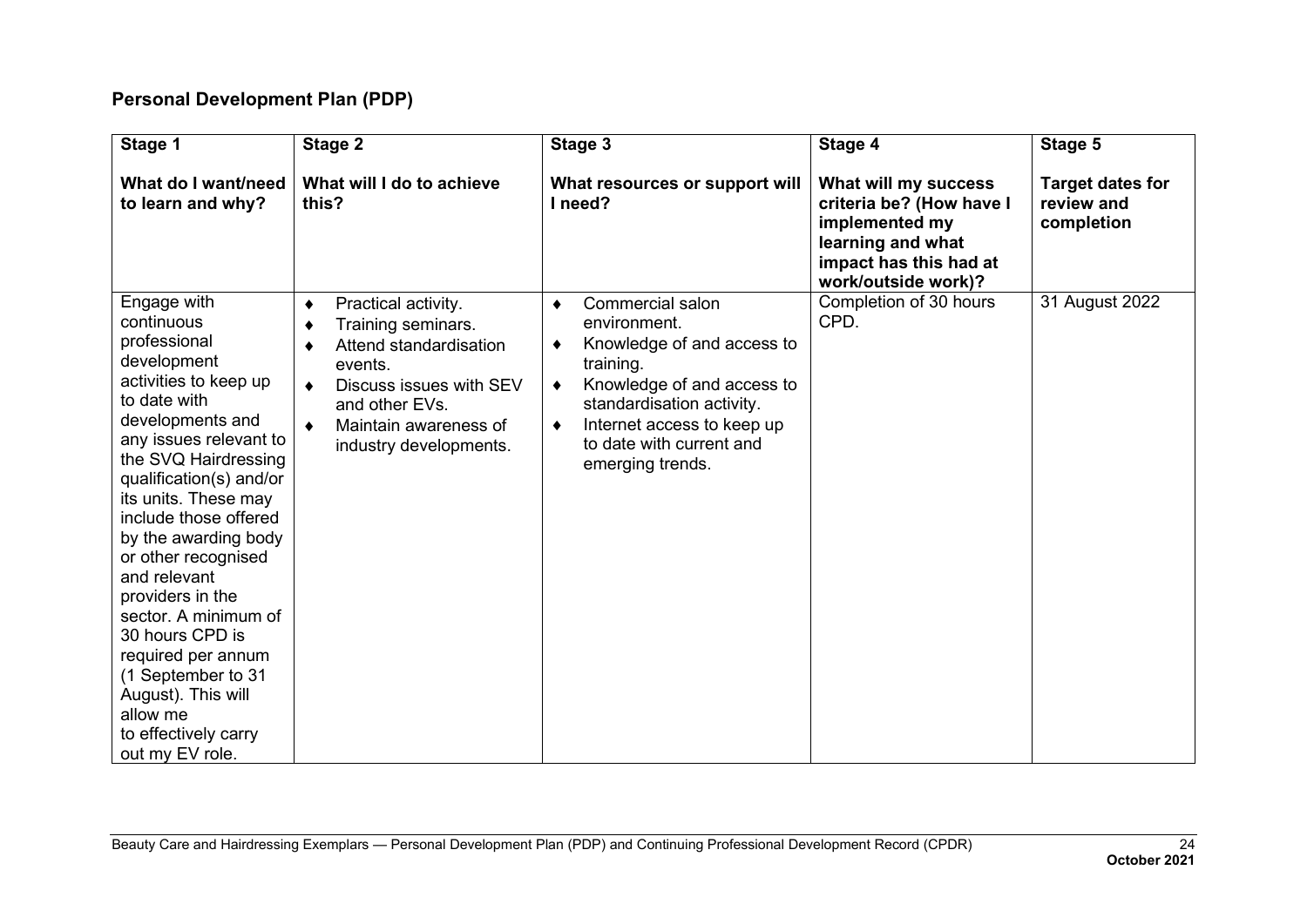#### **Standardisation criteria**

| <b>HN</b>  | Contribute to the effectiveness of the external verification process — Outcome 4 — Evidence Requirements — Standardisation  |
|------------|-----------------------------------------------------------------------------------------------------------------------------|
|            | Activity                                                                                                                    |
| <b>SVQ</b> | Work with others to ensure standardisation of assessment practice and outcomes — Performance Criteria (4) — Standardisation |
|            | Activity                                                                                                                    |

| Date of<br>activity | What did you do that<br>contributes to your<br>CPD?                     | What did you learn from<br>this activity that relates to<br>some aspect of your CPD? | How would you<br>implement this learning?                      | Is there any<br>further action?                               | Insert the number<br>of CPD hours<br>completed |
|---------------------|-------------------------------------------------------------------------|--------------------------------------------------------------------------------------|----------------------------------------------------------------|---------------------------------------------------------------|------------------------------------------------|
| 08/08/2021          | Participation in<br>validation event for<br>Complementary<br>Therapies. | Preparation, requirements<br>and format of a qualification<br>validation.            | Give support to QM and QO<br>for future events as<br>required. | Participate in<br>future validation<br>events as<br>required. | 5 hours                                        |

#### **Please select what role(s) you undertook for this entry.**

| <b>Assessor/lecturer CPD</b> |                                                     | Internal verifier CPD                                                                                                                                                                         | <b>External verifier CPD</b>              |                                                                        | <b>Occupational CPD</b>                        |
|------------------------------|-----------------------------------------------------|-----------------------------------------------------------------------------------------------------------------------------------------------------------------------------------------------|-------------------------------------------|------------------------------------------------------------------------|------------------------------------------------|
| Date of<br>activity          | What did you do that<br>contributes to your<br>CPD? | What did you learn from<br>this activity that relates to<br>some aspect of your CPD?                                                                                                          | How would you<br>implement this learning? | Is there any<br>further action?                                        | Insert the number<br>of CPD hours<br>completed |
| 09/09/2021                   | <b>Standardisation Event</b><br>VG 62 and 428       | Review of procedures for<br>implementation of verification<br>activity in 2016/2017.<br>Reinforcement of areas<br>discussed at both SEV<br>update and Standardisation<br>event VG 66 and 430. | While undertaking my role<br>as an EV.    | Attend future<br>standardisation<br>events and<br>network<br>meetings. | 5.5 hours                                      |

| <b>Interna</b><br>Ass<br><b>VArit</b><br>cturer<br>יםוי.<br>v<br><br>. <del>. .</del><br><br>на<br>ю<br>w<br>$\overline{\phantom{a}}$ |
|---------------------------------------------------------------------------------------------------------------------------------------|
|---------------------------------------------------------------------------------------------------------------------------------------|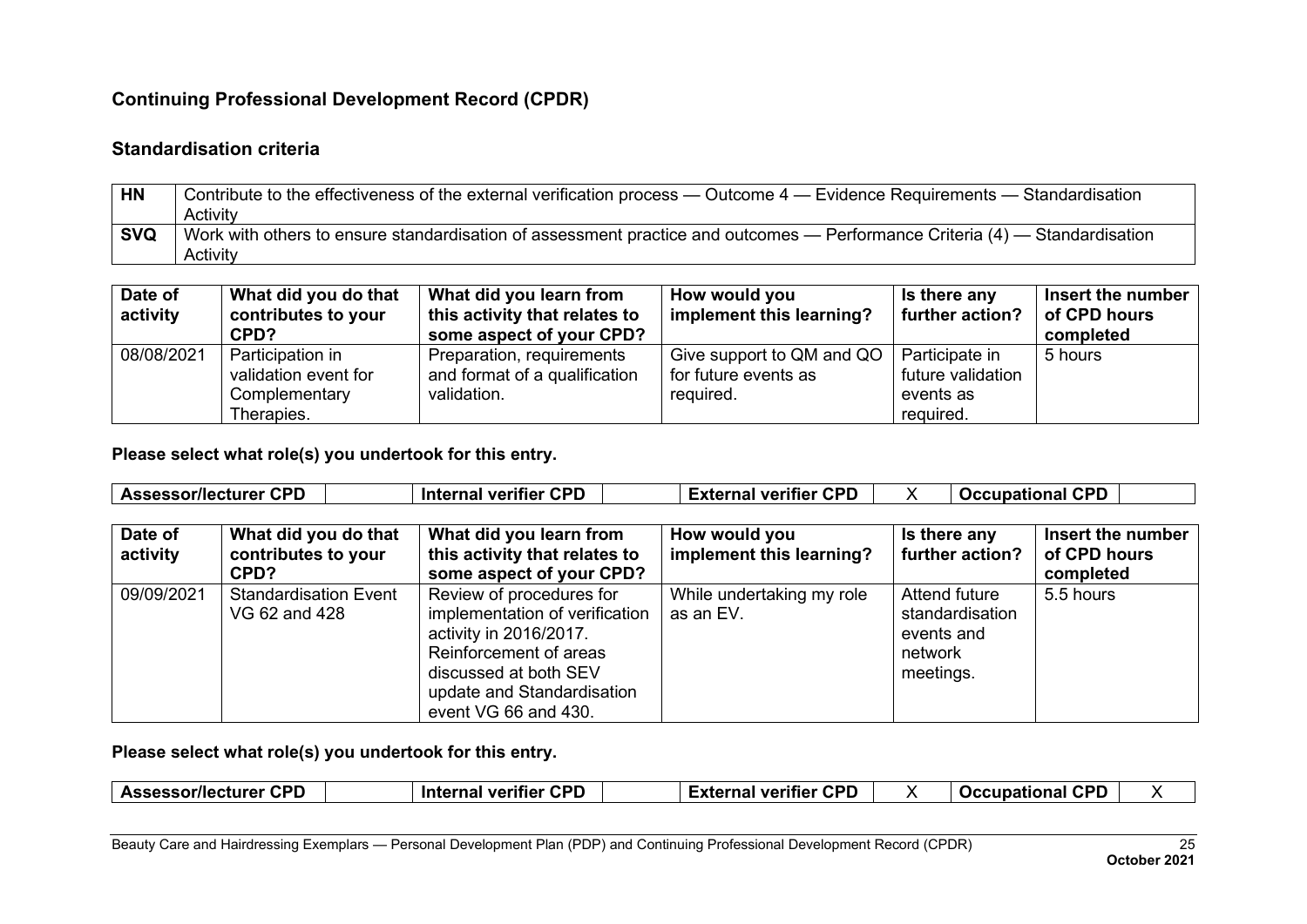| Date of<br>activity | What did you do that<br>contributes to your<br>CPD? | What did you learn from<br>this activity that relates to<br>some aspect of your CPD?                                       | How would you<br>implement this learning?                          | Is there any<br>further action?                                                                                   | Insert the number<br>of CPD hours<br>completed |
|---------------------|-----------------------------------------------------|----------------------------------------------------------------------------------------------------------------------------|--------------------------------------------------------------------|-------------------------------------------------------------------------------------------------------------------|------------------------------------------------|
| 24/09/2021          | Commercial styling                                  | How to use cutting and<br>colouring techniques to<br>provide hairdressing services<br>reflecting industry<br>requirements. | Customise cutting and<br>colouring to meet client<br>requirements. | Continue to<br>develop/<br>maintain<br>practical skills to<br>meet current<br>industry<br>practice/<br>standards. | 7 hours                                        |

**Please select what role(s) you undertook for this entry.**

| ∴Assessor/lecturer<br><b>Internal</b><br>veritier<br>External verifier<br>Occupational<br>ша<br>. | <b>CPD</b> | rdr | <b>CPD</b> |  | <b>CPD</b> |  |
|---------------------------------------------------------------------------------------------------|------------|-----|------------|--|------------|--|
|---------------------------------------------------------------------------------------------------|------------|-----|------------|--|------------|--|

| Date of<br>activity | What did you do that<br>contributes to your<br>CPD? | What did you learn from<br>this activity that relates to<br>some aspect of your CPD?        | How would you implement<br>this learning?                              | Is there any<br>further<br>action?                                              | Insert the number<br>of CPD hours<br>completed |
|---------------------|-----------------------------------------------------|---------------------------------------------------------------------------------------------|------------------------------------------------------------------------|---------------------------------------------------------------------------------|------------------------------------------------|
| 08/11/2021          | Skills for Work meeting                             | Review of Skills for Work<br>documentation, discussion on<br>proposed new<br>documentation. | Support training in the use of<br>new documentation to the EV<br>team. | Continue to<br>keep up to<br>date with<br>proposed<br>documentation<br>changes. | 3 hours                                        |

| ron<br>cor<br>ron<br><b>Assessor/lecturer</b><br>veritier<br>Intarne<br>------<br>veritier<br>$\mathbf{v}$<br>าเทะ<br>Ос.<br>יפ<br>-XIP.<br>н<br>. | <b>CPD</b> |
|----------------------------------------------------------------------------------------------------------------------------------------------------|------------|
|----------------------------------------------------------------------------------------------------------------------------------------------------|------------|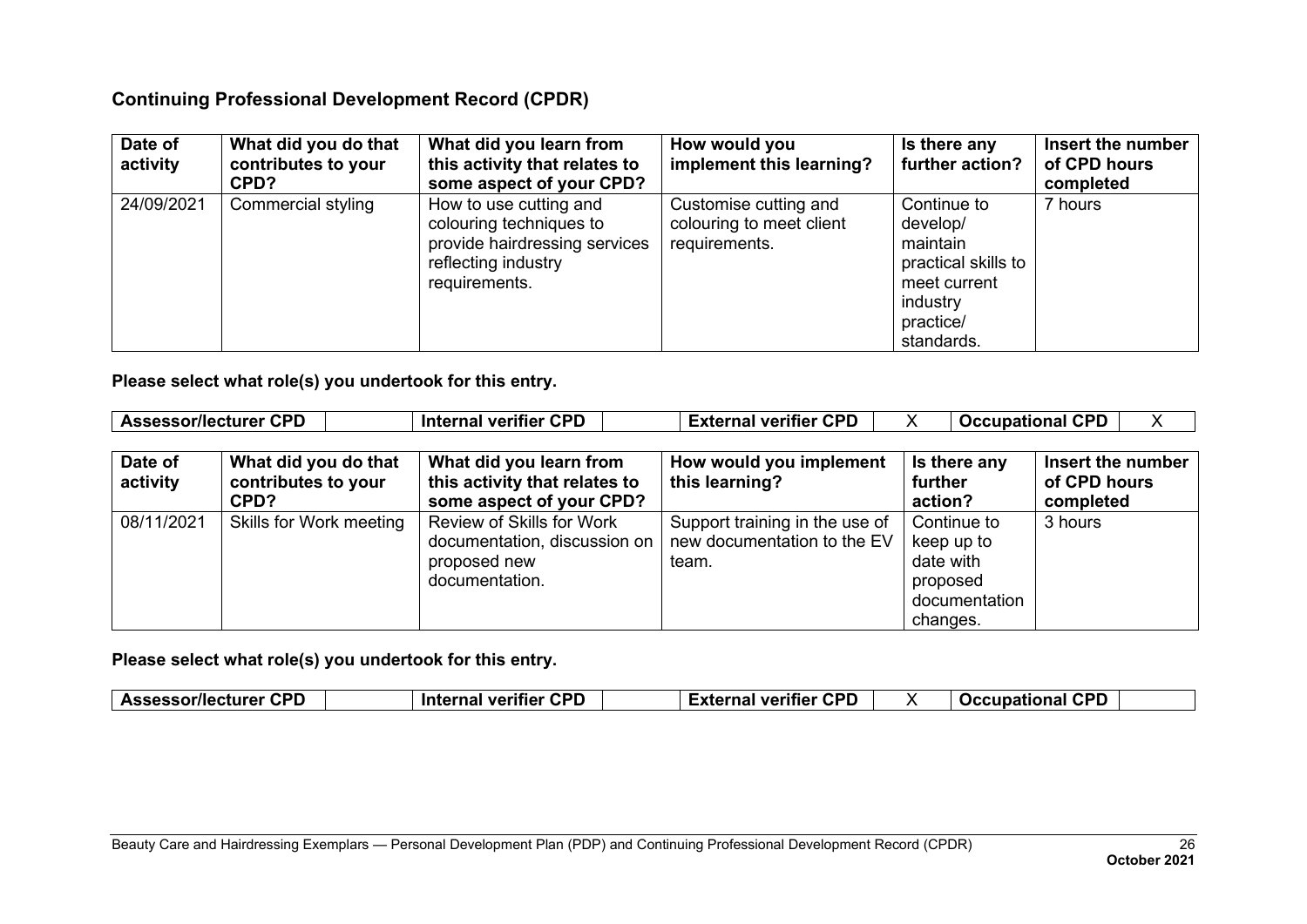| Date of<br>activity | What did you do that<br>contributes to your<br>CPD? | What did you learn from<br>this activity that relates to<br>some aspect of your CPD?                                                                                                                                                                                                              | How would you<br>implement this learning? | Is there any<br>further action?                 | Insert the number<br>of CPD hours<br>completed |
|---------------------|-----------------------------------------------------|---------------------------------------------------------------------------------------------------------------------------------------------------------------------------------------------------------------------------------------------------------------------------------------------------|-------------------------------------------|-------------------------------------------------|------------------------------------------------|
| 25/11/2021          | SVQ Hairdressing<br>standardisation event           | Issues around delivery of the<br>new SVQ Hairdressing<br>qualifications; gain feedback<br>on SVQ portfolios and SQA<br>on-line assessment;<br>clarification on Assessor and<br>IV requirements as contained<br>in the assessment strategy;<br>knowledge of new PDA<br>Hairdressing qualification. | While undertaking my EV<br>duties.        | Continued<br>participation in<br>future events. | 5 hours                                        |

**Please select what role(s) you undertook for this entry.**

| <b>Assessor/lecturer CPD</b>    |                                                     | <b>Internal verifier CPD</b>                                                                                                                 | <b>External verifier CPD</b>                                                             | <b>Occupational CPD</b>                                                                                           |                                                |
|---------------------------------|-----------------------------------------------------|----------------------------------------------------------------------------------------------------------------------------------------------|------------------------------------------------------------------------------------------|-------------------------------------------------------------------------------------------------------------------|------------------------------------------------|
| Date of<br>activity             | What did you do that<br>contributes to your<br>CPD? | What did you learn from<br>this activity that relates to<br>some aspect of your CPD?                                                         | How would you<br>implement this learning?                                                | Is there any<br>further action?                                                                                   | Insert the number<br>of CPD hours<br>completed |
| 16/12/2021<br>and<br>17/12/2021 | <b>Commercial Styling</b>                           | Use of cutting and colouring<br>techniques to provide<br>hairdressing services<br>reflecting industry<br>requirements - ladies and<br>gents. | Customise cutting and<br>colouring to meet client<br>requirements - ladies and<br>gents. | Continue to<br>develop/<br>maintain<br>practical skills to<br>meet current<br>industry<br>practice/<br>standards. | 14 hours                                       |

| <b>Assessor/lecturer CPD</b> | <b>Internal verifier CPD</b> | <b>External verifier CPD</b> |  | <b>Occupational CPD</b> |  |
|------------------------------|------------------------------|------------------------------|--|-------------------------|--|
|------------------------------|------------------------------|------------------------------|--|-------------------------|--|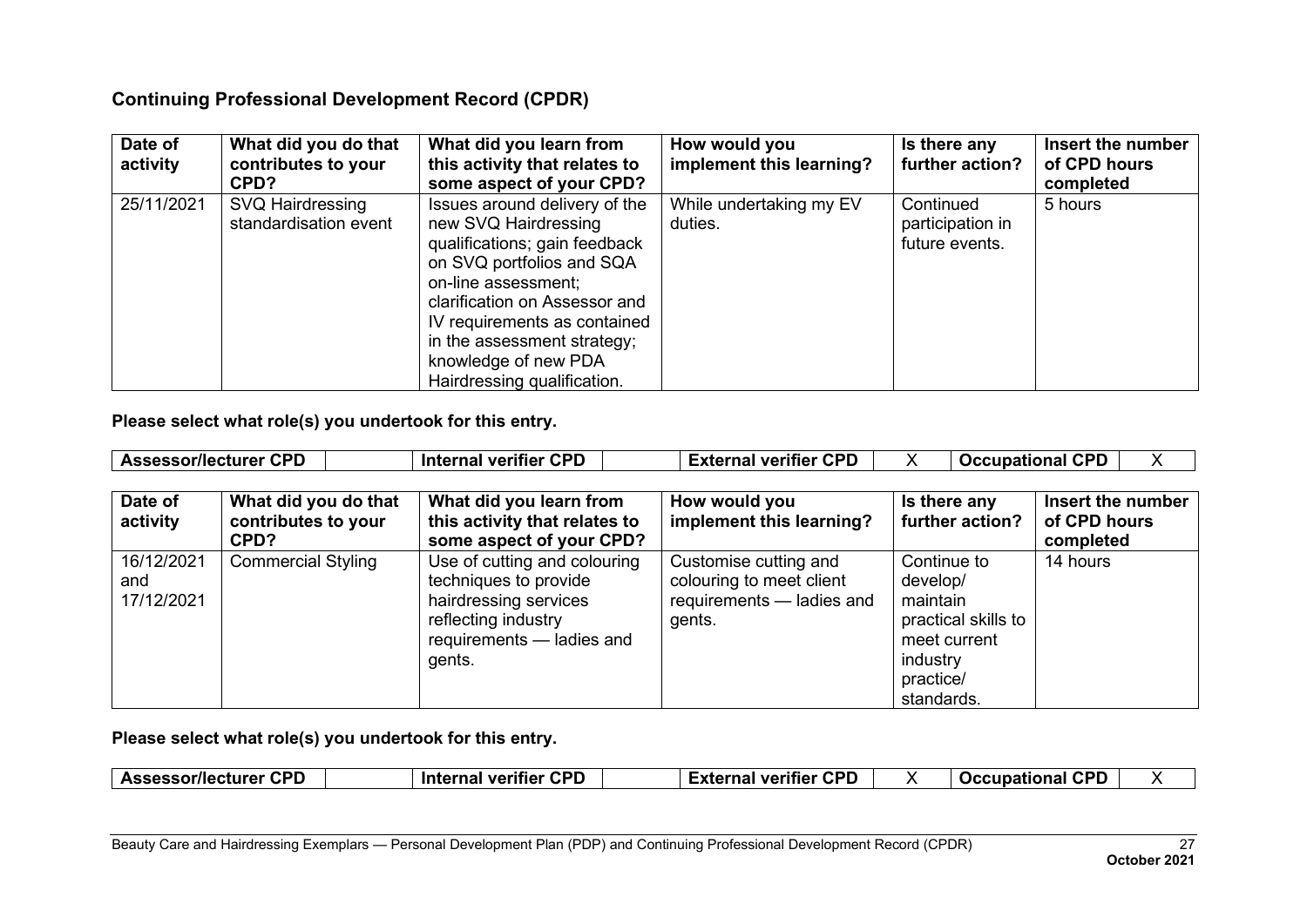| Date of<br>activity | What did you do that<br>contributes to your<br>CPD? | What did you learn from<br>this activity that relates to<br>some aspect of your CPD? | How would you implement<br>this learning?                                                 | Is there any<br>further<br>action?                                     | Insert the number<br>of CPD hours<br>completed |
|---------------------|-----------------------------------------------------|--------------------------------------------------------------------------------------|-------------------------------------------------------------------------------------------|------------------------------------------------------------------------|------------------------------------------------|
| 23/01/2022          | Hairdressing product<br>knowledge update.           | Benefits/effects of finishing<br>product used when styling.                          | While carrying out<br>commercial styling and<br>advising clients on product<br>selection. | Keep up to<br>date with new<br>products<br>developed and<br>their use. | 2 hours                                        |

**Please select what role(s) you undertook for this entry.**

| <b>Assessor/lecturer CPD</b> |                                                                               | <b>Internal verifier CPD</b>                                                                                                                                                                             | <b>External verifier CPD</b>                                                    | <b>Occupational CPD</b>                                  | х                                              |
|------------------------------|-------------------------------------------------------------------------------|----------------------------------------------------------------------------------------------------------------------------------------------------------------------------------------------------------|---------------------------------------------------------------------------------|----------------------------------------------------------|------------------------------------------------|
| Date of<br>activity          | What did you do that<br>contributes to your<br>CPD?                           | What did you learn from<br>this activity that relates to<br>some aspect of your CPD?                                                                                                                     | How would you implement<br>this learning?                                       | Is there any<br>further<br>action?                       | Insert the number<br>of CPD hours<br>completed |
| 04/02/2022                   | <b>Skills for Work External</b><br>Verifier Standardisation<br>(Hairdressing) | Review of sampling<br>requirements. Sharing<br>experience of evidence<br>produced by centres.<br>Discussion re learner reviews<br>and evidence requirements<br>for Creative units National 4<br>and $5.$ | To support centres in the<br>delivery of units while<br>undertaking my EV role. | Standardise on<br>an ongoing<br>basis with<br>other EVs. | 5 hours                                        |

| VΔ<br>-itie <sup>r</sup><br>. .<br>ша<br>. | CPD<br><b>CPD</b><br>CPD<br>рог<br><b>Assessor/lecturer</b><br>veritier<br>$  -$<br><br>------<br>---<br>----<br>---<br>$\cdots$ |  |
|--------------------------------------------|----------------------------------------------------------------------------------------------------------------------------------|--|
|--------------------------------------------|----------------------------------------------------------------------------------------------------------------------------------|--|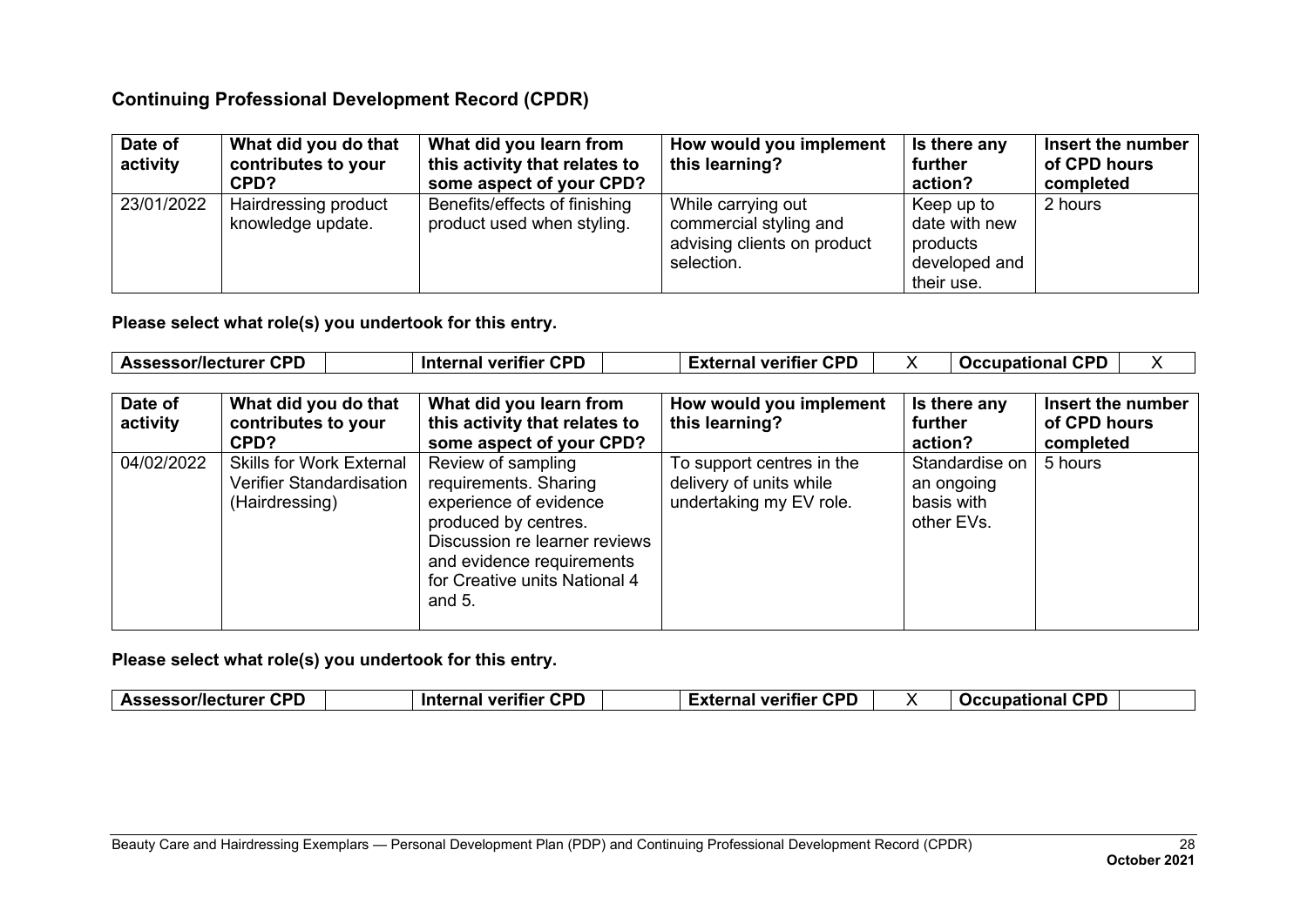| Date of<br>activity | What did you do that<br>contributes to your<br>CPD? | What did you learn from<br>this activity that relates to<br>some aspect of your CPD? | How would you<br>implement this learning? | Is there any<br>further action? | Insert the number<br>of CPD hours<br>completed |
|---------------------|-----------------------------------------------------|--------------------------------------------------------------------------------------|-------------------------------------------|---------------------------------|------------------------------------------------|
| 12/02/2022          | Informal sign language                              | Basic signing                                                                        | Use as a method of                        | Practise to                     | 5 hours                                        |
| to                  | learning.                                           |                                                                                      | communication with deaf                   | develop my sign                 |                                                |
| 16/02/2022          |                                                     |                                                                                      | people.                                   | language skills.                |                                                |

**Please select what role(s) you undertook for this entry.**

| <b>Assessor/lecturer CPD</b> | <b>Internal verifier CPD</b><br><b>External verifier CPD</b> |  | <b>Occupational CPD</b> |
|------------------------------|--------------------------------------------------------------|--|-------------------------|
|------------------------------|--------------------------------------------------------------|--|-------------------------|

| Date of<br>activity            | What did you do that<br>contributes to your<br>CPD? | What did you learn from<br>this activity that relates to<br>some aspect of your CPD? | How would you<br>implement this learning? | Is there any<br>further action?                                            | Insert the number<br>of CPD hours<br>completed |
|--------------------------------|-----------------------------------------------------|--------------------------------------------------------------------------------------|-------------------------------------------|----------------------------------------------------------------------------|------------------------------------------------|
| 07/01/2022<br>to<br>23/03/2022 | Telephone<br>standardisation with<br>SEV — VG62/404 | Discussion/agreement on<br>topics/issues identified during<br>EV visits.             | Support centres during EV<br>activity.    | Promote<br>discussion at<br>EV<br>standardisation<br>meeting VG<br>62/428. | 2 nominal                                      |

| ∙CPD<br>Assessor/lecturer | <b>Internal verifier CPD</b> | <b>CPD</b><br>--<br>External verifier |  | . CDF<br><b>Occupational</b><br>$\mathbf{L} \cdot \mathbf{L}$ |  |
|---------------------------|------------------------------|---------------------------------------|--|---------------------------------------------------------------|--|
|---------------------------|------------------------------|---------------------------------------|--|---------------------------------------------------------------|--|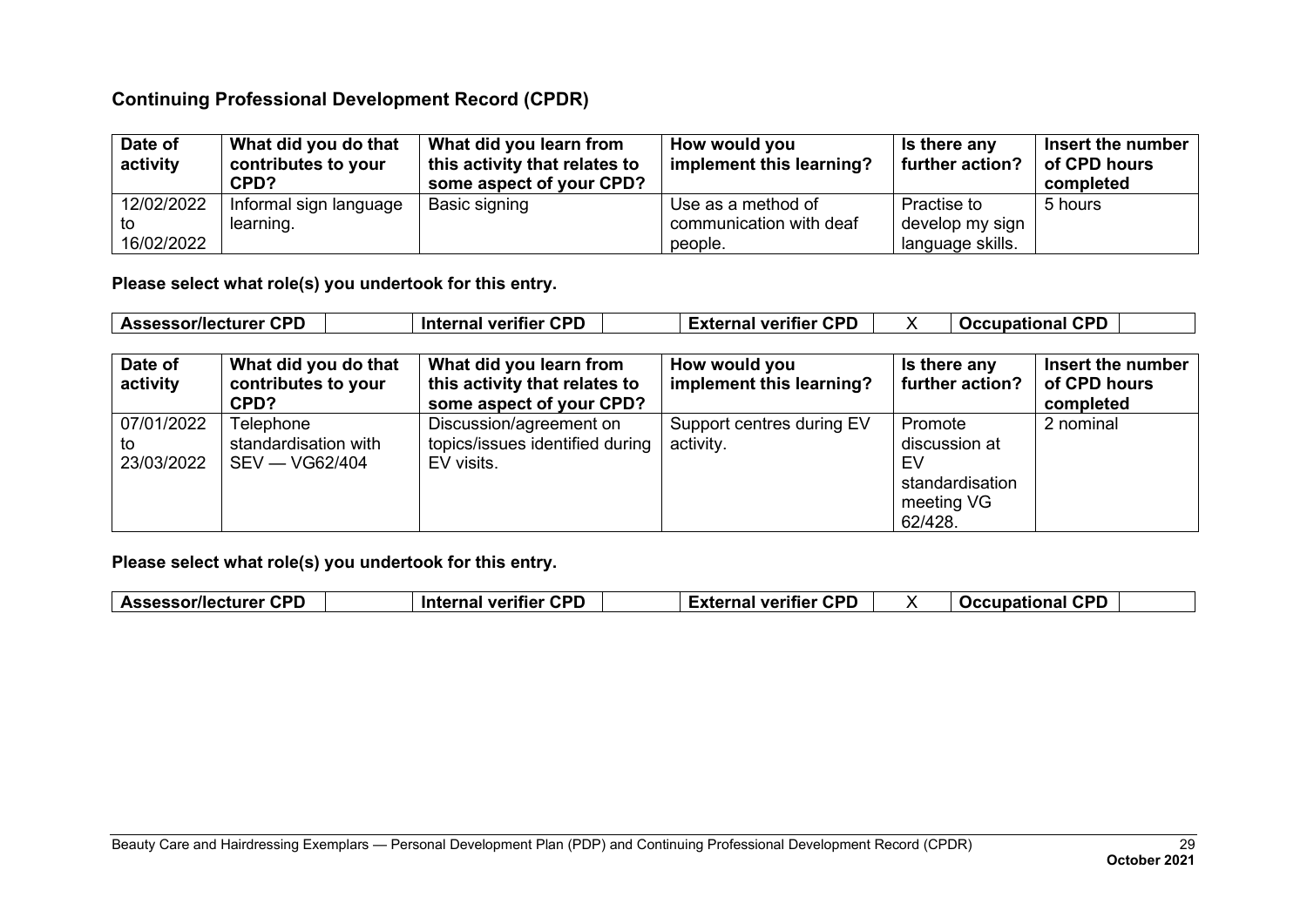#### **Assessment strategy requirement — Assessors/lecturers with a vocational qualification remit**

Please tick the box to confirm that you meet the occupational requirements of the assessment strategy for your area of expertise in any one academic session

#### **Assessment strategy requirement — Internal verifiers with a vocational qualification remit**

Please tick the box to confirm that you meet the occupational requirements of the assessment strategy for your area of expertise in any one academic session

| Assessment strategy requirement — External verifiers with a vocational qualification remit                                                                          |          |
|---------------------------------------------------------------------------------------------------------------------------------------------------------------------|----------|
| Please tick the box to confirm that you meet the occupational requirements of the assessment strategy for your area of expertise<br>l in anv one academic session l | 33.5 hrs |

| <b>External verifier's signature:</b> | Moira Campbell | Date | 23 March 2022 |
|---------------------------------------|----------------|------|---------------|
|                                       |                |      |               |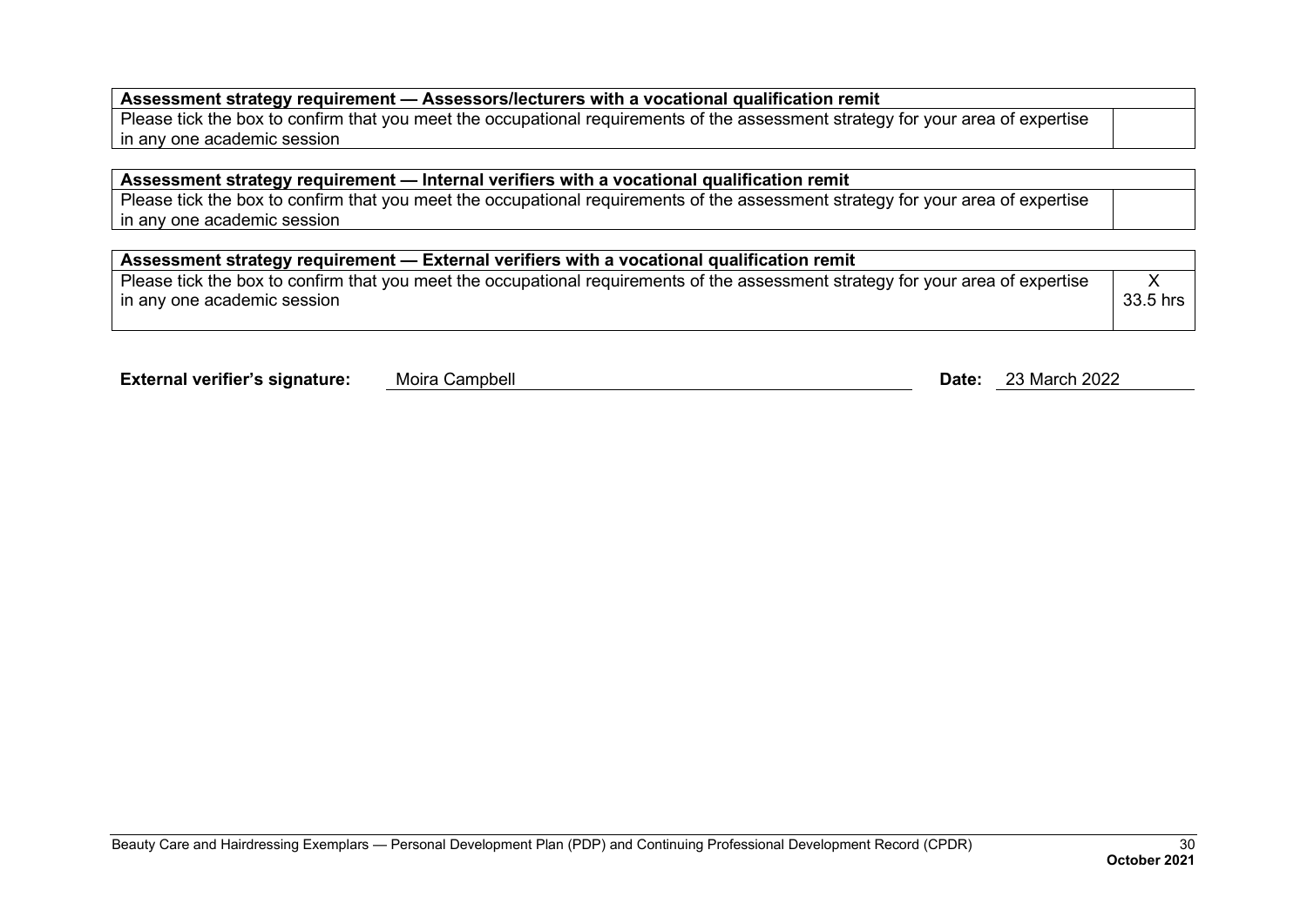

# <span id="page-32-0"></span>**Moira Campbell — Exemplar 3 — VQ Beauty Care and Hairdressing HN, NQ and VQ Exemplars**

# **Personal Development Plan (PDP) and Continuing Professional Development Record (CPDR) — Exemplification**

This is Moira's Personal Development Plan (PDP) and Continuing Professional Development Record (CPDR) exemplified for the 2021/2022 academic session. Moira holds the following posts within SQA:

Moira holds the following posts within SQA:

- Senior External Verifier.
- **External Verifier.**

Moira is a member of the following verification groups:

- ♦ Beauty Care (66) HN, NQ and SVQ remit.
- ♦ Complimentary Therapy (430) HN remit.
- ♦ Hairdressing (62) HN and SVQ remit.
- ♦ Make-up Artistry (428) HN remit.
- ♦ Skills for Work (SfW) Beauty (443) NQ remit.
- ♦ Skills for Work (SfW) Hairdressing (404) NQ remit.

Continuing Professional Development (CPD) requirement specified in the current Assessment Strategies for:

- ♦ NVQ/SVQ in Beauty Therapy 30 hours.
- ♦ NVQ/SVQ in Hairdressing 30 hours.

CPD timescale 01 September — 31 August in any given year.

Relevant completed vocational CPD as at 23 March 2022.

Exemplar 3 — In this instance, Moira is an experienced SEV who holds several posts in SQA covering six verification groups within SQA.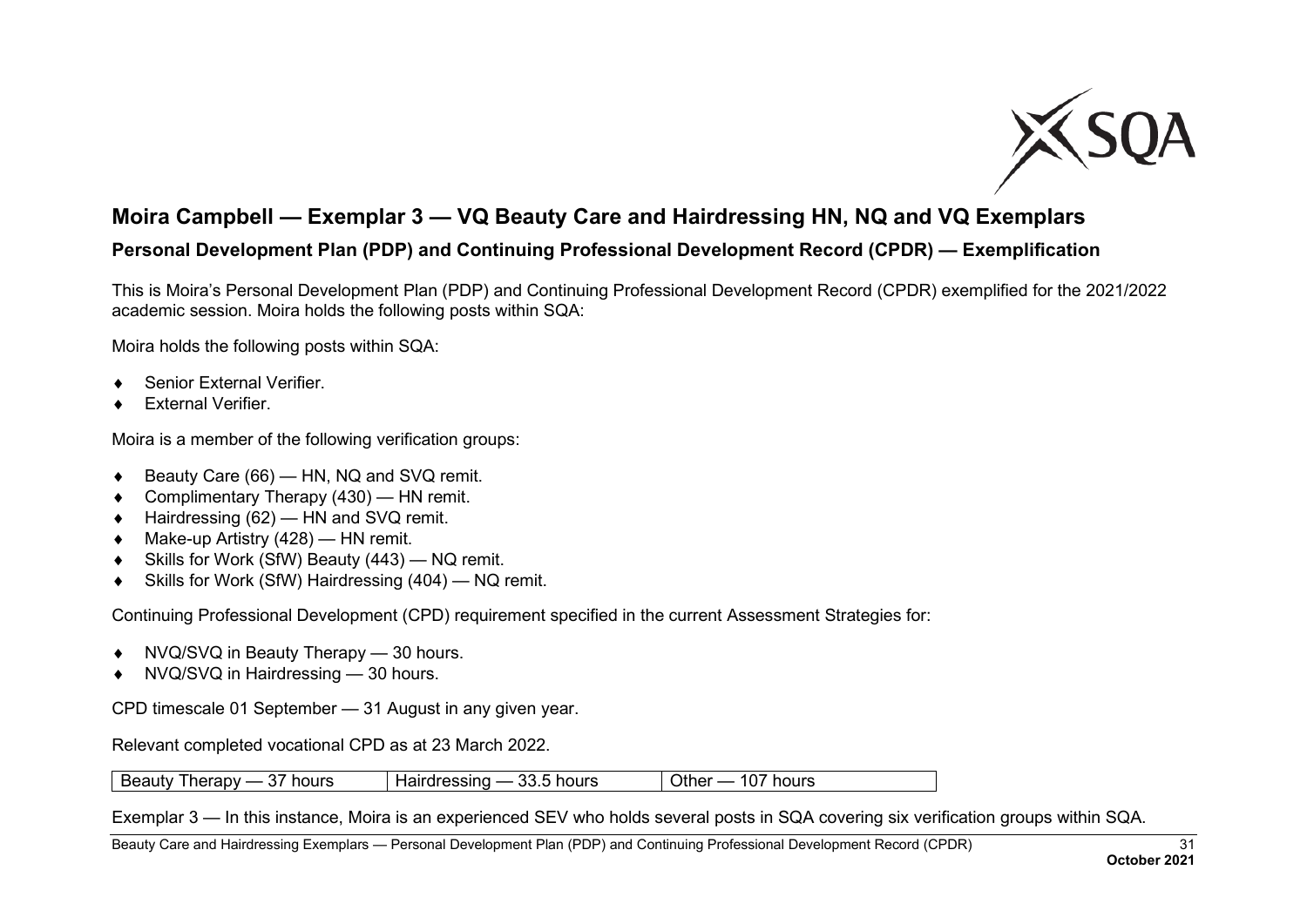#### **Personal Development Plan (PDP) and Continuing Professional Development Record (CPDR)**

#### **Personal details**

| Name:                             | Moira Campbell |
|-----------------------------------|----------------|
| <b>National Insurance Number:</b> | XZ579274E*     |
| <b>Covering period from:</b>      | August 2021    |
| <b>Covering period to:</b>        | 23 March 2022  |

#### **Auditable requirements**

| Occupational or                   | <b>HN Facial Treatments: Manual</b>                        |  |  |
|-----------------------------------|------------------------------------------------------------|--|--|
| <b>Registrable qualifications</b> | <b>HN Hand and Foot Treatments</b>                         |  |  |
|                                   | <b>European Computer Driving Licence</b>                   |  |  |
|                                   | HN Safe Hygienic Salon Practices                           |  |  |
|                                   | Indian Head Massage                                        |  |  |
|                                   | <b>HN Depilation</b>                                       |  |  |
|                                   | <b>IHBC Sugaring Certificate</b>                           |  |  |
|                                   | <b>HN Body Treatments: Manual</b>                          |  |  |
|                                   | HN Reflexology                                             |  |  |
|                                   | <b>HN Aromatherapy</b>                                     |  |  |
|                                   | <b>Bachelor of Education (B.Ed.) Post School Education</b> |  |  |
|                                   | NQ Nail Repair and Artificial Nail Structures              |  |  |
|                                   | Certificate in Post School Education Studies               |  |  |
|                                   | <b>CGLI Advanced Studies in Hairdressing</b>               |  |  |
|                                   | <b>CGLI Ladies Hairdressing</b>                            |  |  |
|                                   | <b>CGLI Men's Hairdressing</b>                             |  |  |
| <b>CGLI Manicure</b>              |                                                            |  |  |
|                                   | <b>CGLI Cosmetic Make-Up</b>                               |  |  |

\*The National Insurance Number quoted is fictitious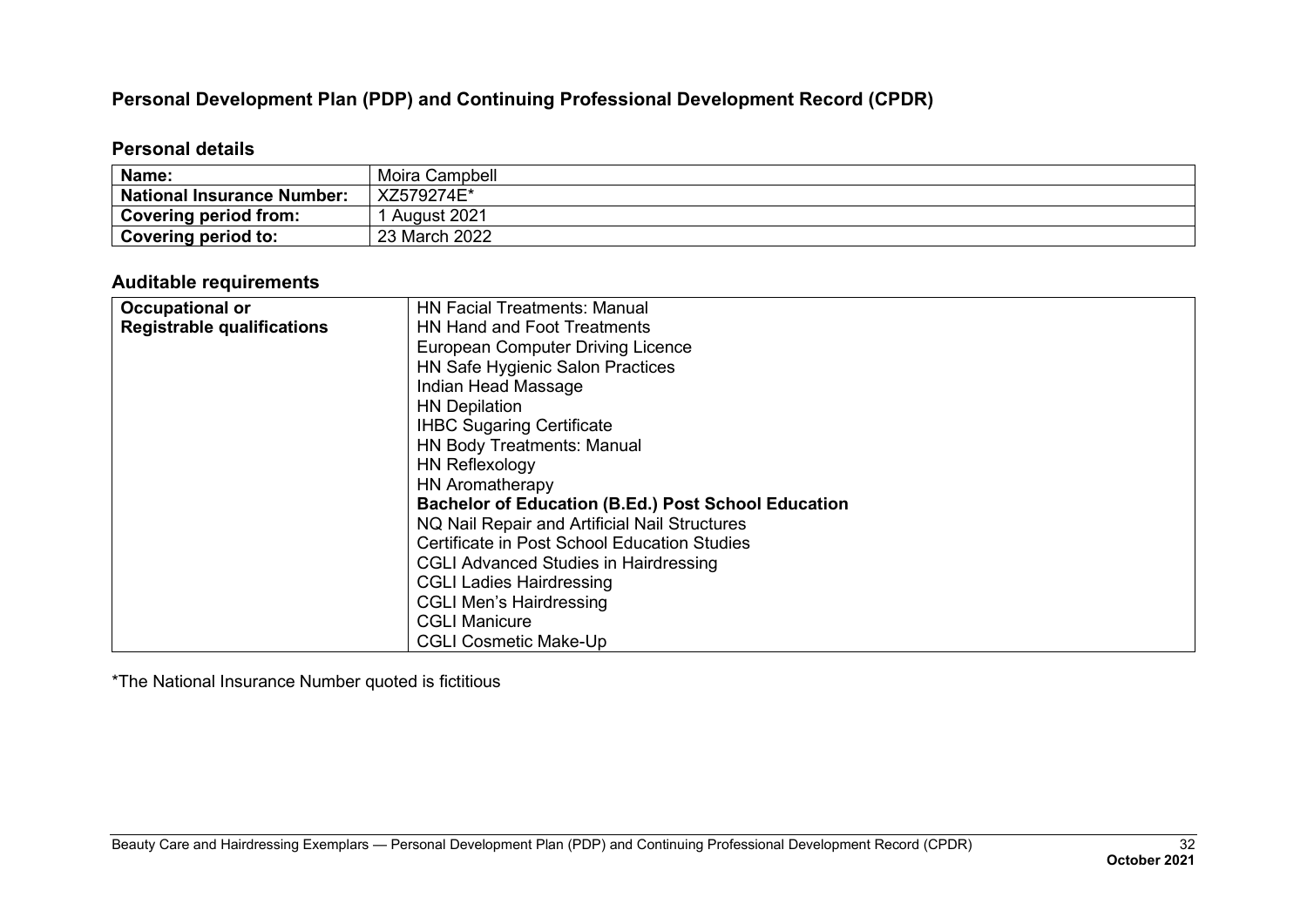| Date obtained: | <b>July 2004</b> |
|----------------|------------------|
|                | <b>July 2004</b> |
|                |                  |
|                | <b>June 2003</b> |
|                | June 2002        |
|                | May 2002         |
|                | <b>June 1998</b> |
|                | December 1997    |
|                | <b>June 1997</b> |
|                | May 1996         |
|                | May 1993         |
|                | <b>June 1992</b> |
|                | <b>June 1991</b> |
|                | <b>June 1990</b> |
|                | May 1983         |
|                | <b>June 1981</b> |
|                | <b>June 1981</b> |
|                | <b>June 1981</b> |
|                | <b>June 1981</b> |

| ---<br>ши  | -ducation<br>, eaching<br>.ner<br>atior.<br>ur<br><b>CJUAIITIC&amp;</b> |
|------------|-------------------------------------------------------------------------|
| Date       | 989                                                                     |
| nobtained. | Januar                                                                  |

| Assessing qualification(s) | G6A4 15 Certificate Vocational Assessors                          |  |  |  |  |
|----------------------------|-------------------------------------------------------------------|--|--|--|--|
|                            | B2WH 04 Assess Learner Performance (D32)                          |  |  |  |  |
|                            | B2WJ 04 Assess Learners Using differing sources of evidence (D33) |  |  |  |  |
|                            | <b>TDLB D32, D33</b>                                              |  |  |  |  |
| Date obtained:             | January 1996                                                      |  |  |  |  |

| <br><b>Interna</b><br>aualification(s)<br>verifier<br>ernal | (D34)<br><br>B <sub>0</sub> 8 <sub>W</sub><br>$\lceil$ rnally $\lceil$<br>≞Assessment<br>the<br>√erit<br>Process<br><b>Inter</b><br>(14)<br>$\mathbf{v}$ |
|-------------------------------------------------------------|----------------------------------------------------------------------------------------------------------------------------------------------------------|
| <b>Date</b>                                                 | 1996                                                                                                                                                     |
| obtained.                                                   | July                                                                                                                                                     |

| <b>External verifier qualification(s)</b> | G7EP 15 Certificate Conducting External Quality Assurance of the Assessment Process |  |  |  |
|-------------------------------------------|-------------------------------------------------------------------------------------|--|--|--|
|                                           | (SCQF level 7)                                                                      |  |  |  |
|                                           | D94N 04 Conduct External Quality Assurance of the Assessment Process                |  |  |  |
| Date obtained:                            | May 2011                                                                            |  |  |  |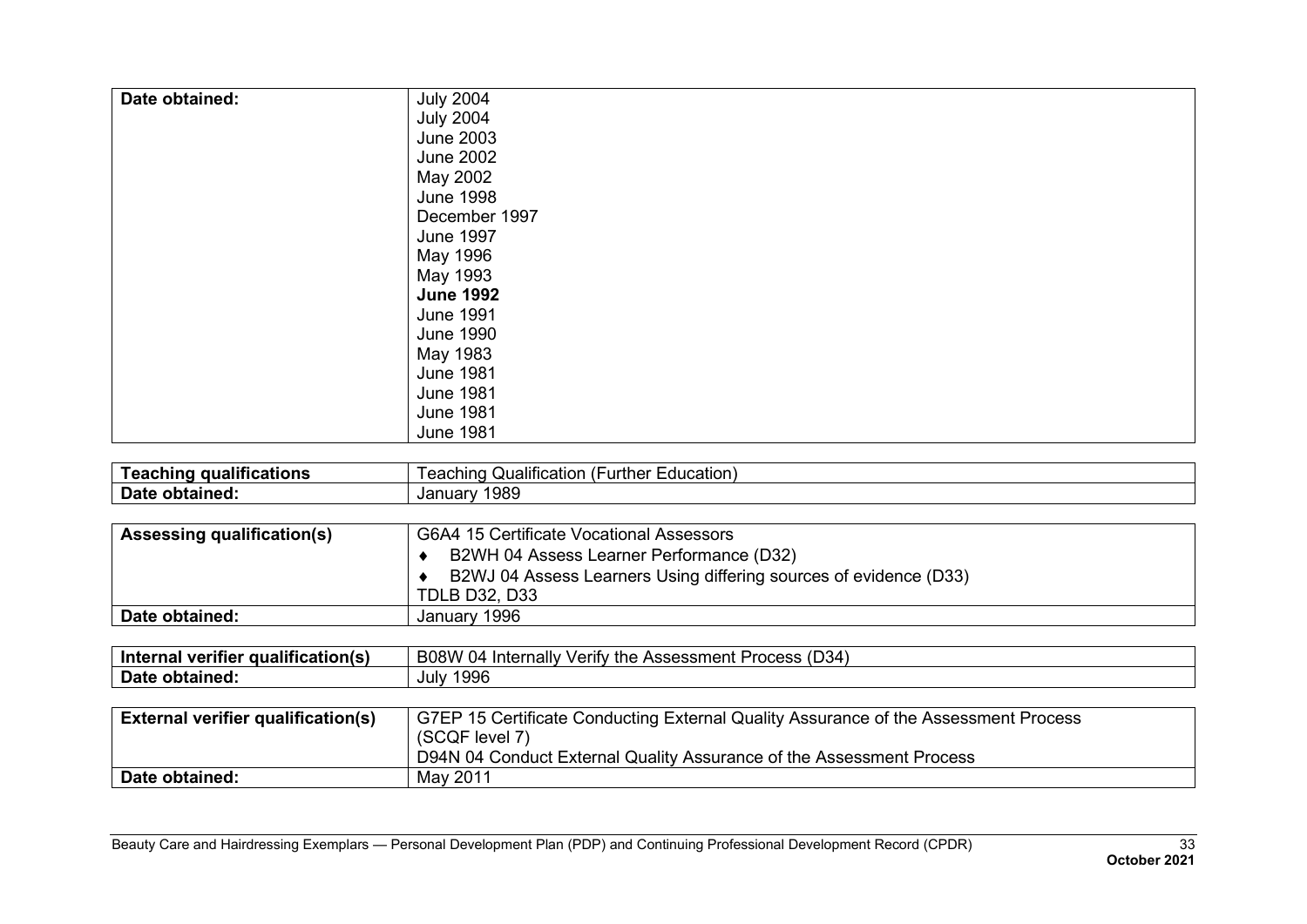#### **Planned outcome**

| Stage 1                                                                                                                                                                                                                                                                                         | Stage 2                                                                                                                                                                                                                                           | Stage 3                                                                                                                                                                      | Stage 4                                                                                                                                  | Stage 5                                             |
|-------------------------------------------------------------------------------------------------------------------------------------------------------------------------------------------------------------------------------------------------------------------------------------------------|---------------------------------------------------------------------------------------------------------------------------------------------------------------------------------------------------------------------------------------------------|------------------------------------------------------------------------------------------------------------------------------------------------------------------------------|------------------------------------------------------------------------------------------------------------------------------------------|-----------------------------------------------------|
| What do I want/need to<br>learn and why?                                                                                                                                                                                                                                                        | What will I do to achieve<br>this?                                                                                                                                                                                                                | What resources or support<br>will I need?                                                                                                                                    | What will my success<br>criteria be? (How have I<br>implemented my<br>learning and what<br>impact has this had at<br>work/outside work)? | <b>Target dates for</b><br>review and<br>completion |
| Further develop my role as<br>a Senior External Verifier<br>(SEV) — Verification<br>Groups: Beauty Care (66),<br>Skills for Work (SfW)<br>Beauty (443) and<br><b>Complimentary Therapy</b><br>(430). This will allow me to<br>effectively carry out my EV<br>role and as SEV support my<br>team | Attend SEV update<br>$\blacklozenge$<br><b>Review</b><br>$\bullet$<br>documentation on<br>SQA website(s)<br>Plan, attend and<br>$\bullet$<br>participate in External<br>Verification (EV)<br>update meetings<br>Support my EV team<br>as required | Access to SQA website.<br>٠<br>Discussion with other<br>٠<br>SEVs and EVs to<br>promote standardisation.<br>Awareness of industry<br>٠<br>and qualification<br>developments. | Receipt of positive<br>٠<br>feedback from EV<br>team and centres.<br>Meet KPMs.<br>٠                                                     | 30 June 2022                                        |
| Further develop my role as<br>an External Verifier -<br><b>Verification Groups:</b><br>Hairdressing (62), Skills for<br>Work (SfW) Hairdressing<br>(404) and Make-up Artistry<br>(428). This will allow me to<br>effectively carry out my EV<br>role and as SEV support my<br>team              | <b>Review</b><br>$\bullet$<br>documentation on<br>SQA website(s)<br>Attend and participate<br>$\bullet$<br>in EV update<br>meetings                                                                                                               | Access to SQA website.<br>٠<br>Discussion with SEV and<br>٠<br>EVs to promote<br>standardisation.<br>Awareness of industry<br>٠<br>and qualification<br>development.         | Receipt of positive<br>$\bullet$<br>feedback from my<br>SEV and centres.<br>Meet KPMs.<br>٠                                              | 30 June 2022                                        |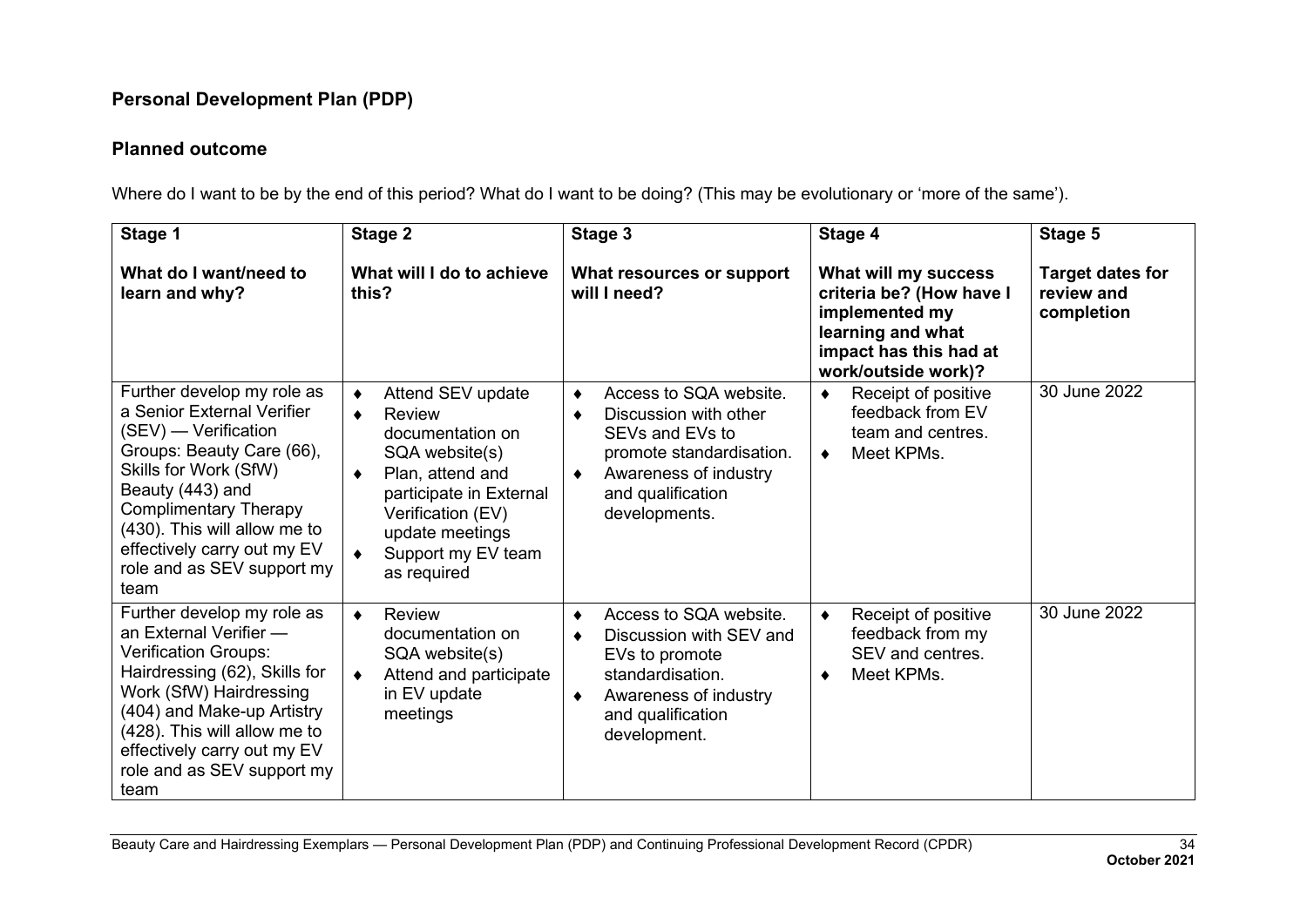#### **Planned outcome**

| Stage 1                                                                                                                                                                                                                                                                                                                                                                                                                                                                                                                        | Stage 2                                                                                                                                                                                               | Stage 3                                                                                                                                                                                                                              | Stage 4                                                                                                                                  | Stage 5                                             |
|--------------------------------------------------------------------------------------------------------------------------------------------------------------------------------------------------------------------------------------------------------------------------------------------------------------------------------------------------------------------------------------------------------------------------------------------------------------------------------------------------------------------------------|-------------------------------------------------------------------------------------------------------------------------------------------------------------------------------------------------------|--------------------------------------------------------------------------------------------------------------------------------------------------------------------------------------------------------------------------------------|------------------------------------------------------------------------------------------------------------------------------------------|-----------------------------------------------------|
| What do I want/need to<br>learn and why?                                                                                                                                                                                                                                                                                                                                                                                                                                                                                       | What will I do to achieve<br>this?                                                                                                                                                                    | What resources or support<br>will I need?                                                                                                                                                                                            | What will my success<br>criteria be? (How have I<br>implemented my<br>learning and what<br>impact has this had at<br>work/outside work)? | <b>Target dates for</b><br>review and<br>completion |
| Engage with continuous<br>professional development<br>activities in order to keep up<br>to date with developments<br>and any issues relevant to<br>the SVQ Hairdressing<br>qualification(s) and/or its<br>units. These may include<br>those offered by the<br>awarding body or other<br>recognised and relevant<br>providers in the sector. A<br>minimum of 30 hours CPD<br>is required per annum (1<br>September to 31 August).<br>This will allow me to<br>effectively carry out my EV<br>role and as SEV support my<br>team | Practical activity<br>٠<br>Training seminars<br>Attend standardisation<br>events<br>Discuss issues with<br>$\bullet$<br>SEV and other EVs<br><b>Maintain awareness</b><br>of industry<br>developments | Commercial salon<br>٠<br>environment<br>Knowledge of and access<br>٠<br>to training<br>Knowledge of and access<br>٠<br>to standardisation activity<br>Internet access to keep<br>٠<br>up to date with current<br>and emerging trends | Completion of 30 hours<br><b>CPD</b>                                                                                                     | 31 August 2022                                      |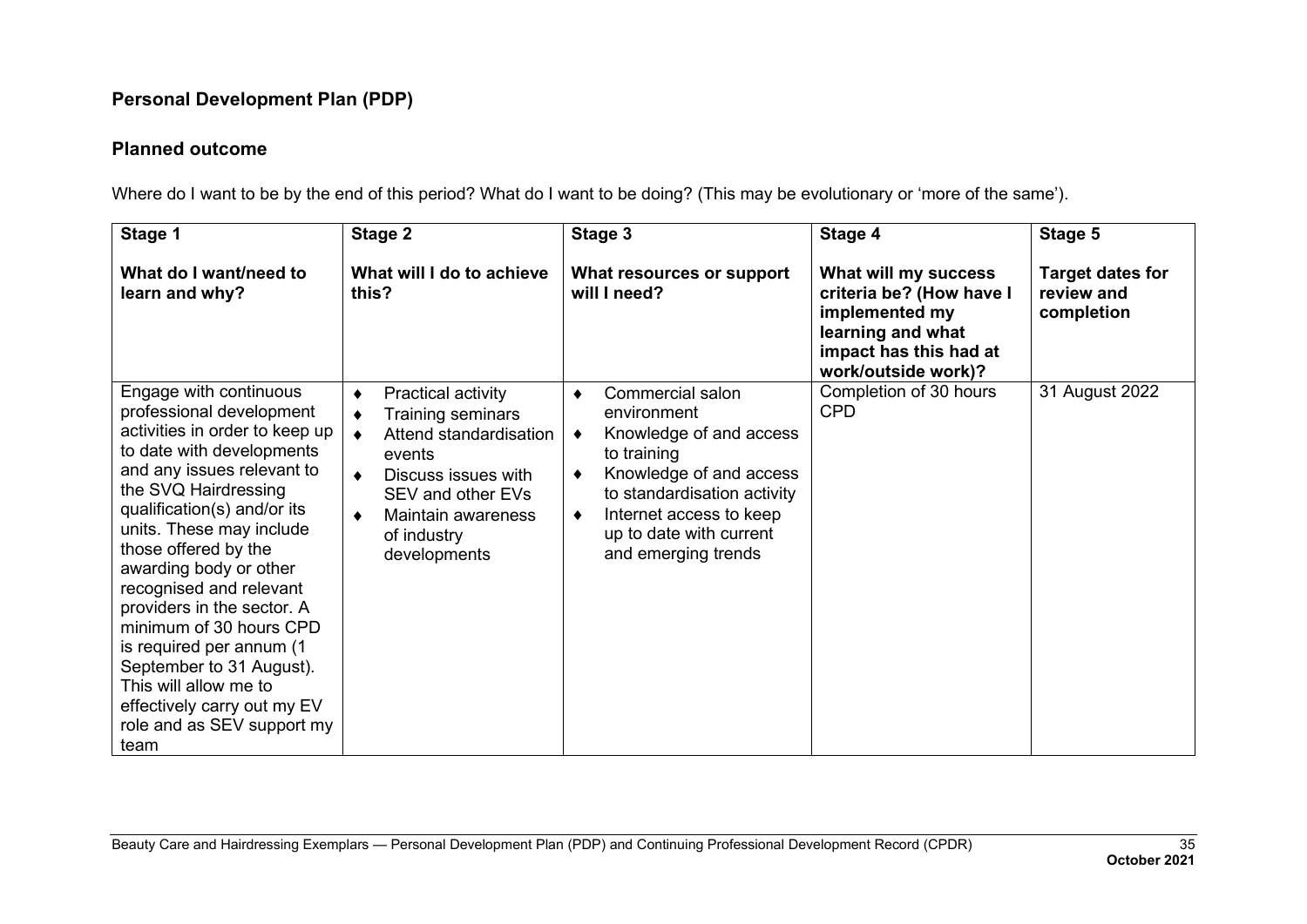#### **Planned outcome**

| Stage 1                                                                                                                                                                                                                                                                                                                                                                                                                                                                                                                 | Stage 2                                                                                                                                                                                                          | Stage 3                                                                                                                                                                                                                                                               | Stage 4                                                                                                                                  | Stage 5                                             |
|-------------------------------------------------------------------------------------------------------------------------------------------------------------------------------------------------------------------------------------------------------------------------------------------------------------------------------------------------------------------------------------------------------------------------------------------------------------------------------------------------------------------------|------------------------------------------------------------------------------------------------------------------------------------------------------------------------------------------------------------------|-----------------------------------------------------------------------------------------------------------------------------------------------------------------------------------------------------------------------------------------------------------------------|------------------------------------------------------------------------------------------------------------------------------------------|-----------------------------------------------------|
| What do I want/need to<br>learn and why?                                                                                                                                                                                                                                                                                                                                                                                                                                                                                | What will I do to achieve<br>this?                                                                                                                                                                               | What resources or support<br>will I need?                                                                                                                                                                                                                             | What will my success<br>criteria be? (How have I<br>implemented my<br>learning and what<br>impact has this had at<br>work/outside work)? | <b>Target dates for</b><br>review and<br>completion |
| Engage with continuous<br>professional development<br>activities in order to keep up<br>to date with developments<br>and any issues relevant to<br>the SVQ Beauty<br>qualification(s) and/or its<br>units. These may include<br>those offered by the<br>awarding body or other<br>recognised and relevant<br>providers in the sector. A<br>minimum of 30 hours CPD<br>is required per annum (1<br>September - 31 August).<br>This will allow me to<br>effectively carry out my EV<br>role and as SEV support my<br>team | Practical activity<br>٠<br>Training seminars<br>$\bullet$<br>Attend standardisation<br>$\bullet$<br>events<br>Discuss issues with<br>$\bullet$<br>other EVs<br>Maintain awareness<br>of industry<br>developments | Commercial salon<br>٠<br>environment<br>Knowledge of and access<br>٠<br>to training<br>Knowledge of and access<br>٠<br>to standardisation activity<br>Internet access to keep<br>٠<br>up to date with<br>contemporary treatments<br>offered by the beauty<br>industry | Completion of 30 hours<br>CPD.                                                                                                           | 31 August 2022                                      |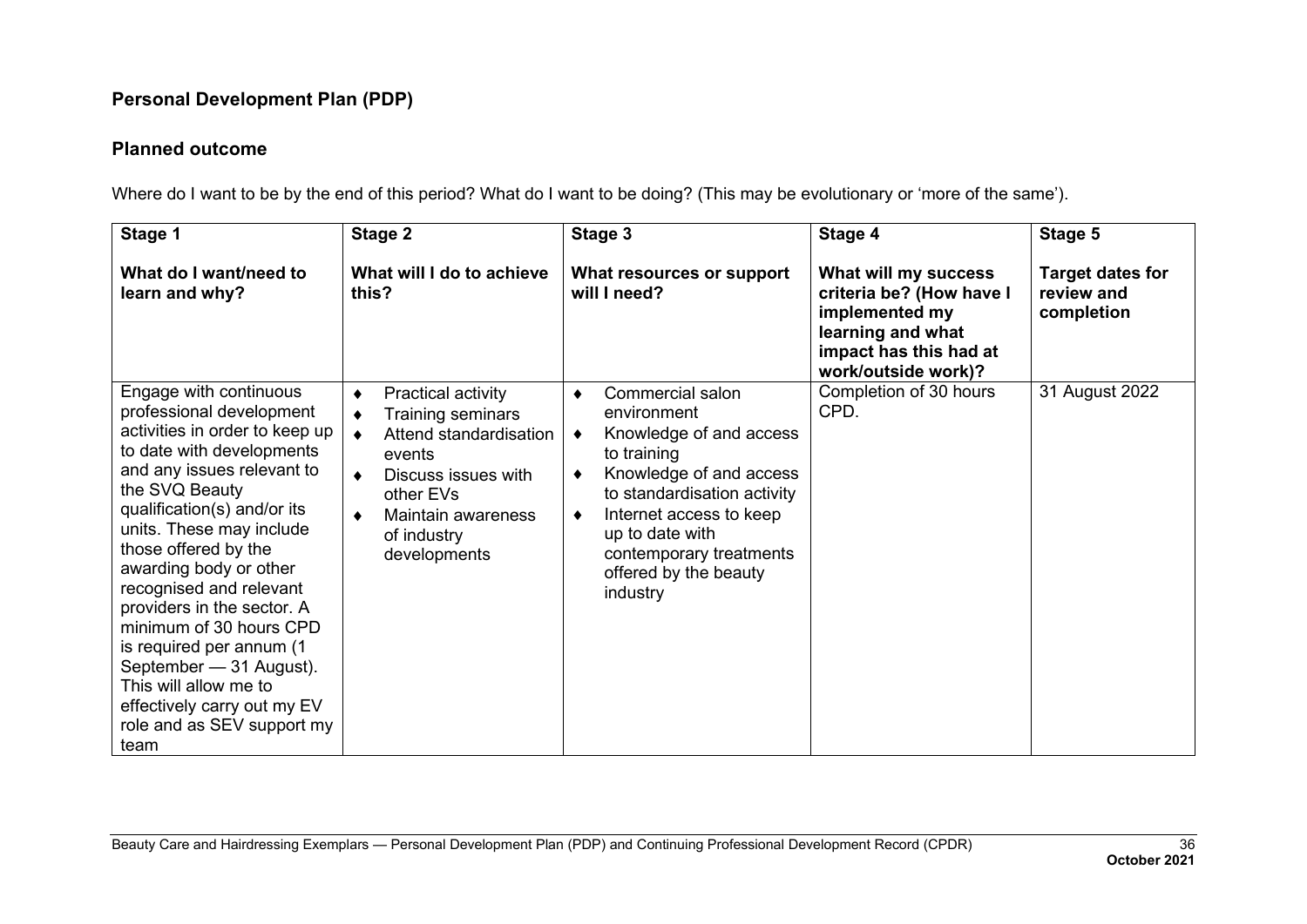#### **Standardisation criteria**

| <b>HN</b>  | Contribute to the effectiveness of the external verification process — Outcome 4 — Evidence Requirements — Standardisation  |
|------------|-----------------------------------------------------------------------------------------------------------------------------|
|            | Activity                                                                                                                    |
| <b>SVQ</b> | Work with others to ensure standardisation of assessment practice and outcomes — Performance Criteria (4) — Standardisation |
|            | Activity                                                                                                                    |

| Date of<br>activity | What did you do that<br>contributes to your<br>CPD?                           | What did you learn from<br>this activity that relates to<br>some aspect of your CPD? | How would you implement<br>this learning?                   | Is there any<br>further<br>action?                               | Insert the number<br>of CPD hours<br>completed |
|---------------------|-------------------------------------------------------------------------------|--------------------------------------------------------------------------------------|-------------------------------------------------------------|------------------------------------------------------------------|------------------------------------------------|
| 08/08/2021          | Participation in<br>validation event for<br>Complementary<br><b>Therapies</b> | Preparation, requirements<br>and format of a qualification<br>validation.            | Give support to QM and QO<br>for future events as required. | Participate in<br>future<br>validation<br>events as<br>required. | 5 hours                                        |

**Please select what role(s) you undertook for this entry.**

| <b>Assessor/lecturer CPD</b> |                                                     | <b>Internal verifier CPD</b>                                                                     | <b>External verifier CPD</b>                                                                                                                               |                                                                       | <b>Occupational CPD</b>                        |
|------------------------------|-----------------------------------------------------|--------------------------------------------------------------------------------------------------|------------------------------------------------------------------------------------------------------------------------------------------------------------|-----------------------------------------------------------------------|------------------------------------------------|
| Date of<br>activity          | What did you do that<br>contributes to your<br>CPD? | What did you learn from<br>this activity that relates to<br>some aspect of your CPD?             | How would you implement<br>this learning?                                                                                                                  | Is there any<br>further<br>action?                                    | Insert the number<br>of CPD hours<br>completed |
| 11/08/2021                   | Senior external verifier<br>update                  | Update of all procedures<br>relating to external<br>verification visits in session<br>2016/2017. | will cascade the information<br>to my team at their<br>standardisation event;<br>implement the changes while<br>undertaking visits; support<br>my EV team. | Be aware of<br>any future<br>changes and<br>implement<br>accordingly. | 6 hours                                        |

|  | <b>Assessor/lecturer CPD</b> |  | <b>CPD</b><br>Internal verifier |  | <b>CPD</b><br>- --<br>∠xternal<br>l veritier i |  | <b>CPD</b><br><b>Occupational</b> |  |
|--|------------------------------|--|---------------------------------|--|------------------------------------------------|--|-----------------------------------|--|
|--|------------------------------|--|---------------------------------|--|------------------------------------------------|--|-----------------------------------|--|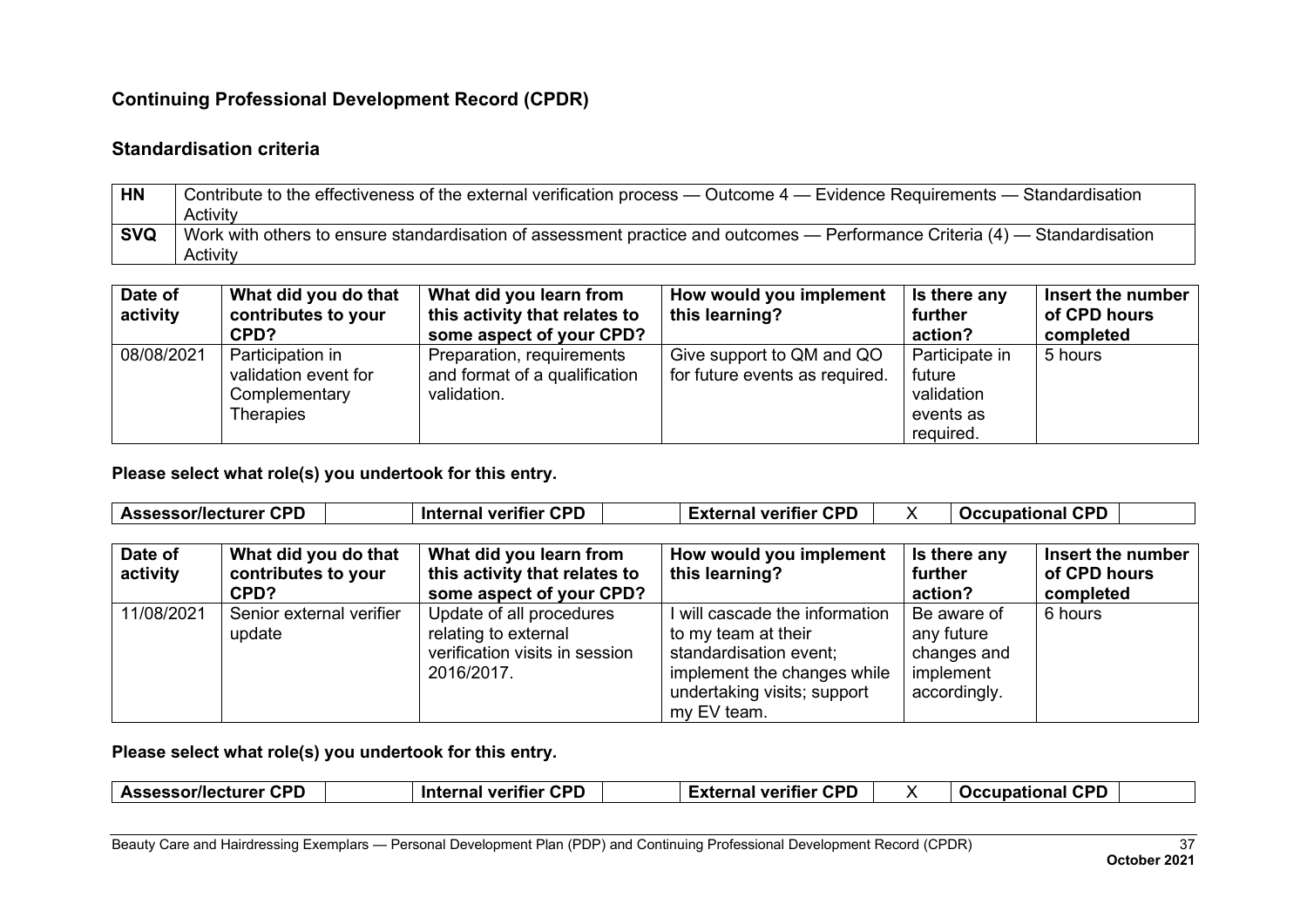| Date of<br>activity | What did you do that<br>contributes to your<br>CPD?                                                        | What did you learn from<br>this activity that relates to<br>some aspect of your CPD?                 | How would you implement<br>this learning? | Is there any<br>further<br>action?       | Insert the number<br>of CPD hours<br>completed |
|---------------------|------------------------------------------------------------------------------------------------------------|------------------------------------------------------------------------------------------------------|-------------------------------------------|------------------------------------------|------------------------------------------------|
| 23/08/2021          | <b>HN Beauty</b><br>Consultation Event -<br>Stage 1 of HNC/HND<br><b>Beauty Therapy review</b><br>process. | Proposed amends to existing<br>unit content and proposed<br>new content/new units and<br>frameworks. | Participate as a member of<br>the QDT.    | Participate in<br>the review<br>process. | 5 hours                                        |

| Internal verifier<br><b>Occupational</b><br>≟xternal verifier ′ | <b>Assessor/lecturer CPD</b> | <b>CPD</b> | <b>CPD</b> |  | J CPD. |  |
|-----------------------------------------------------------------|------------------------------|------------|------------|--|--------|--|
|-----------------------------------------------------------------|------------------------------|------------|------------|--|--------|--|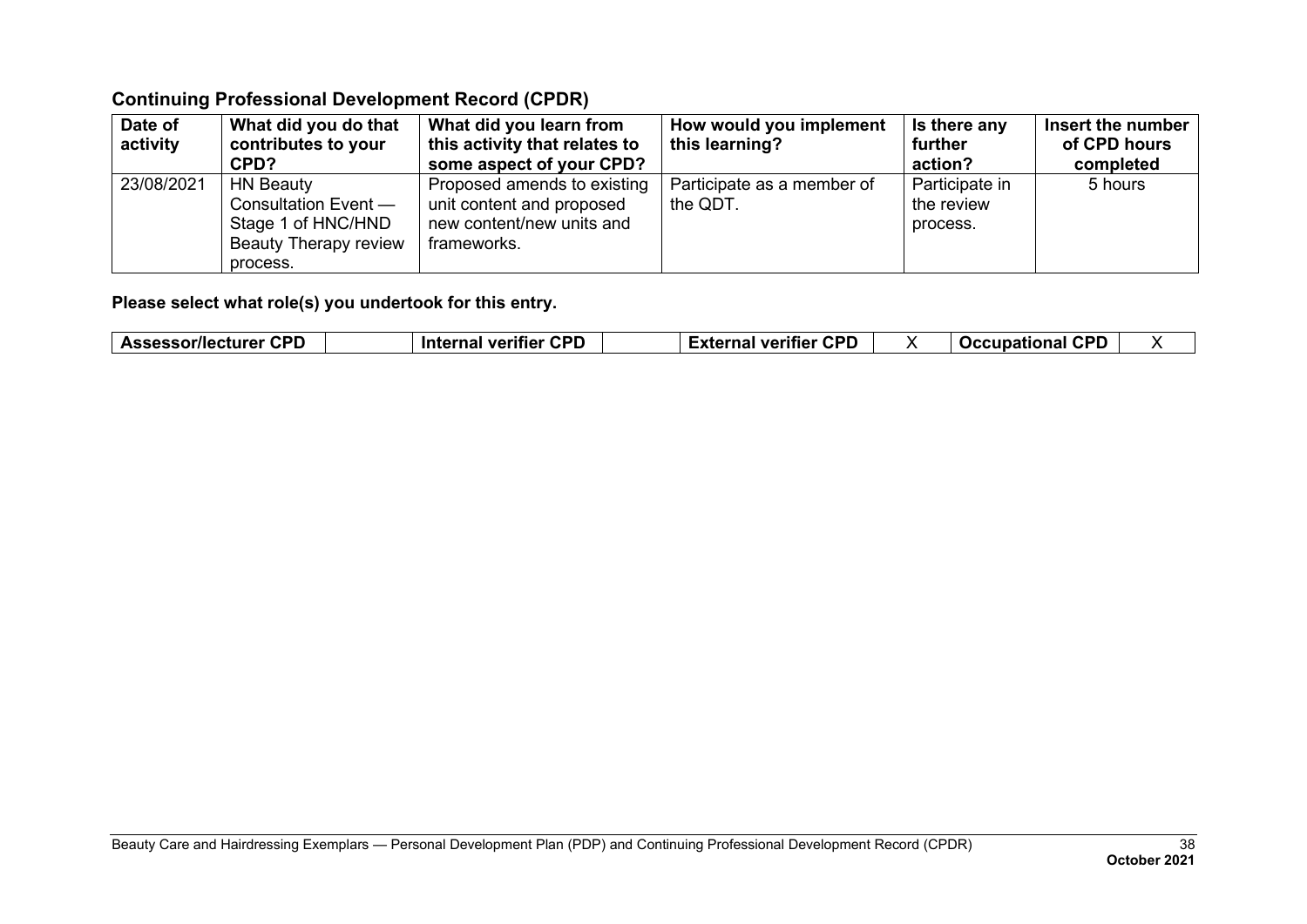| Date of<br>activity | What did you do that<br>contributes to your<br>CPD? | What did you learn from<br>this activity that relates to<br>some aspect of your CPD?                                                                                                                                                                                                                                                                                                                                                                                                                                                                             | How would you implement<br>this learning?                                                                                        | Is there any<br>further<br>action?                                                                                                                             | Insert the number<br>of CPD hours<br>completed |
|---------------------|-----------------------------------------------------|------------------------------------------------------------------------------------------------------------------------------------------------------------------------------------------------------------------------------------------------------------------------------------------------------------------------------------------------------------------------------------------------------------------------------------------------------------------------------------------------------------------------------------------------------------------|----------------------------------------------------------------------------------------------------------------------------------|----------------------------------------------------------------------------------------------------------------------------------------------------------------|------------------------------------------------|
| 02/09/2021          | <b>Standardisation Event</b><br>VG 66 and 430       | Update of procedures for<br>external verification visits in<br>session 2016/2017, ie visit<br>preparation, report criteria<br>amends, reporting back on<br>day of visit, evidence action<br>dates, report writing. Agreed<br>mechanism for dealing with<br>issues identified by centres<br>relating to SVQ qualifications;<br>discussion on Graded Unit 1<br>and 2 marking guides;<br>Standardisation activity<br>relating to F5B3 12 and<br>DN6G 33 evidence<br>requirements. Mechanism for<br>KPM's measuring advised.<br>Qualification development<br>update. | will use the information<br>while undertaking my role as<br>an external verifier (EV) and<br>while supporting my team as<br>SEV. | Attend future<br>standardisatio<br>n events;<br>undertake and<br>record CPD<br>activity;<br>support<br>members of<br>my team to<br>undertake their<br>EV role. | 5.5 hours                                      |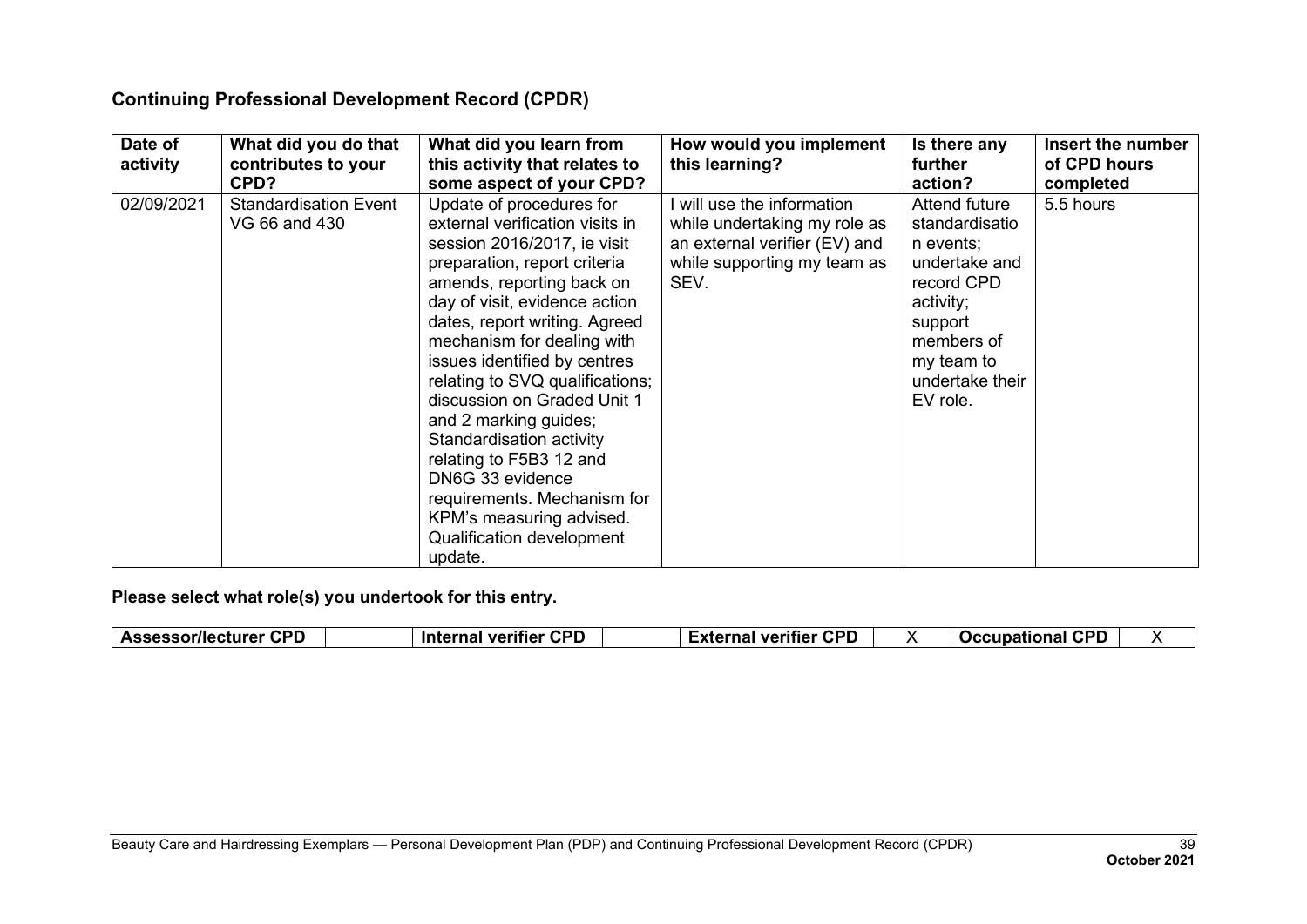| Date of<br>activity | What did you do that<br>contributes to your<br>CPD? | What did you learn from<br>this activity that relates to<br>some aspect of your CPD?                                                                                                          | How would you<br>implement this learning? | Is there any<br>further action?                                        | Insert the number<br>of CPD hours<br>completed |
|---------------------|-----------------------------------------------------|-----------------------------------------------------------------------------------------------------------------------------------------------------------------------------------------------|-------------------------------------------|------------------------------------------------------------------------|------------------------------------------------|
| 09/09/2021          | <b>Standardisation Event</b><br>VG 62 and 428       | Review of procedures for<br>implementation of verification<br>activity in 2016/2017.<br>Reinforcement of areas<br>discussed at both SEV<br>update and standardisation<br>event VG 66 and 430. | While undertaking my role<br>as an EV.    | Attend future<br>standardisation<br>events and<br>network<br>meetings. | 5.5 hours                                      |

**Please select what role(s) you undertook for this entry.**

| <b>Assessor/lecturer CPD</b> |                                                                                                                                                  | <b>Internal verifier CPD</b>                                                         | <b>External verifier CPD</b>                                       | <b>Occupational CPD</b><br>Χ                                                                                      |                                                |  |
|------------------------------|--------------------------------------------------------------------------------------------------------------------------------------------------|--------------------------------------------------------------------------------------|--------------------------------------------------------------------|-------------------------------------------------------------------------------------------------------------------|------------------------------------------------|--|
| Date of<br>activity          | What did you do that<br>contributes to your<br>CPD?                                                                                              | What did you learn from<br>this activity that relates to<br>some aspect of your CPD? | How would you<br>implement this learning?                          | Is there any<br>further action?                                                                                   | Insert the number<br>of CPD hours<br>completed |  |
| 24/09/2021                   | Commercial styling<br>How to use cutting and<br>colouring techniques to<br>provide hairdressing services<br>reflecting industry<br>requirements. |                                                                                      | Customise cutting and<br>colouring to meet client<br>requirements. | Continue to<br>develop/<br>maintain<br>practical skills to<br>meet current<br>industry<br>practice/<br>standards. | 7 hours                                        |  |

| oon.<br><b>Assessor/lecturer</b><br>. | сог<br><b>Internal verifier</b> | CDD<br>External verifier<br>---- |  | <b>CPD</b><br><b>Occupational</b> |  |
|---------------------------------------|---------------------------------|----------------------------------|--|-----------------------------------|--|
|---------------------------------------|---------------------------------|----------------------------------|--|-----------------------------------|--|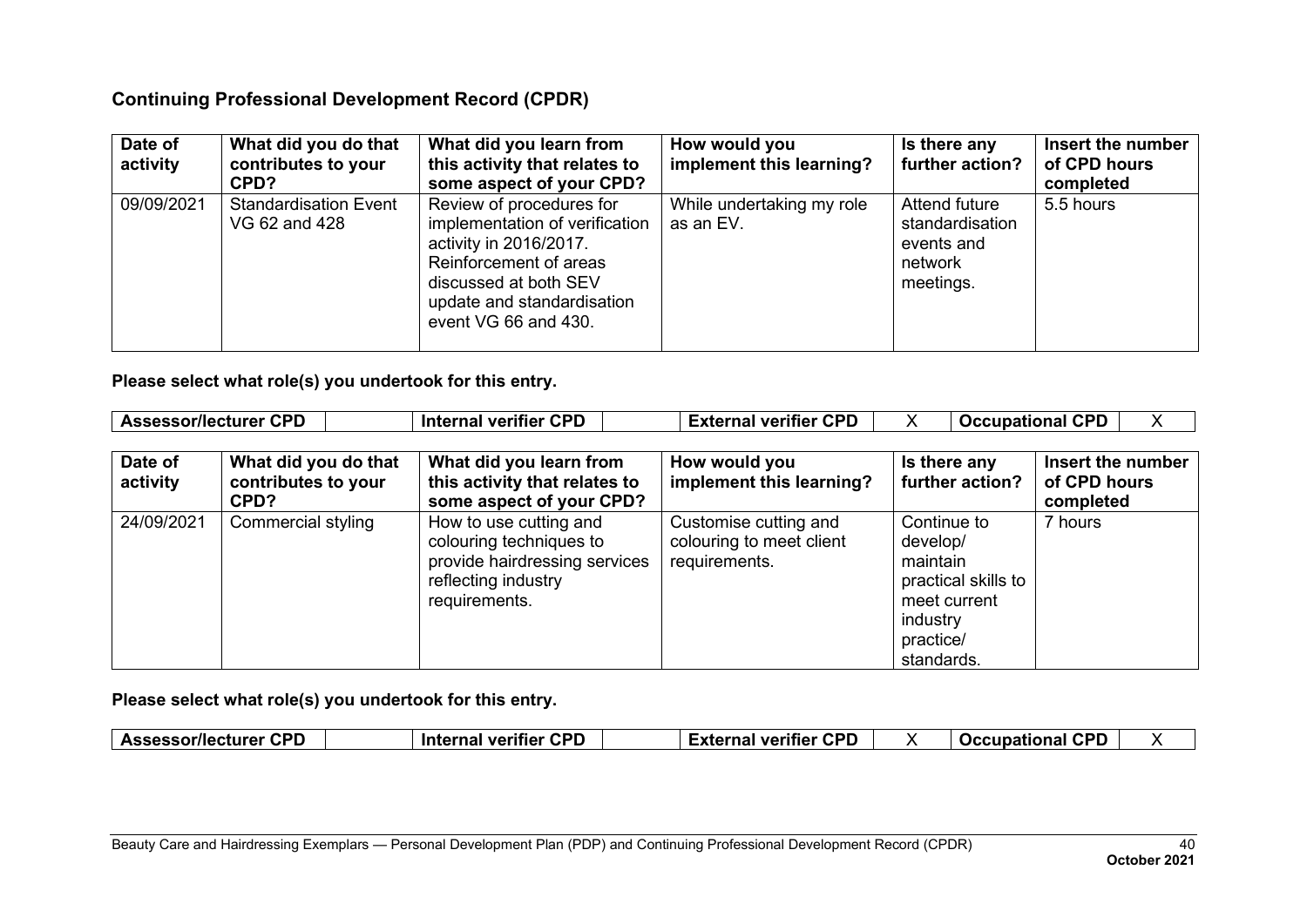| Date of<br>activity | What did you do that<br>contributes to your<br>CPD?                                                               | What did you learn from<br>this activity that relates to<br>some aspect of your CPD? | How would you implement<br>this learning?                                    | Is there any<br>further<br>action?       | Insert the number<br>of CPD hours<br>completed |
|---------------------|-------------------------------------------------------------------------------------------------------------------|--------------------------------------------------------------------------------------|------------------------------------------------------------------------------|------------------------------------------|------------------------------------------------|
| 03/11/2021          | HN Make-up Artistry<br>Event — Stage 1 of HN<br>Make-Up Artistry and<br><b>Fashion Make-up</b><br>review process. | Proposed award framework<br>and unit amends.                                         | Participate as a member of<br>the QDT to support the<br>development process. | Keep up to<br>date with<br>developments. | 5 hours                                        |

**Please select what role(s) you undertook for this entry.**

| <b>Assessor/lecturer CPD</b> |                                                     | <b>Internal verifier CPD</b>                                                                | <b>External verifier CPD</b>                                           | <b>Occupational CPD</b>                                                         |                                                |
|------------------------------|-----------------------------------------------------|---------------------------------------------------------------------------------------------|------------------------------------------------------------------------|---------------------------------------------------------------------------------|------------------------------------------------|
| Date of<br>activity          | What did you do that<br>contributes to your<br>CPD? | What did you learn from<br>this activity that relates to<br>some aspect of your CPD?        | How would you implement<br>this learning?                              | Is there any<br>further<br>action?                                              | Insert the number<br>of CPD hours<br>completed |
| 08/11/2021                   | Skills for Work meeting                             | Review of Skills for Work<br>documentation, discussion on<br>proposed new<br>documentation. | Support training in the use of<br>new documentation to the EV<br>team. | Continue to<br>keep up to<br>date with<br>proposed<br>documentation<br>changes. | 3 hours                                        |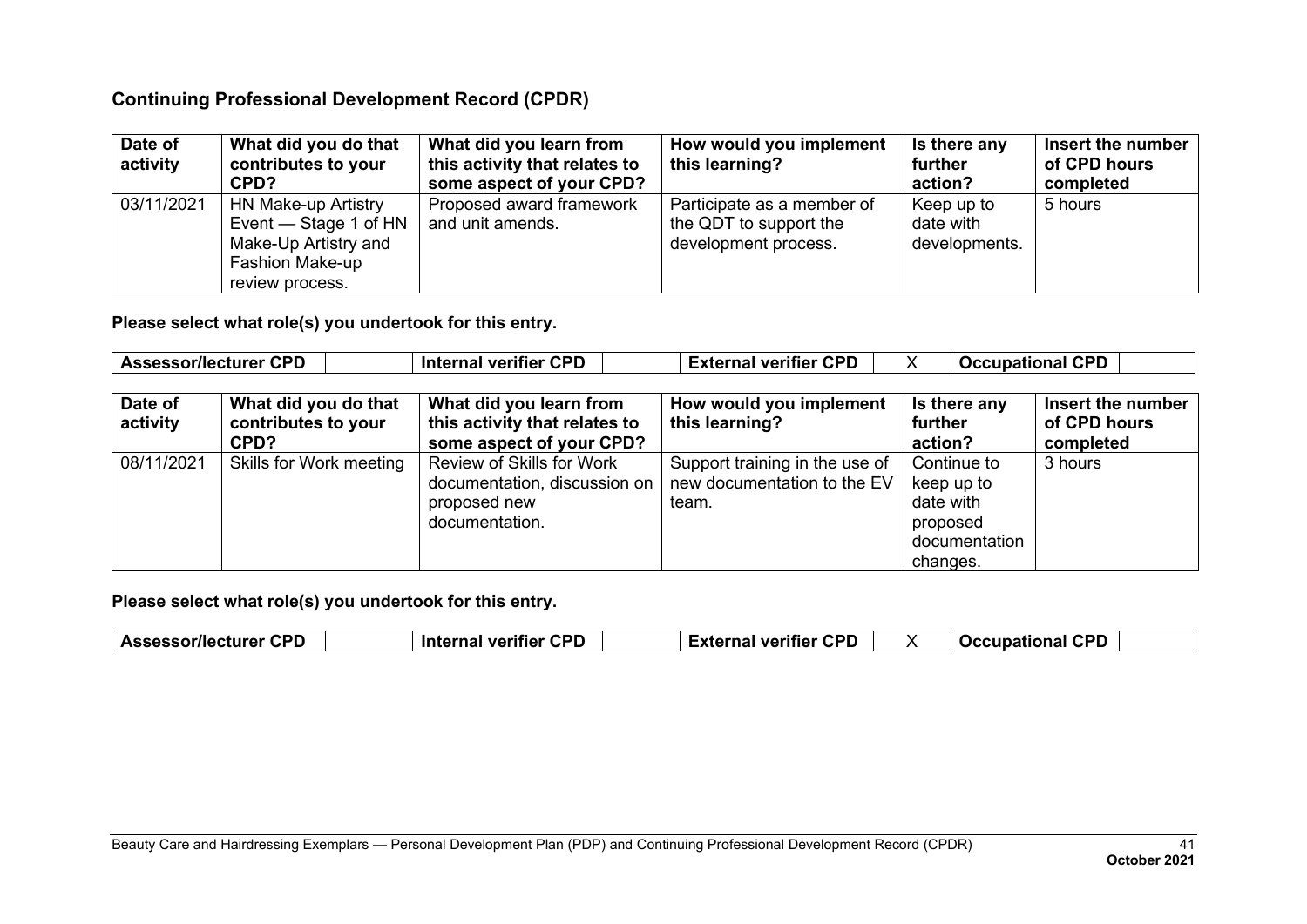| Date of<br>activity | What did you do that<br>contributes to your<br>CPD? | What did you learn from<br>this activity that relates to<br>some aspect of your CPD? | How would you implement<br>this learning?           | Is there any<br>further<br>action?                                                                            | Insert the number<br>of CPD hours<br>completed |
|---------------------|-----------------------------------------------------|--------------------------------------------------------------------------------------|-----------------------------------------------------|---------------------------------------------------------------------------------------------------------------|------------------------------------------------|
| 11/11/2021          | Hot tub safety training                             | Management and<br>maintenance; safety<br>precautions for use.                        | Monitor hot tub use in a<br>commercial environment. | Continued<br>awareness of<br>changes in<br>legislation<br>relating to<br>water testing<br>and hot tub<br>use. | 2 hours                                        |

**Please select what role(s) you undertook for this entry.**

| <b>Assessor/lecturer CPD</b> |                      | <b>Internal verifier CPD</b>  | <b>External verifier CPD</b> | <b>Occupational CPD</b> |                   | X |
|------------------------------|----------------------|-------------------------------|------------------------------|-------------------------|-------------------|---|
|                              |                      |                               |                              |                         |                   |   |
| Date of                      | What did you do that | What did you learn from       | How would you implement      | Is there any            | Insert the number |   |
| activity                     | contributes to your  | this activity that relates to | this learning?               | further                 | of CPD hours      |   |
|                              | CPD?                 | some aspect of your CPD?      |                              | action?                 | completed         |   |
| 12/11/2021                   | Abdominal massage    | Application of massage        | Use of knowledge gained      | Continue to             | 3 hours           |   |
|                              |                      | techniques to alleviate       | while developing the new     | update my               |                   |   |
|                              |                      | discomfort and promote        | Remedial Massage unit        | practical skills        |                   |   |
|                              |                      | movement within the small     | specification.               | on an on-going          |                   |   |
|                              |                      | and large intestines.         |                              | basis.                  |                   |   |

| <b>CPD</b><br>Assessor/lecturer | <b>CPD</b><br>Internal verifier |  | <b>CPD</b><br><b>External verifier</b> |  | <b>CPD</b><br><b>Occupational</b> |  |
|---------------------------------|---------------------------------|--|----------------------------------------|--|-----------------------------------|--|
|---------------------------------|---------------------------------|--|----------------------------------------|--|-----------------------------------|--|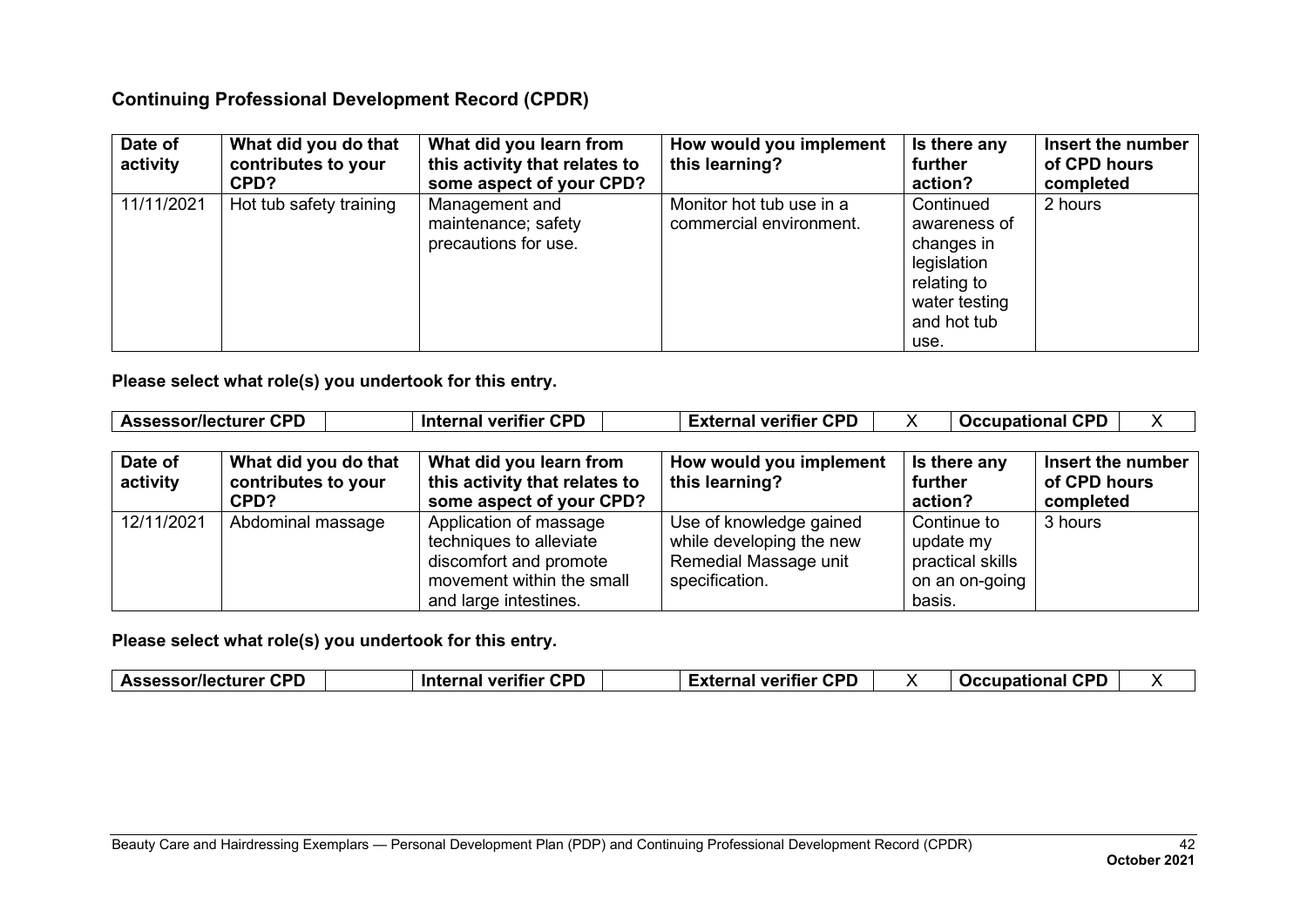| Date of<br>activity | What did you do that<br>contributes to your<br>CPD? | What did you learn from<br>this activity that relates to<br>some aspect of your CPD?                                                                                   | How would you implement<br>this learning?      | Is there any<br>further<br>action?                           | Insert the number<br>of CPD hours<br>completed |
|---------------------|-----------------------------------------------------|------------------------------------------------------------------------------------------------------------------------------------------------------------------------|------------------------------------------------|--------------------------------------------------------------|------------------------------------------------|
| 17/11/2021          | Eyebrow shading<br>(palliative care)                | How to sensitively give<br>demonstration/instruction on<br>eyebrow shading to enhance<br>appearance and promote<br>self-esteem to those in<br>receipt of chemotherapy. | To support others in similar<br>circumstances. | Use of my<br>practical skills<br>to support<br>client needs. | 3 hours                                        |

#### **Please select what role(s) you undertook for this entry.**

| <b>Assessor/lecturer CPD</b> |                                                     | <b>Internal verifier CPD</b>                                                             | <b>External verifier CPD</b>                                                        |                                                                        | <b>Occupational CPD</b><br>X                   |
|------------------------------|-----------------------------------------------------|------------------------------------------------------------------------------------------|-------------------------------------------------------------------------------------|------------------------------------------------------------------------|------------------------------------------------|
| Date of<br>activity          | What did you do that<br>contributes to your<br>CPD? | What did you learn from<br>this activity that relates to<br>some aspect of your CPD?     | How would you implement<br>this learning?                                           | Is there any<br>further<br>action?                                     | Insert the number<br>of CPD hours<br>completed |
| 19/11/2021                   | <b>Current Make-up</b><br>Trends                    | Updating application<br>techniques to meet current<br>trends — eyebrows and<br>strobing. | <b>Professional skill</b><br>development and support<br>external verification role. | Update<br>professional<br>skills regularly<br>to maintain<br>currency. | 3 hours                                        |

|  | <b>Assessor/lecturer CPD</b> | <b>Internal verifier CPD</b> |  | <b>External verifier CPD</b> |  | <b>Occupational CPD</b> |  |
|--|------------------------------|------------------------------|--|------------------------------|--|-------------------------|--|
|--|------------------------------|------------------------------|--|------------------------------|--|-------------------------|--|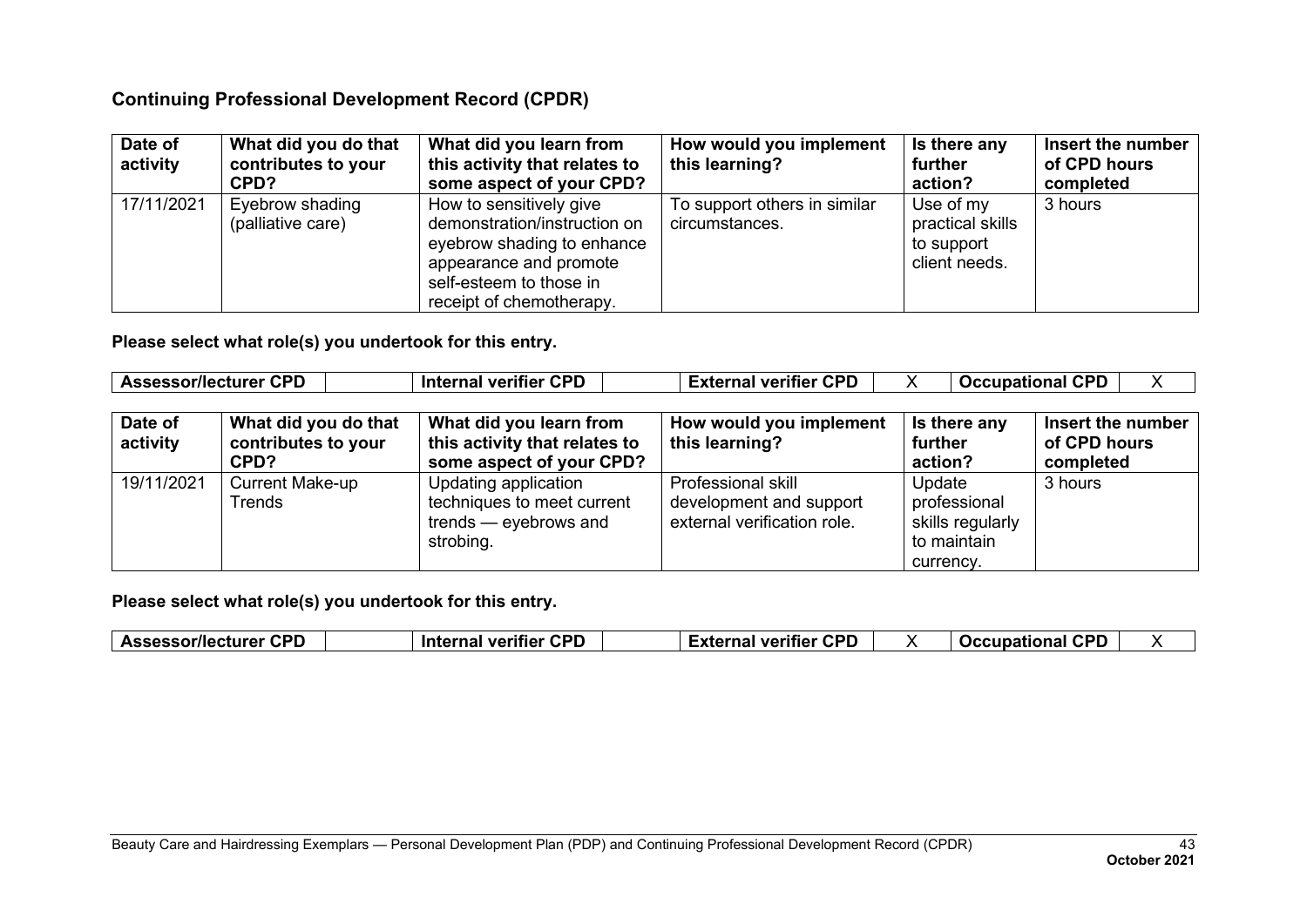| Date of<br>activity | What did you do that<br>contributes to your<br>CPD? | What did you learn from<br>this activity that relates to<br>some aspect of your CPD?                                                                                                                                                                                                              | How would you implement<br>this learning? | Is there any<br>further<br>action?              | Insert the number<br>of CPD hours<br>completed |
|---------------------|-----------------------------------------------------|---------------------------------------------------------------------------------------------------------------------------------------------------------------------------------------------------------------------------------------------------------------------------------------------------|-------------------------------------------|-------------------------------------------------|------------------------------------------------|
| 25/11/2021          | SVQ Hairdressing<br>standardisation event           | Issues around delivery of the<br>new SVQ Hairdressing<br>qualifications; gain feedback<br>on SVQ portfolios and SQA<br>on-line assessment;<br>clarification on assessor and<br>IV requirements as contained<br>in the assessment strategy;<br>knowledge of new PDA<br>Hairdressing qualification. | While undertaking my EV<br>duties.        | Continued<br>participation in<br>future events. | 5 hours                                        |

| <b>CPD</b><br>Assessor/lecturer | <b>CPD</b><br>Internal verifier | <b>External verifier CPD</b> |  | <b>CPD</b><br><b>Occupational</b> |  |
|---------------------------------|---------------------------------|------------------------------|--|-----------------------------------|--|
|---------------------------------|---------------------------------|------------------------------|--|-----------------------------------|--|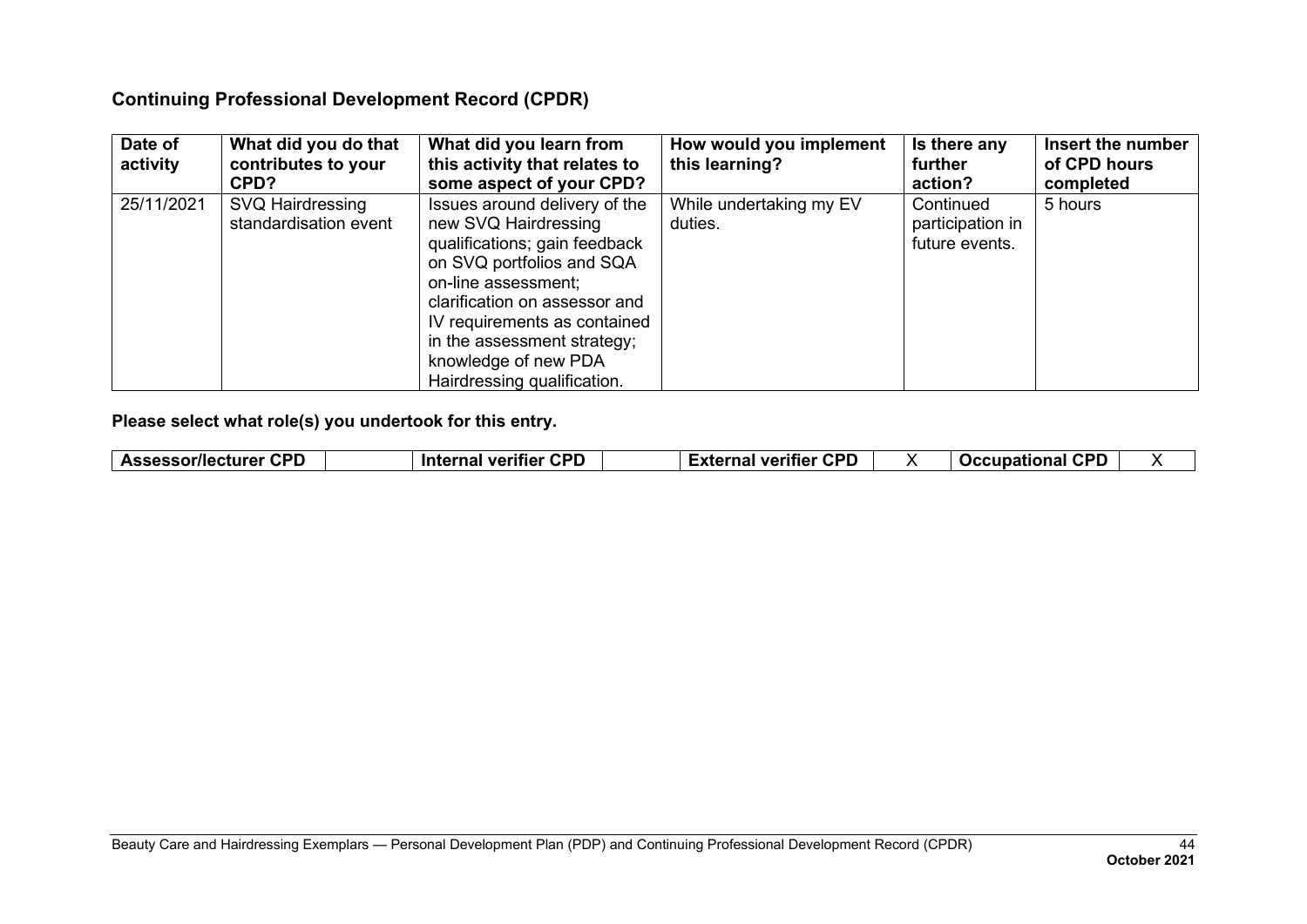| Date of<br>activity | What did you do that<br>contributes to your<br>CPD? | What did you learn from<br>this activity that relates to<br>some aspect of your CPD?  | How would you<br>implement this learning?                     | Is there any<br>further action?                                                         | Insert the number<br>of CPD hours<br>completed |
|---------------------|-----------------------------------------------------|---------------------------------------------------------------------------------------|---------------------------------------------------------------|-----------------------------------------------------------------------------------------|------------------------------------------------|
| 15/12/2021          | Tibby Libby product<br>update                       | Benefits of using Faith Lift<br>and Maskerade Masks; mask<br>application and removal. | While using this product<br>range in a commercial<br>setting. | Continue to<br>update my<br>knowledge in<br>the use<br>new/different<br>product ranges. | 3 hours                                        |

**Please select what role(s) you undertook for this entry.**

| <b>Assessor/lecturer CPD</b>    |                                                     | <b>Internal verifier CPD</b>                                                                                                                 | <b>External verifier CPD</b>                                                             |                                                                                                                   | <b>Occupational CPD</b><br>Χ                   |
|---------------------------------|-----------------------------------------------------|----------------------------------------------------------------------------------------------------------------------------------------------|------------------------------------------------------------------------------------------|-------------------------------------------------------------------------------------------------------------------|------------------------------------------------|
| Date of<br>activity             | What did you do that<br>contributes to your<br>CPD? | What did you learn from<br>this activity that relates to<br>some aspect of your CPD?                                                         | How would you<br>implement this learning?                                                | Is there any<br>further action?                                                                                   | Insert the number<br>of CPD hours<br>completed |
| 16/12/2021<br>and<br>17/12/2021 | <b>Commercial Styling</b>                           | Use of cutting and colouring<br>techniques to provide<br>hairdressing services<br>reflecting industry<br>requirements - ladies and<br>gents. | Customise cutting and<br>colouring to meet client<br>requirements - ladies and<br>gents. | Continue to<br>develop/<br>maintain<br>practical skills to<br>meet current<br>industry<br>practice/<br>standards. | 14 hours                                       |

|  | <b>Assessor/lecturer CPD</b> | <b>CPD</b><br>veritier<br><b>Internal</b> |  | <b>CDF</b><br>External verifier CP' |  | con<br>Occupational |  |
|--|------------------------------|-------------------------------------------|--|-------------------------------------|--|---------------------|--|
|--|------------------------------|-------------------------------------------|--|-------------------------------------|--|---------------------|--|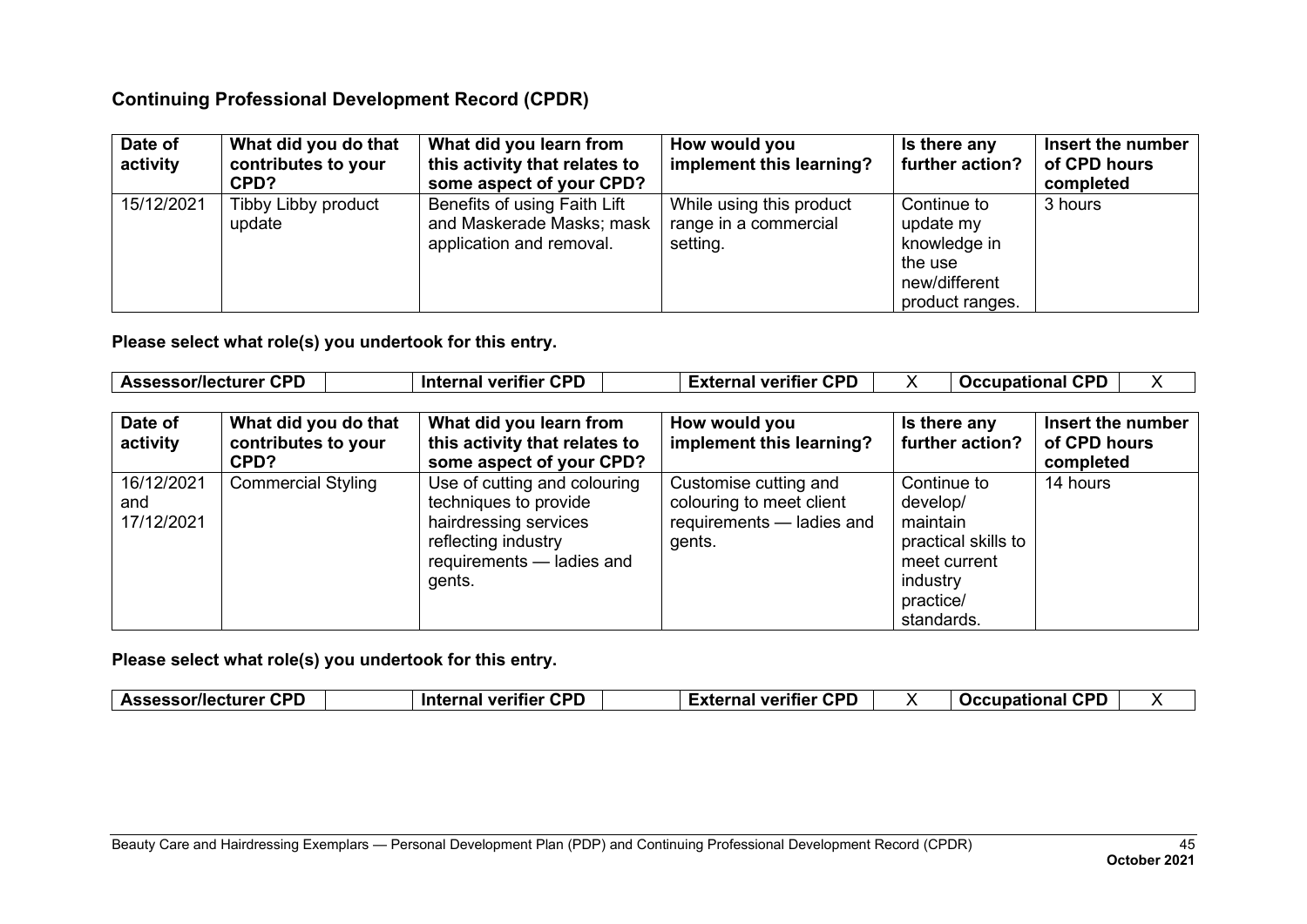| Date of<br>activity | What did you do that<br>contributes to your<br>CPD? | What did you learn from<br>this activity that relates to<br>some aspect of your CPD? | How would you implement<br>this learning?                                           | Is there any<br>further<br>action?                                           | Insert the number<br>of CPD hours<br>completed |
|---------------------|-----------------------------------------------------|--------------------------------------------------------------------------------------|-------------------------------------------------------------------------------------|------------------------------------------------------------------------------|------------------------------------------------|
| 18/01/2022          | <b>Shadowing Botox</b><br>application               | Male and female pattern of<br>Botox application.                                     | Awareness of industry<br>practice while participating in<br>development activities. | Continue to<br>update<br>knowledge of<br>industry<br>provided<br>treatments. | 2 hours                                        |

**Please select what role(s) you undertook for this entry.**

| <b>Assessor/lecturer CPD</b> |                                                     | <b>Internal verifier CPD</b>                                                         | <b>External verifier CPD</b>                                                              |                                                                        | <b>Occupational CPD</b><br>X                   |
|------------------------------|-----------------------------------------------------|--------------------------------------------------------------------------------------|-------------------------------------------------------------------------------------------|------------------------------------------------------------------------|------------------------------------------------|
| Date of<br>activity          | What did you do that<br>contributes to your<br>CPD? | What did you learn from<br>this activity that relates to<br>some aspect of your CPD? | How would you implement<br>this learning?                                                 | Is there any<br>further<br>action?                                     | Insert the number<br>of CPD hours<br>completed |
| 23/01/2022                   | Hairdressing product<br>knowledge update.           | Benefits/effects of finishing<br>product used when styling.                          | While carrying out<br>commercial styling and<br>advising clients on product<br>selection. | Keep<br>up-to-date with<br>new products<br>developed and<br>their use. | 2 hours                                        |

| <b>Assessor/lecturer CPD</b> | <b>CPD</b><br>⊺Internal verifier | <b>External verifier CPD</b> | <b>CPD</b><br><b>Occupational</b> |  |
|------------------------------|----------------------------------|------------------------------|-----------------------------------|--|
|------------------------------|----------------------------------|------------------------------|-----------------------------------|--|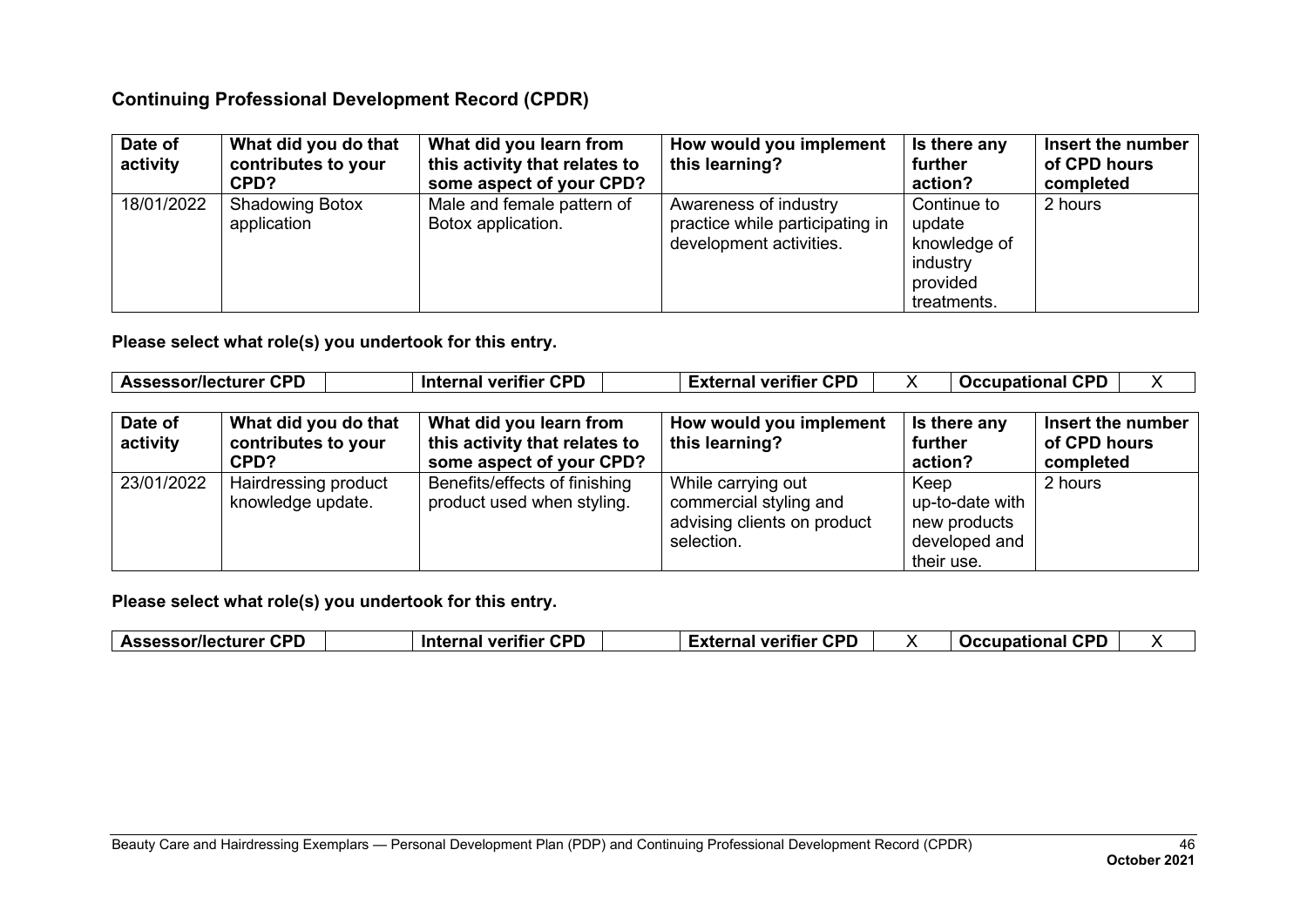| Date of<br>activity | What did you do that<br>contributes to your<br>CPD? | What did you learn from<br>this activity that relates to<br>some aspect of your CPD?                                      | How would you implement<br>this learning?                                                                              | Is there any<br>further<br>action?                                        | Insert the number<br>of CPD hours<br>completed |
|---------------------|-----------------------------------------------------|---------------------------------------------------------------------------------------------------------------------------|------------------------------------------------------------------------------------------------------------------------|---------------------------------------------------------------------------|------------------------------------------------|
| 29/01/2022          | Spa Treatments                                      | Safety requirements and<br>benefits of using sauna and<br>steam. Combined use with<br>water and treatment<br>application. | Use knowledge gained while<br>discussing these treatments<br>with centre staff during<br>external verification visits. | Continue to<br>update<br>knowledge of<br>spa treatments<br>and their use. | 3 hours                                        |

**Please select what role(s) you undertook for this entry.**

| <b>Assessor/lecturer CPD</b> |                                                     | <b>Internal verifier CPD</b>                                                         | <b>External verifier CPD</b>                                                        | <b>Occupational CPD</b>                                               | X                                              |
|------------------------------|-----------------------------------------------------|--------------------------------------------------------------------------------------|-------------------------------------------------------------------------------------|-----------------------------------------------------------------------|------------------------------------------------|
| Date of<br>activity          | What did you do that<br>contributes to your<br>CPD? | What did you learn from<br>this activity that relates to<br>some aspect of your CPD? | How would you implement<br>this learning?                                           | Is there any<br>further<br>action?                                    | Insert the number<br>of CPD hours<br>completed |
| 03/02/2022                   | French wraps                                        | Application, infill and<br>removal.                                                  | Awareness of product use;<br>During external and internal<br>verification activity. | Keep up-to-<br>date with new<br>products and<br>how they are<br>used. | 3 hours                                        |

| <b>Occupational CPD</b><br><b>External verifier CPD</b><br><b>Internal verifier CPD</b><br><b>Assessor/lecturer CPD</b> |
|-------------------------------------------------------------------------------------------------------------------------|
|-------------------------------------------------------------------------------------------------------------------------|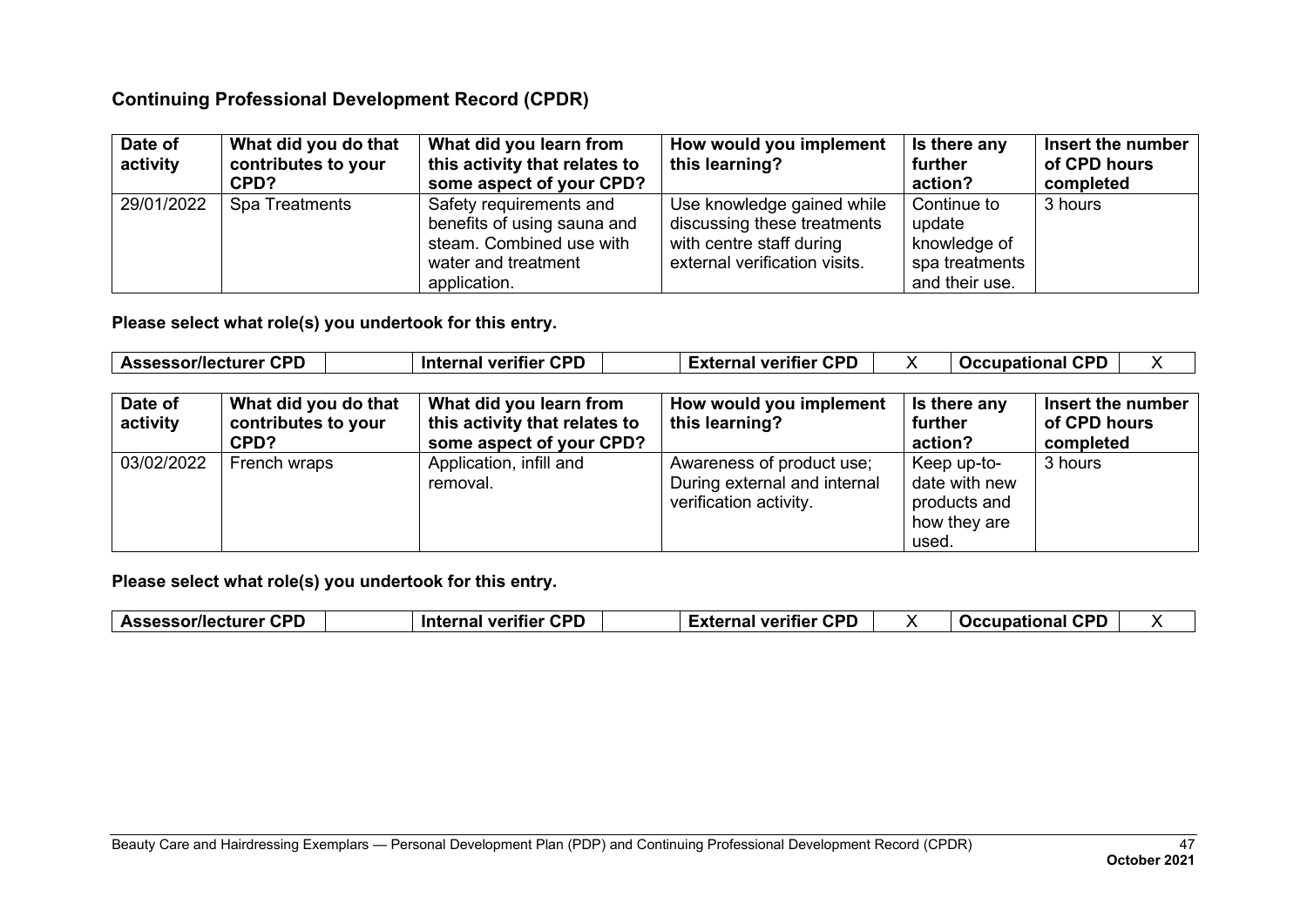| Date of<br>activity | What did you do that<br>contributes to your<br>CPD?                                  | What did you learn from<br>this activity that relates to<br>some aspect of your CPD?                                                                                                                     | How would you implement<br>this learning?                                       | Is there any<br>further<br>action?                       | Insert the number<br>of CPD hours<br>completed |
|---------------------|--------------------------------------------------------------------------------------|----------------------------------------------------------------------------------------------------------------------------------------------------------------------------------------------------------|---------------------------------------------------------------------------------|----------------------------------------------------------|------------------------------------------------|
| 04/02/2022          | <b>Skills for Work External</b><br><b>Verifier Standardisation</b><br>(Hairdressing) | Review of sampling<br>requirements. Sharing<br>experience of evidence<br>produced by centres.<br>Discussion re learner reviews<br>and evidence requirements<br>for Creative units National 4<br>and $5.$ | To support centres in the<br>delivery of Units while<br>undertaking my EV role. | Standardise on<br>an ongoing<br>basis with<br>other EVs. | 5 hours                                        |

**Please select what role(s) you undertook for this entry.**

| <b>Assessor/lecturer CPD</b> |                                                             | <b>Occupational CPD</b><br><b>Internal verifier CPD</b><br><b>External verifier CPD</b>       |                                           |                                                     |                                                |
|------------------------------|-------------------------------------------------------------|-----------------------------------------------------------------------------------------------|-------------------------------------------|-----------------------------------------------------|------------------------------------------------|
| Date of<br>activity          | What did you do that<br>contributes to your<br>CPD?         | What did you learn from<br>this activity that relates to<br>some aspect of your CPD?          | How would you implement<br>this learning? | Is there any<br>further<br>action?                  | Insert the number<br>of CPD hours<br>completed |
| 10/02/2022                   | Provide beauty<br>treatments to raise<br>money for charity. | Promotion of event.<br>teamwork. How to adapt<br>treatments to suit the event<br>environment. | Future event participation.               | To support the<br>organisation of<br>future events. | 4 hours                                        |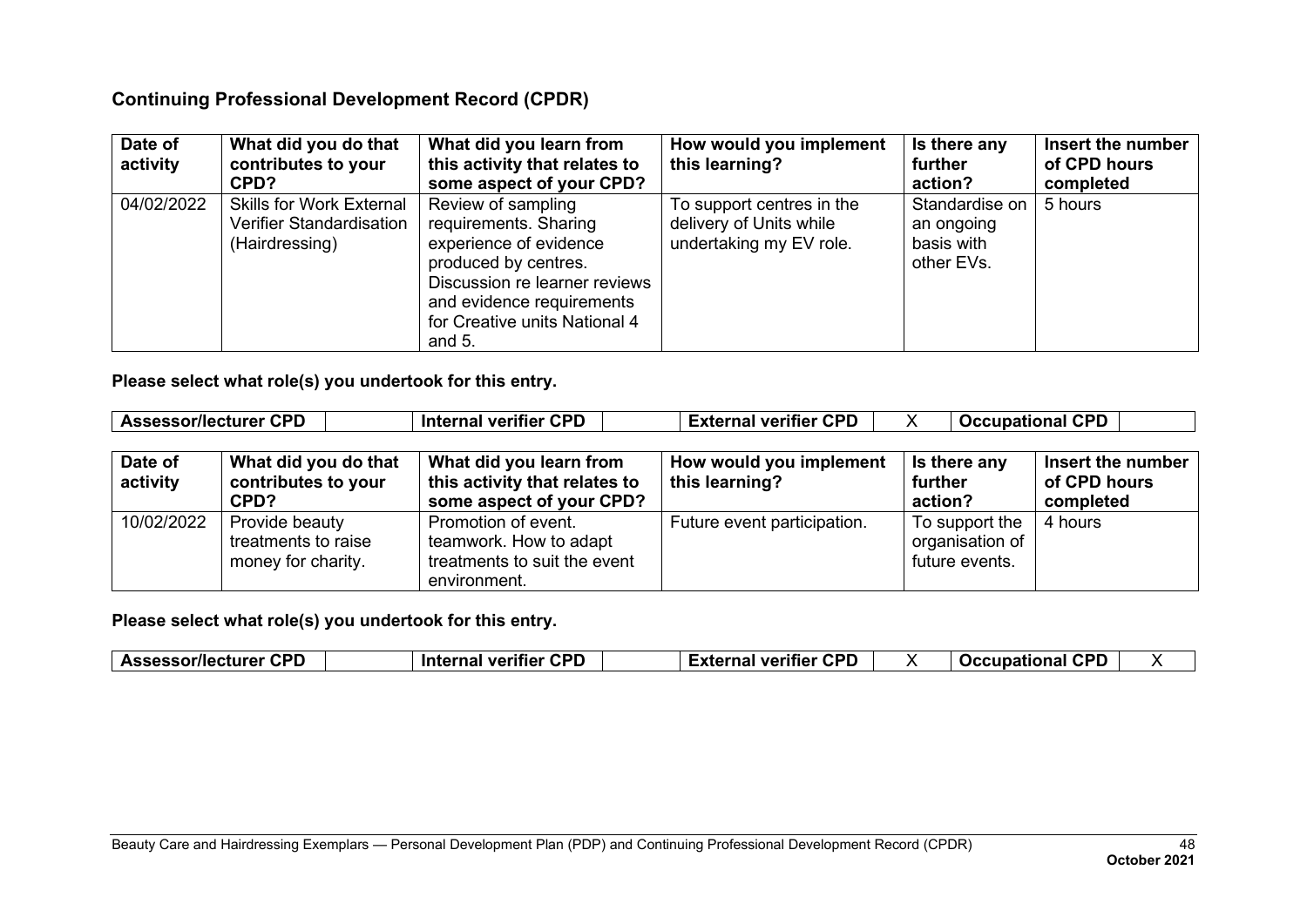| Date of<br>activity            | What did you do that<br>contributes to your<br>CPD? | What did you learn from<br>$^{\prime}$ this activity that relates to<br>some aspect of your CPD? | How would you implement<br>this learning?                | Is there any<br>further<br>action?                    | Insert the number<br>of CPD hours<br>completed |
|--------------------------------|-----------------------------------------------------|--------------------------------------------------------------------------------------------------|----------------------------------------------------------|-------------------------------------------------------|------------------------------------------------|
| 12/02/2022<br>to<br>16/02/2022 | Informal sign language<br>learning                  | Basic signing                                                                                    | Use as a method of<br>communication with deaf<br>people. | Practise to<br>develop my<br>sign language<br>skills. | 5 hours                                        |

**Please select what role(s) you undertook for this entry.**

| <b>Assessor/lecturer CPD</b>   |                                                     | <b>Internal verifier CPD</b>                                                         | <b>External verifier CPD</b>                                            | <b>Occupational CPD</b>                           |                                                |
|--------------------------------|-----------------------------------------------------|--------------------------------------------------------------------------------------|-------------------------------------------------------------------------|---------------------------------------------------|------------------------------------------------|
| Date of<br>activity            | What did you do that<br>contributes to your<br>CPD? | What did you learn from<br>this activity that relates to<br>some aspect of your CPD? | How would you implement<br>this learning?                               | Is there any<br>further<br>action?                | Insert the number<br>of CPD hours<br>completed |
| 03/06/2021<br>to<br>23/03/2022 | <b>HND Complementary</b><br>Therapies               | Participating in QDT; unit<br>writing using new document<br>shells; checking units.  | Support QM/QO; Support<br>SQA centres on an on-going<br>basis as an EV. | Awareness of<br>award<br>changes/<br>development. | 70 nominal                                     |

| <b>Assessor/lecturer CPD</b> | <b>CPD</b><br><b>Internal verifier</b> | <b>External verifier CPD</b> |  | <b>Occupational CPD</b> |  |
|------------------------------|----------------------------------------|------------------------------|--|-------------------------|--|
|------------------------------|----------------------------------------|------------------------------|--|-------------------------|--|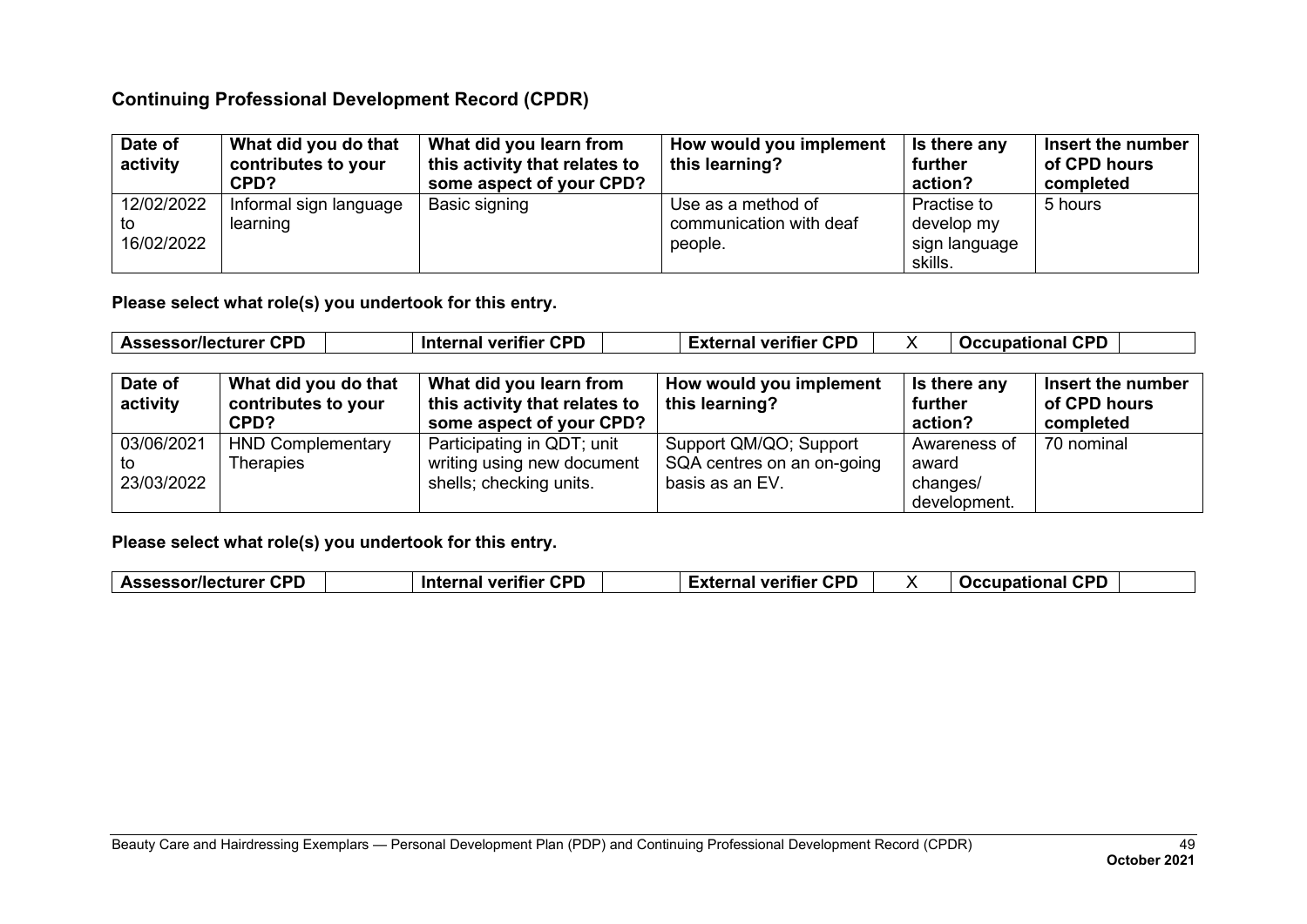| Date of<br>activity | What did you do that<br>contributes to your<br>CPD?                                                                                                 | What did you learn from<br>this activity that relates to<br>some aspect of your CPD?                                                                                                                                                                                                                                                                                                                                                                                                  | How would you implement<br>this learning?                        | Is there any<br>further action?                                           | Insert the number<br>of CPD hours<br>completed |
|---------------------|-----------------------------------------------------------------------------------------------------------------------------------------------------|---------------------------------------------------------------------------------------------------------------------------------------------------------------------------------------------------------------------------------------------------------------------------------------------------------------------------------------------------------------------------------------------------------------------------------------------------------------------------------------|------------------------------------------------------------------|---------------------------------------------------------------------------|------------------------------------------------|
| 09/03/2022          | Standardise with VG66<br>EV team in relation to<br>unit HF96 04<br>(SKABT17) Carry out<br>Massage using Pre-<br><b>Blended Aromatherapy</b><br>Oils | Performance Criteria 'P17<br>Carry out a skin sensitivity<br>test to establish suitability for<br>use of pre-blended<br>aromatherapy oils and<br>record the results'.<br>As a result of a centre<br>enquiry, discussed this PC<br>and agreed that although<br>this test is not normally<br>carried out in industry<br>particularly for pre-blended<br>oils, it is included in the new<br>NOS therefore we must<br>advise centres to<br>apply/comply with the unit<br>PC requirements. | To inform discussion with<br>centre staff during EV<br>activity. | VG66 EV to<br>continue<br>discussion on<br>further issues<br>which arise. | $0.5$ hour                                     |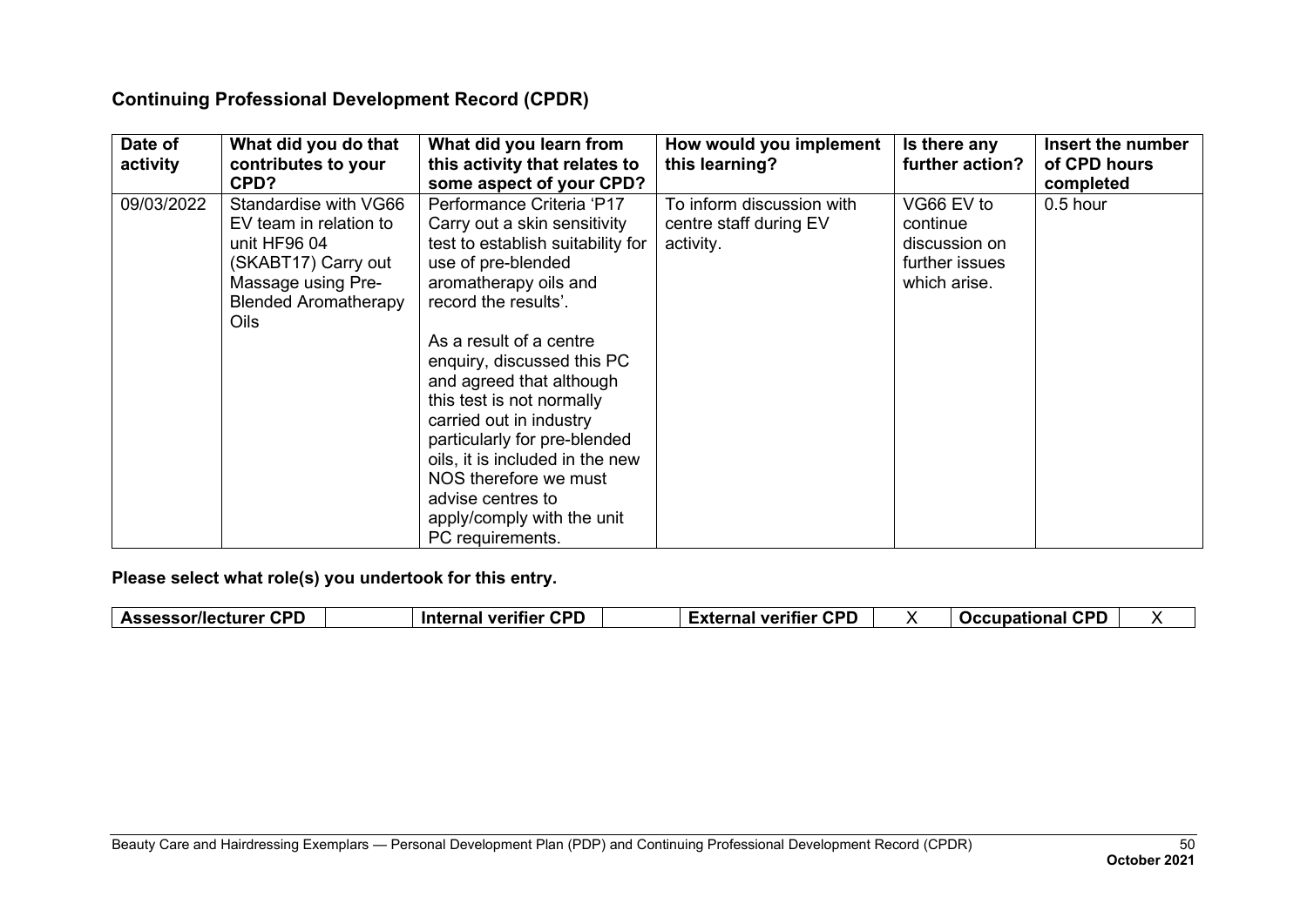| Date of<br>activity            | What did you do that<br>contributes to your<br>CPD?   | What did you learn from<br>this activity that relates to<br>some aspect of your CPD? | How would you<br>implement this learning? | Is there any<br>further action?                                         | Insert the number<br>∣ of CPD hours<br>completed |
|--------------------------------|-------------------------------------------------------|--------------------------------------------------------------------------------------|-------------------------------------------|-------------------------------------------------------------------------|--------------------------------------------------|
| 07/01/2022<br>to<br>23/03/2022 | Telephone<br>standardisation with<br>$SEV - VG62/428$ | Discussion/agreement on<br>topics/issues identified during<br>EV visits.             | Support centres during EV<br>activity.    | Promote<br>discussion at EV<br>standardisation<br>meeting VG<br>62/428. | 2 nominal                                        |

**Please select what role(s) you undertook for this entry.**

| <b>Assessor/lecturer CPD</b>   |                                                           | <b>Internal verifier CPD</b>                                                                                                                             | <b>External verifier CPD</b>              | <b>Occupational CPD</b>                                                                                                                                                                     |                                                |
|--------------------------------|-----------------------------------------------------------|----------------------------------------------------------------------------------------------------------------------------------------------------------|-------------------------------------------|---------------------------------------------------------------------------------------------------------------------------------------------------------------------------------------------|------------------------------------------------|
| Date of<br>activity            | What did you do that<br>contributes to your<br>CPD?       | What did you learn from<br>this activity that relates to<br>some aspect of your CPD?                                                                     | How would you<br>implement this learning? | Is there any<br>further action?                                                                                                                                                             | Insert the number<br>of CPD hours<br>completed |
| 01/12/2021<br>to<br>23/03/2022 | SEV Role -<br>VG66/430, supporting<br>and monitoring EVs. | Telephone conversations and<br>e-mails advising on issues<br>which arose during EV visits<br>as well as planning,<br>implementing and report<br>writing. | To give continued support<br>as required. | Ensure current<br>knowledge of<br>qualification<br>changes, SQA<br>procedures and<br>documentation<br>and where to<br>access additional<br>information/<br>support as and<br>when required. | 12 nominal                                     |

| <b>CPD</b><br><b>Assessor/lecturer CPD</b><br>Internal verifier | <b>CPD</b><br><b>External verifier</b> |  | <b>CPD</b><br>Occupational |  |
|-----------------------------------------------------------------|----------------------------------------|--|----------------------------|--|
|-----------------------------------------------------------------|----------------------------------------|--|----------------------------|--|